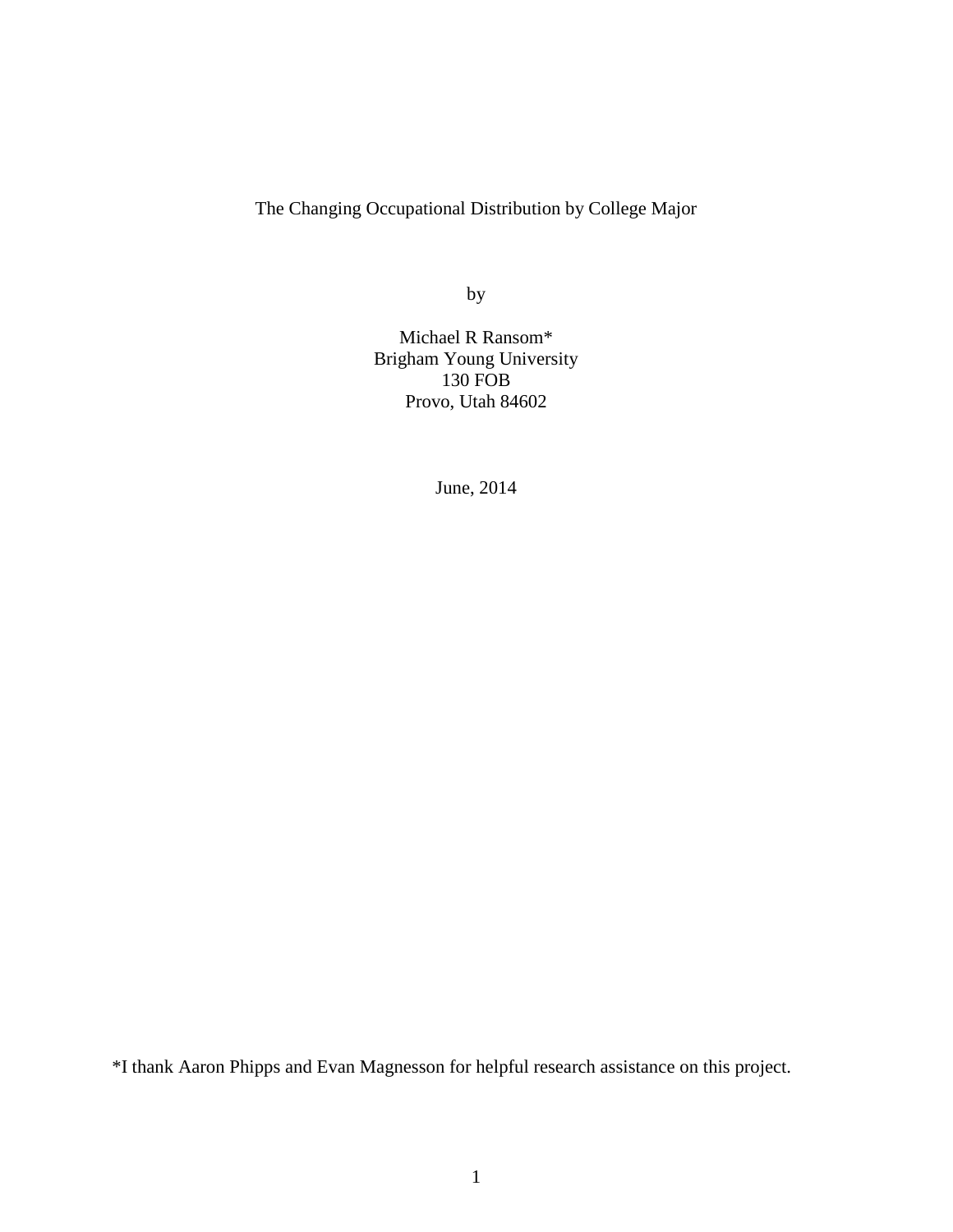## Abstract

In this paper we examine the occupational distribution of individuals who hold bachelor degree in the United States, using data from the National Survey of College Graduates for 1993, 2003, and 2010. We propose and calculate indexes that describe two related aspects of the occupational distribution by major field of study: dissimilarity (how distinctive are the occupations of a particular major when compared with all other majors) and diversity (how varied are the occupations among those who hold a particular major), and derive asymptotic sampling distributions for these indexes. We show that the occupational distribution became more diverse between during the period for most major fields. We also examine the role that occupations play in determining relative earnings across majors.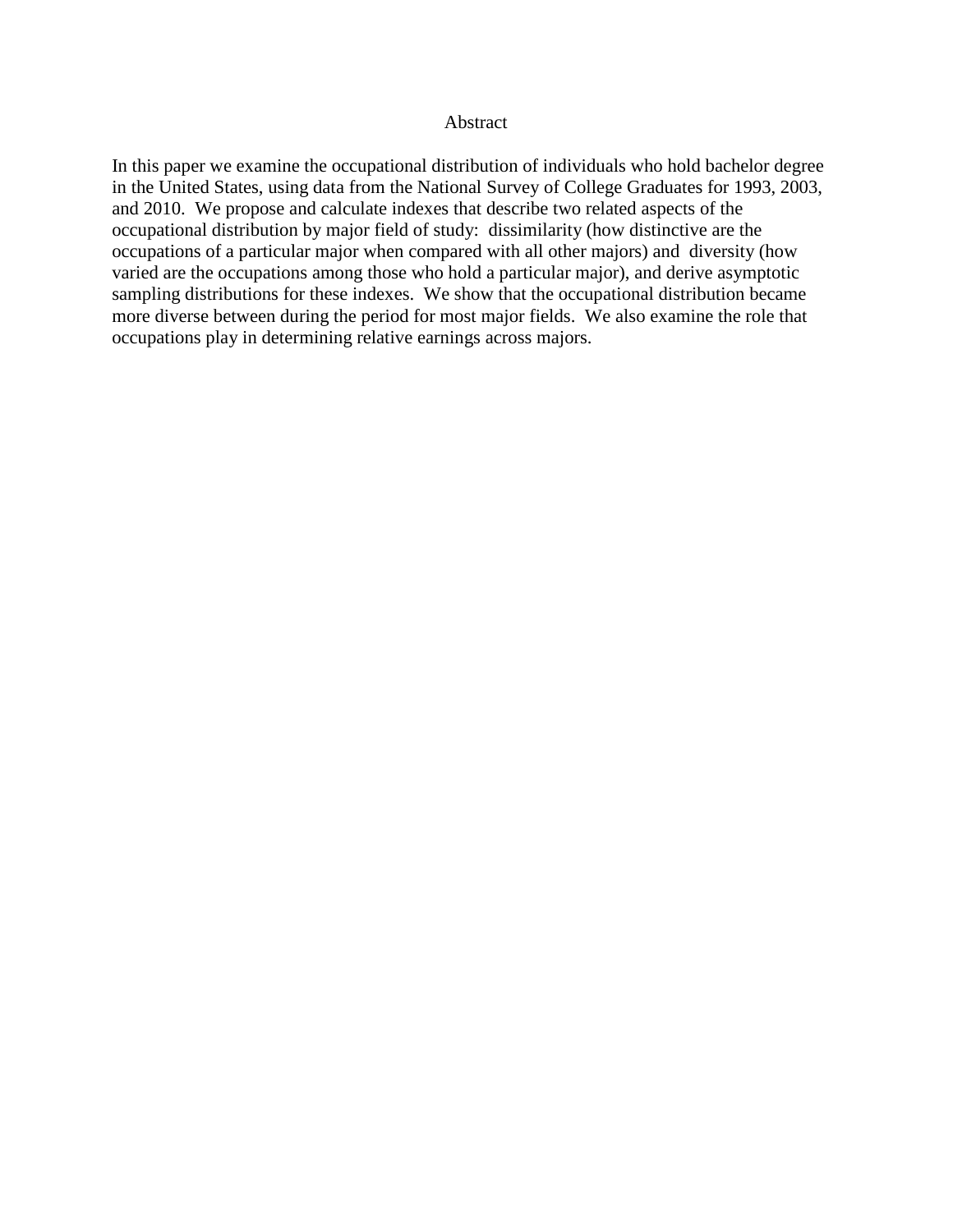#### I. Introduction

Different college degree programs train individuals for the labor market in distinct ways. Some fields of study are professionally or vocationally oriented, preparing individuals for rather specific occupations–examples are the engineering fields, accounting, and nursing. Other undergraduate courses follow the tradition of liberal arts education, in which the guiding principal is to teach people to think and write well, with little concern for what sort of work a student might do upon graduation.

The choice of college degree is influenced by desired occupation, but college degree also influences occupational choice. Research has shown that the choice of college major is responsive to the relative pay of graduates with those majors, as in Arcidiacono (2004), or Monmarquette, Canning and Majseredjian (2002). Freeman and Hirsch (2008) show that the number of students that graduate with a particular college major is responsive to the knowledge content of occupations and the market payoff to that knowledge content. Choice of occupation is also likely influenced by knowledge and skills that are learned in a course of study. For example, Yamaguchi (2010) finds evidence that college graduates know more about suitable careers than those who do not attend college, so there is less career-changing among college graduates than among high school graduates.

However, most college majors do not prepare students for particular occupations, and even for those degrees that are most occupationally oriented, there is a distribution of chosen occupations. In this paper, we examine the occupational distribution of individuals who hold college degrees in various major fields. We quantify the occupational distribution using two indices. The first is the dissimilarity index, which measures the distinctiveness of occupations held by graduates with a particular major when compared to the occupations of all other majors.

1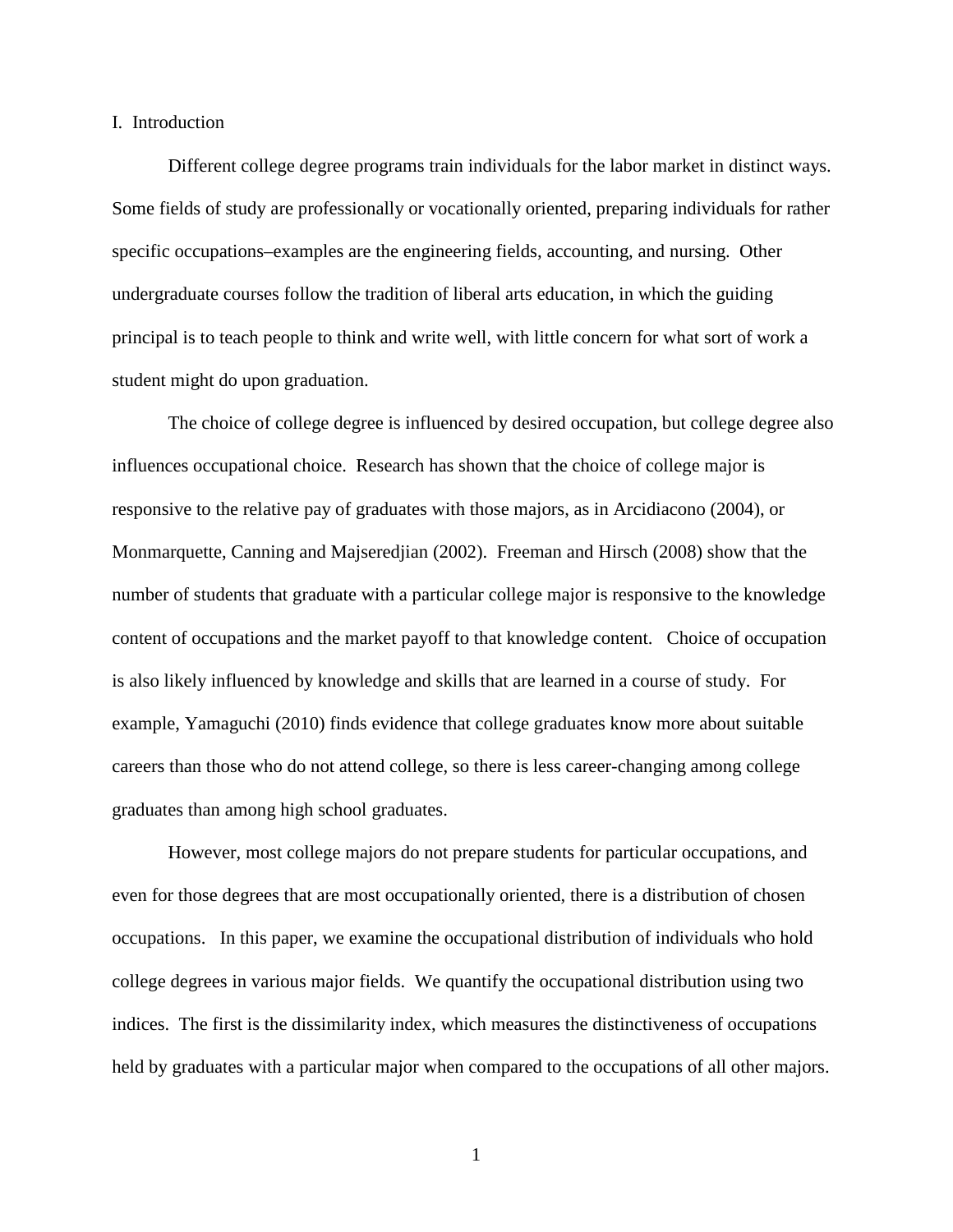Essentially, the dissimilarity index measures the occupational segregation of majors in the labor market. The second is an index that measures the variety of occupations held by individuals whose undergraduate degree was in a specific field. On one end of the spectrum are degree fields whose graduates all have the same occupation, or nearly so. On the other end are degrees fields which are represented broadly across many occupations.

We also examine the relative pay of a variety of majors and show the differing role that occupational distribution plays in determining this relative pay.

# II. Data

The primary data for this analysis comes from three waves of the National Survey of College Graduates (NSCG). The NSCG is conducted by the U. S. Census Bureau for the National Science Foundation as part of NSF's efforts to track the scientific manpower in the United States. We examine data from surveys conducted in 1993, 2003, and 2010.

The sample for the 1993 survey was drawn from individuals who responded to the long form in the 1990 Census, claimed to hold baccalaureate (or higher) degree, and who were less than 72 years old as of April 1, 1990. National Science Foundation (1993) provides details of the sampling framework. The 2003 survey used a similar sampling framework, but based on the 2000 US Census. In addition, it also drew some individuals from respondents to other National Science Foundation surveys. The details of the sampling strategy can be found at National Science Foundation (2006). This sample represents individuals who were living in the United States on October 1, 2003, who held a baccalaureate degree or higher, and who were less than 76 years old. The 2010 survey drew part of its sample from the 2009 American Community Survey respondents who indicated that they had at bachelor's degree or higher. A sample was also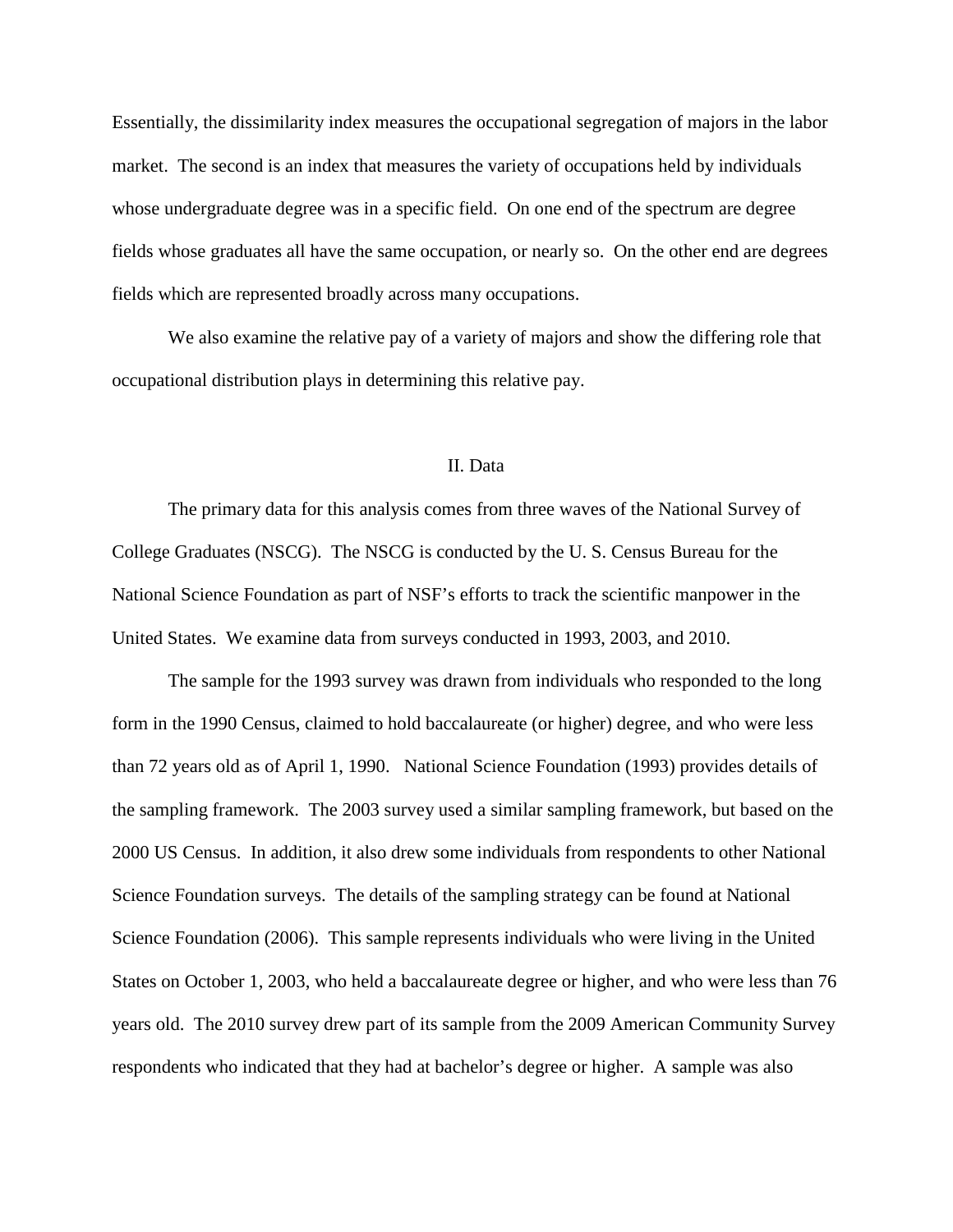drawn for the 2008 NSCG sample (which was drawn from those 2003 NSCG respondents who held a bachelor's degree in a science and engineering field prior to April 2000).

Survey instruments from the three waves are very similar, but not identical. There are slight changes in the categories for occupations and for major degree field, mostly to reflect new occupations or occupations that had grown in importance during the intervening decade. In our analysis, we have harmonized occupational definitions across the survey years.

Table 1 summarizes the demographic characteristics of the samples. This includes only individuals who reported an occupation.. The occupation of an individual is defined as the current occupation if currently employed, or the most recent occupation if the respondent is not currently working for pay. Age is slightly higher for the 2003 and 2010 sample than for the 1993 sample. The fraction non-white and the fraction Hispanic have both been increasing over time. The Asian/Pacific race group has increase significantly. The fraction holding a master's degree has also increased substantially.

## III. The Occupational Distribution of College Majors

The National Survey of College Graduates asks respondents to identify the job category that best describes the respondent's main job, or the most recent job if the respondent is not currently employed. The list contains about 125 occupations. Since the purpose of the survey is to analyze the scientific workforce and focuses on degree holders, the occupations tend to be more specific in some fields and less specific in others. Occupations with typically lower educational requirements are broadly grouped in categories such as "Construction trades, miners & well drillers" or "Operators and related occupations." Thus, the spectrum of occupations that are available is narrower that we would observe in the decennial census, for example. To

3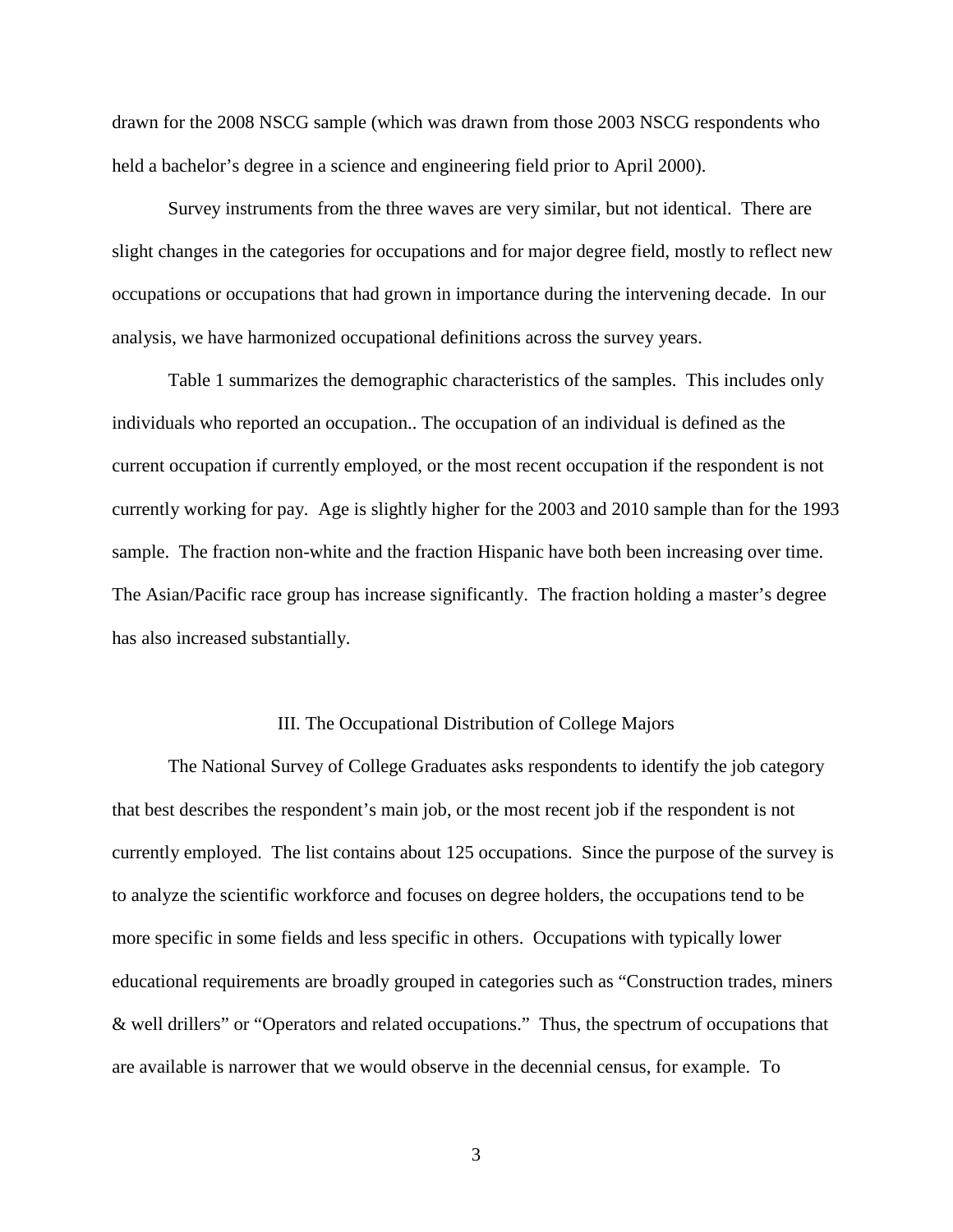compare the occupational distribution across time periods, it is necessary for us to harmonize the categories in the two surveys. Our harmonized list contains about 120 different occupations.

Figure 1 shows the distribution of occupations of economics majors compared to the occupational distribution of electrical engineering majors from 2003, using 22 highly aggregated occupational groups. (We have chosen these two majors simply as an example of two majors that have rather different occupational distributions.) Economics majors appear in all of these broad occupational categories. However, they are highly concentrated in fields related to business, particularly sales and management, which together represent over 50 percent of all jobs held by economics graduates. Economics is also a relatively popular major for judges and lawyers, and (naturally) for economists. The occupational distribution of electrical engineering majors is much more concentrated, with more than half in the engineering field, although computer related occupations, managers and sales/marketing also are fairly popular. Clearly, the distributions are different, although there are areas of significant overlap.

In order to characterize the job distributions of college graduates, we use two indexes that are familiar to economists. The first is the dissimilarity index. The index that compares major j and major k is

(1) 
$$
D_{jk} = \frac{1}{2} \sum_{i=1}^{N} \left| f_{ij} - f_{ik} \right|
$$

where  $f_{ij}$  is the fraction of those who have a major field j in occupation i, and  $f_{ik}$  is the fraction of those who have a major field k in occupation i. This index is frequently used in economics and sociology, often to measure the amount of occupational segregation between the sexes, or between different racial groups, as in Albeda (1986), or Ransom (1991). In our analysis, we will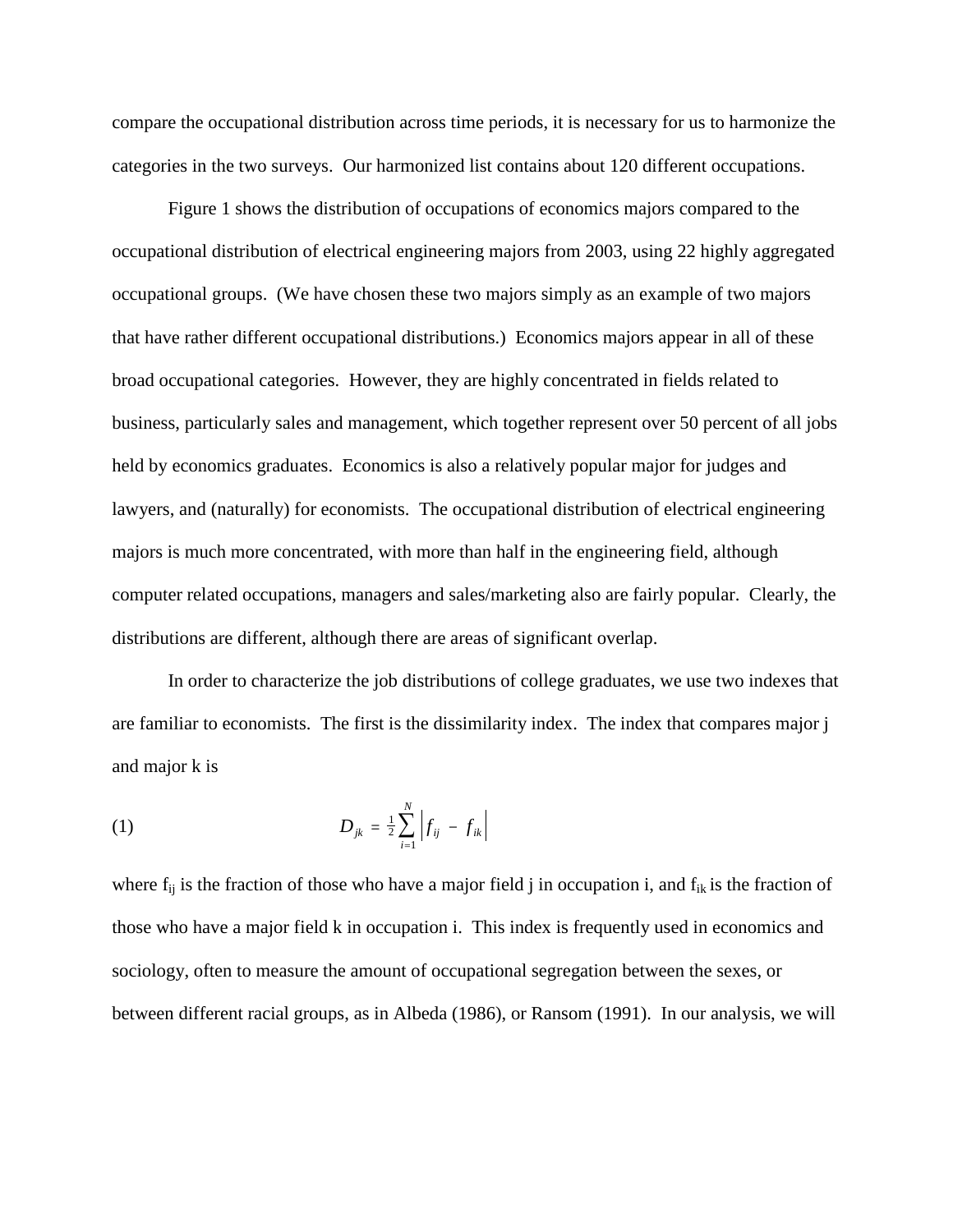usually compare those in a particular major with all others who hold a different major. We refer to this value as the "Occupational Distinctiveness" of a particular major.

The dissimilarity index is easy to compute and to interpret. It ranges from 0 (if there is no distinctiveness) to 1 (completely distinctive). With reference to occupational distinctiveness, D can be interpreted as the fraction of those holding a particular major that must change occupations in order to achieve the same occupational distribution as all other majors. If D has a value of 1, the occupations held by individuals with that major are completely distinct from those who don't hold that major. If D is 0, individuals with that major have the same occupational distribution as those who do not have that major.

D is independent of the fraction of the sample having a particular major and can be compared from year to year even when the representation of particular majors in the academic labor force changes, for example. However, the index is dependent upon the definition of the occupational groups. Since occupational groups are by nature ad hoc aggregations, care must be taken when discussing changes over time. Furthermore, the index in this case is based upon a sample of college graduates, and is thus, strictly speaking, a statistic. The sampling distribution of the index is discussed in Ransom (2000). He derives and estimator for the standard error, which we use in our analysis below.

Another related aspect of the occupational distribution is its variety. In other words, how widely distributed across the occupational distribution are economics majors? One way to measure this is the Herfindahl index,

$$
H = \sum_{i=1}^{N} s_{ij}^2
$$

5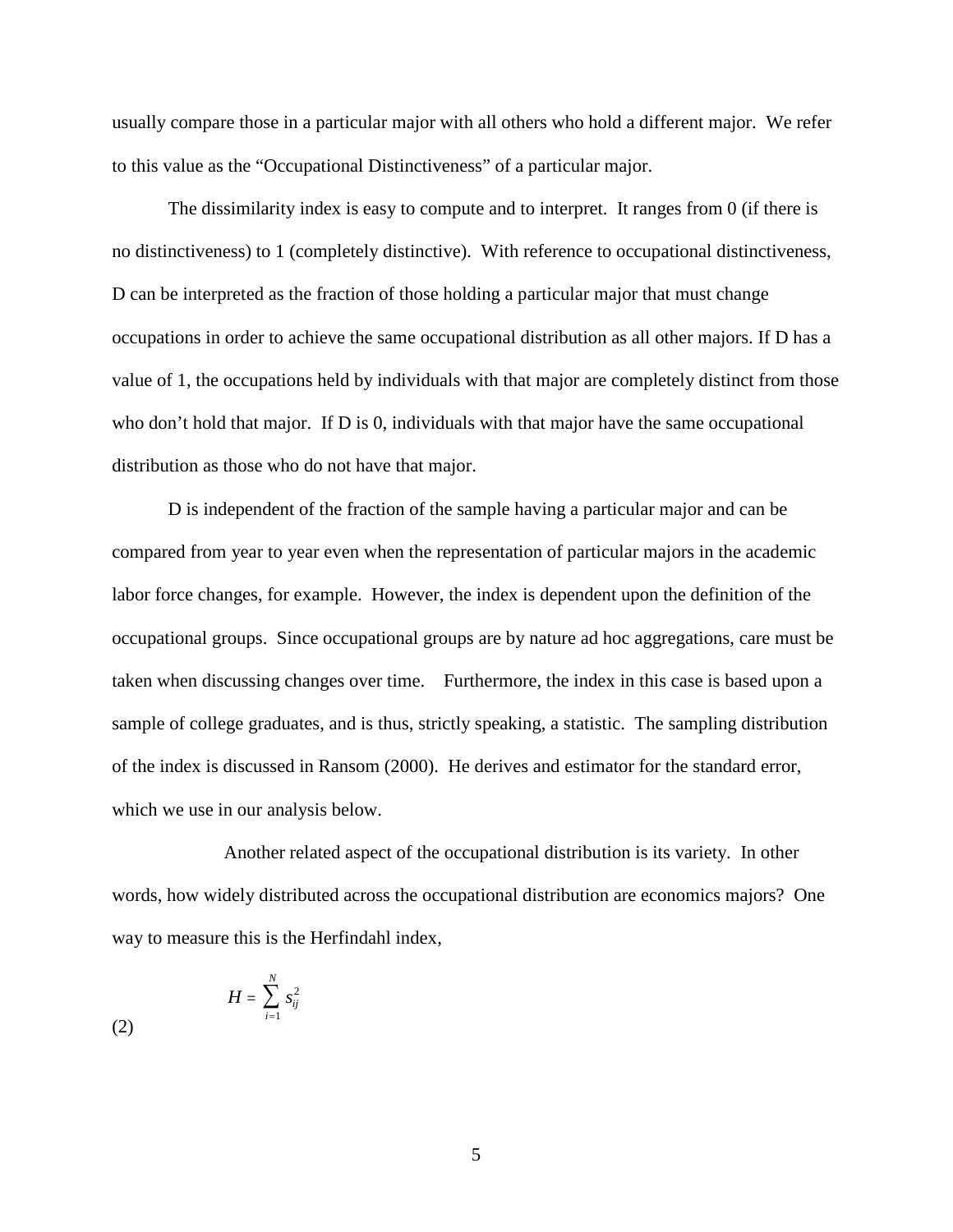where  $s_{ii}$  is the fraction of group j (say economics majors) who are in occupational group i, and where N is the total number of occupational groups. While H is normally used to measure the concentration of firms in an industry, the index is useful in our context, although its interpretation is somewhat different. Suppose all economics majors chose the same occupation, then the value of the index would be 1. Suppose, on the other hand, that there were 10 possible occupations, and economics majors were represented equally in each of them. Then the index would be

$$
H = \sum_{i=1}^{N} (1/10)^2 = 10/100 = 1/10
$$

The greater the number of occupations and the more equal the representation in each of the occupations, the lower will be the value of H. A more convenient way to interpret occupational variety is to use the inverse of H,

(3) 
$$
O_{v} = \left[\sum_{i=1}^{N} s_{ij}^{2}\right]^{-1}.
$$

In our context, we call this the index of occupational variety. If the distribution across occupations were equal for  $O_v$  occupations (of N possible occupations),  $O_v$  is exactly the number of occupations in which economics majors would need to be represented in order to obtain an index value of H.<sup>[1](#page-7-0)</sup> One might think of  $O_v$  as the number of "effective" occupations held by individuals with a particular undergraduate major.

<span id="page-7-0"></span><sup>1&</sup>lt;sup>1</sup>  $1$ In the context of measuring the diversity of species represented in a ecological community,  $O_v$  is called "Simpson's diversity index." (See Magurran, 1988.) The application to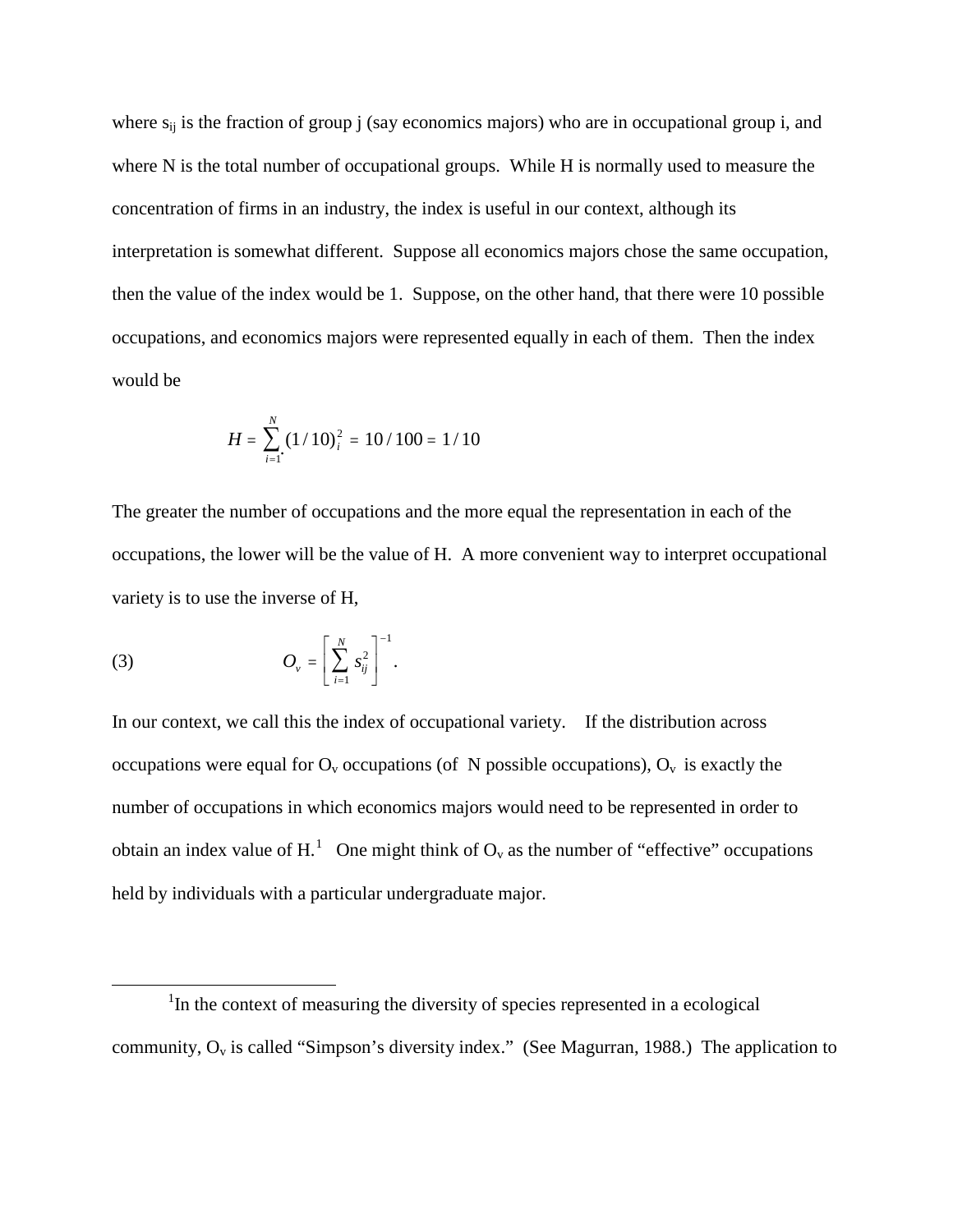As  $O<sub>v</sub>$  is based on sample information, it is also a statistic. The sampling distribution of this index has been studied by Phipps (2010), who derives standard errors for the statistic.

Values of the occupational variety index are reported in Tables 2 for several selected large undergraduate majors. (These are the 40 largest majors in each of the three years and constitute about 70 percent of all respondents in each of the three surveys.) The values for all years are shown, as well as the changes between years. In almost all cases, the difference is statistically different from zero at the 1 percent level, although we do not report test statistics in order to keep the table legible. Table 3 reports corresponding values of the dissimilarity index.

These indices provide numerical measures of the degree of occupational orientation of a particular major. For examples, majors such as pre-medicine and nursing have extremely low values of occupational variety--less than 2, as well as very high values of distinctiveness. Premed and nursing have values of D close to .8 or higher. Most of the undergraduate majors that we think of as vocationally or professionally oriented have relatively low values for  $O_y$ , usually less than 5. On the other hand, some liberal arts majors have rather large values--history and English have values of  $O_v$  of about 21. Mathematics, political science and sociology have values of  $O_v$  that are quite similar to that of economics—in the mid-teens. Geology and most of the life sciences appear to be much more "professional" than mathematics or economics.

Figures 2 shows the relationship between  $O_v$  and D for the 2003 NSCG data for the same selected fields reported in Tables 2 and 3. Obviously, the most distinctive major fields also tend to have the lowest level of occupational variety. However, the relationship is not perfect. For

occupational diversity in this context is straightforward. It was suggested as a measure of industrial concentration by Hannah and Kay (1977).

 $\overline{a}$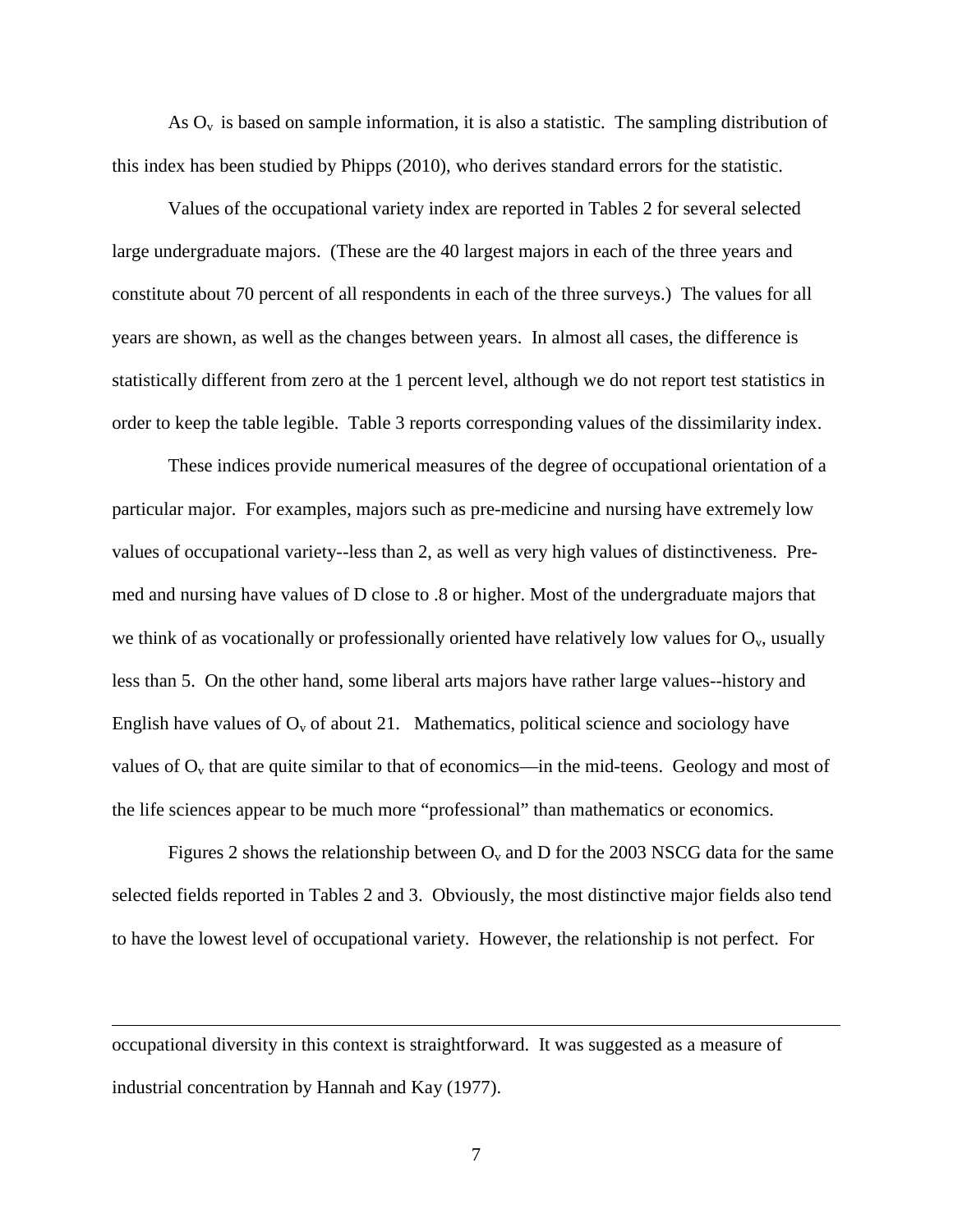example, fields with D close to .4 have values for  $O_v$  ranging from about 13 to over 20. Among the fields with  $O_v$  less than 5, there are values of D that range from less than .6 to almost .9.

Conceptually,  $O_v$  could be low even if D were high. For example, if everyone who received a degree in accounting worked as an accountant, then  $O_v$  would have a value of 1 (very low). If graduates from other majors never became accountants, then D would also be 1 (very high). On the other hand, if accounting were a common career for all other majors, the D would be much lower. On the other hand, suppose accounting students took jobs in many different occupations, then  $O_v$  would be high. If those occupations were limited to only those with accounting degrees, then D would be very high, as well. Nevertheless, in fact the correlation between the two indices is very high (about -.90).

For the same 40 majors reported in Tables 2 and 3, Figure 3 illustrates the substantial increase in occupational variety for most majors from 1993 to 2003. (The line in the graph is the 45 degree line—values would fall near the line if variety had not increased.) Almost all majors have seen significant increases in occupational diversity between 1993 and 2003. The largest increases appear to be those with middling values of  $O_v$ —values in 1993 of between 10 and 20.

Figure 4 shows the changes in distinctiveness for the same sample of majors. As expected, distinctiveness has declined for most majors. However, those with the lowest levels of distinctiveness have become more distinct.

The estimated indexes for all 144 majors are reported in Appendix Table 1 and Appendix Table 2. Figure 5 displays the occupational variety for this larger sample of majors. Although the majority of majors have experienced increases in variety, many of them large, a few majors have seen very large decreases.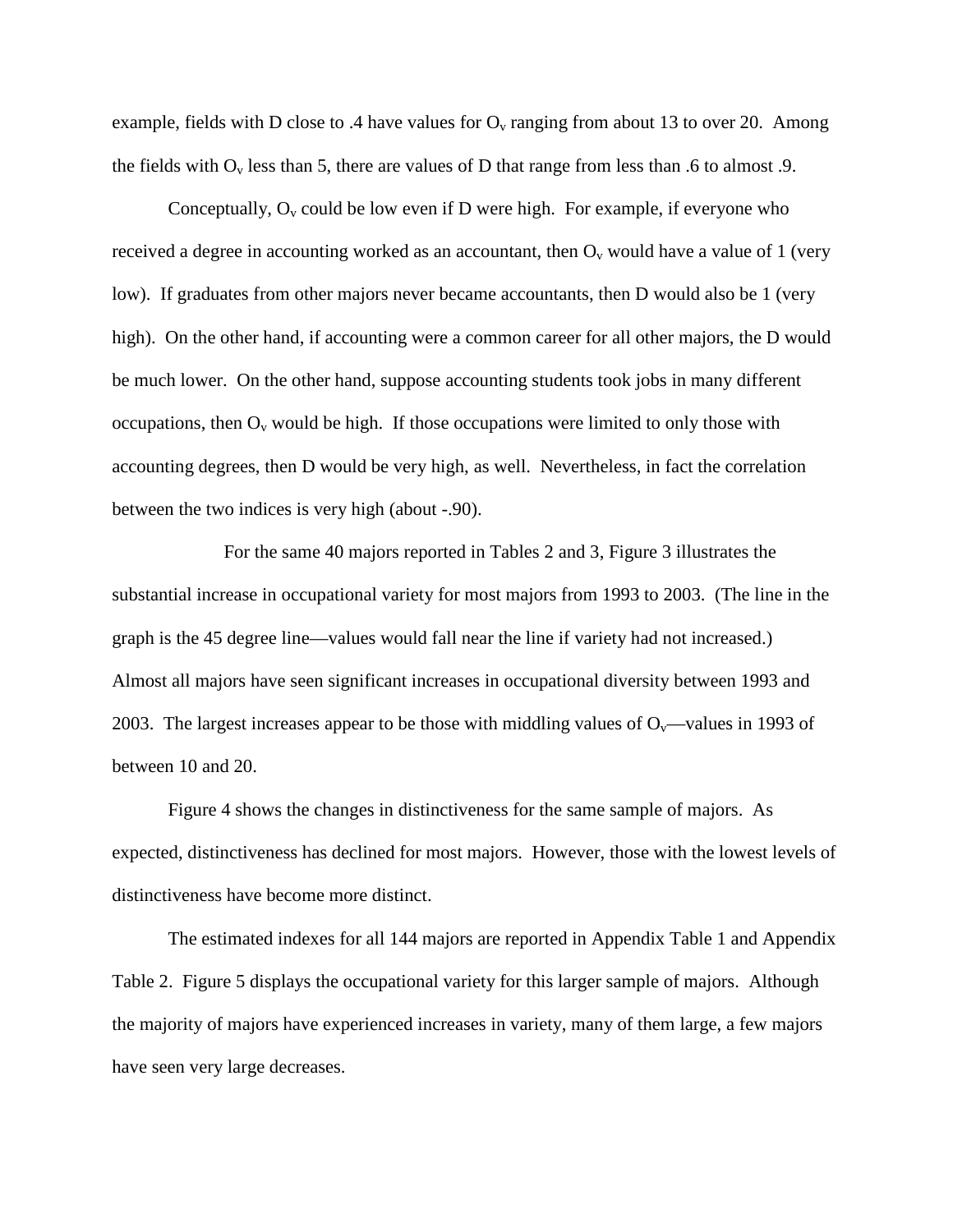For occupational variety, it is possible to also calculate a value for all majors together. Table 4 reports this value for the three waves of the NSCG along with corresponding values from the 1990 and 2000 US Census, calculated from the 5% Public Use Microsample data, along with the 2010 American Community Survey 3-year sample. In 1993, the occupational variety for all college majors, based on the NSCG sample and the NSCG occupational definitions, is about 34. In contrast, the value of  $O_v$  for economics majors in 1993 is only about 17. Thus, economics majors show roughly half the occupational diversity that we observe among all college graduates. Liberal Arts/General Studies majors have the largest value of variety for 1993, about 26. History has a value of about 22, and English has a value of about 21. For comparison, the corresponding values for all college majors in the 1990 Census is about 35, while the value of  $O_v$ for all job-holders, including those without a college degree, is approximately 77. For all majors and for all workers, occupational variety increased significantly over the 1990s.

It is important to keep in mind that those estimates based on the NSCG and those based on the census are not strictly comparable, as the index value depends on the definition of occupational groups. We have not attempted to harmonize the occupational definitions from NSCG to the census, so the two indexes are not comparable. Also, changes in the "overall" measure for college graduates in Table 4 reflect two different sources of variety—variety within a particular major, and variation in the majors chosen. So the falling overall index from 2003 to 2010 might be due to changing college major choices, as well as changes in the distribution conditional on college major.

9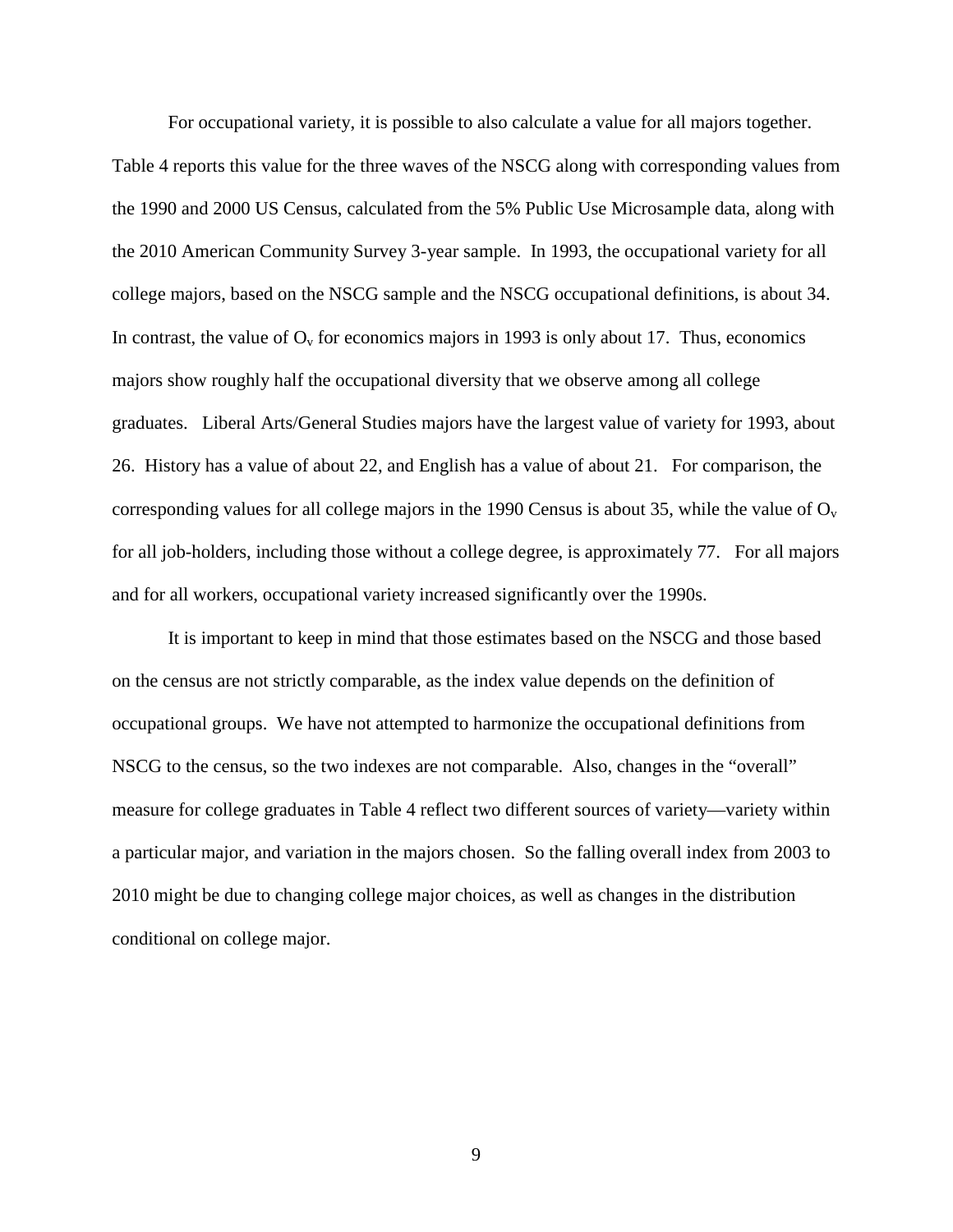### IV. Relative Pay by Major

The earnings of college graduates vary considerably by field of study. For example, James, et. al. (1989) document substantial variation across different major fields. In this section I examine the role of occupation in the relative pay of different majors. First of all, it is worth noting that there is a relationship between the occupational variety of a major and its mean salary. Figures 6 shows that majors with low occupational variety tend to have high salaries, although the relationship explains little of the variation in salaries across major<sup>[2](#page-11-0)</sup>

For illustrative purposes, we examine in detail individuals who hold economics majors. Tables 5a and 5b report regression results. In each case the dependent variable is the log of annual salary, and the variable of most interest is an indicator variable for individuals who hold a bachelors degree in the field of economics. Column I of Table 5a shows that economics majors earn about 17 percent more than the average college graduate. However, this might be due to a number of factors. For example, economics is considered an excellent "pre-professional" degree, and it might be that economics majors are more likely to get advanced degrees. Or economics majors may be represented in this sample from more experienced cohorts or more advantageous demographic groups. Column II includes variables that reflect advanced degrees, work experience, as well as race and gender. After controlling for these factors, economics graduates still earn about 11 percent more than all other majors combined. Column III further adds a set of 19 dummy variables to control for broad occupational groups. Even after controlling for occupations, economics major still earn a premium of about 11 percent.

<span id="page-11-0"></span> $2$  Data on salaries in the NSCG are topcoded. However, for purposes here, as the degree of topcoding is small, we have ignored this issue in calculating average salaries.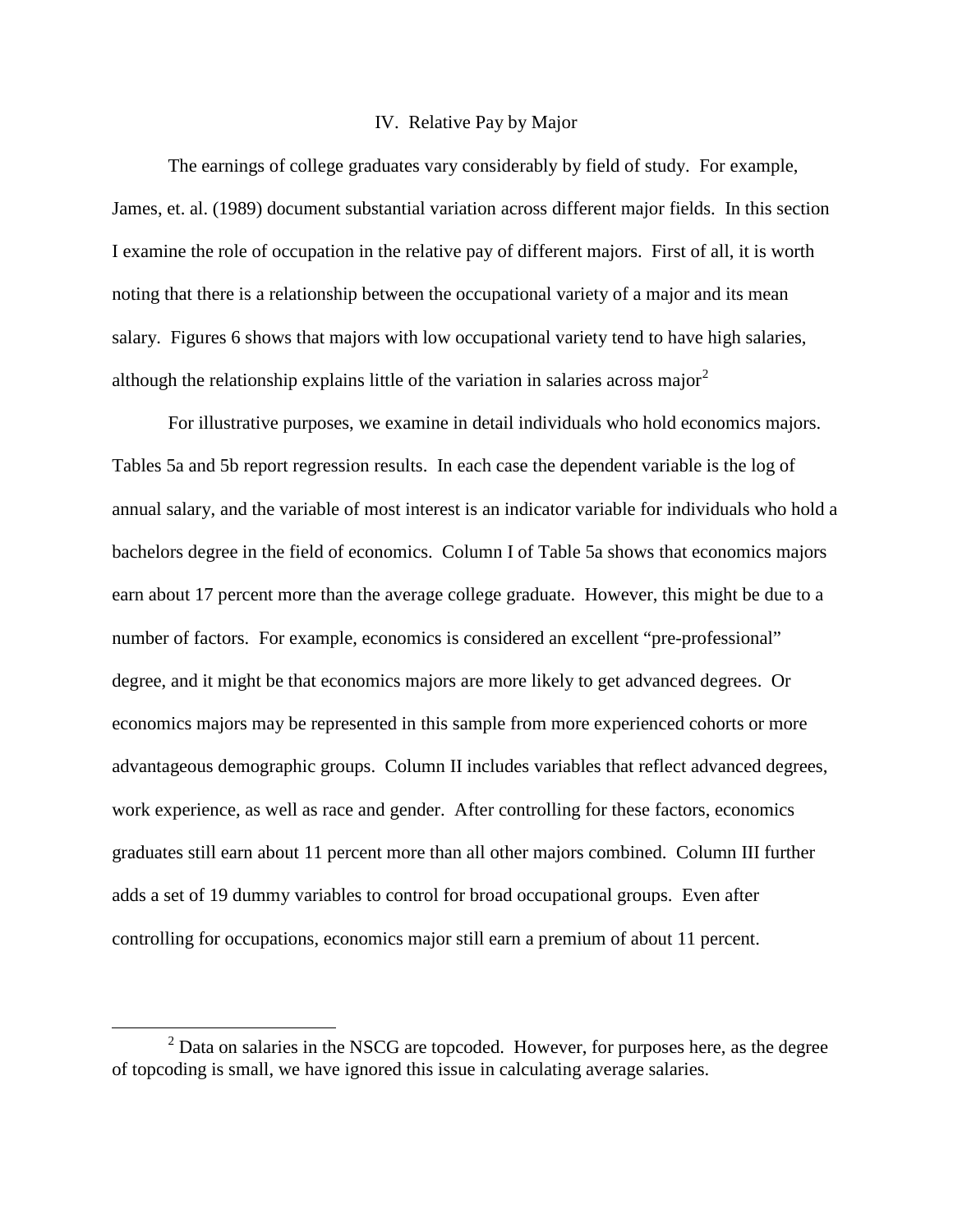Results for the 2003 sample are reported in Table 5b. The gross difference in pay, about 18 percent, is about the same for this sample as for the 1993 sample. However, less of the difference can be explained by the independent variables, with an economics premium of about 13 percent remaining.

Tables 6a and 6b report results of Oaxaca decompositions for the 10 highest paid undergraduate majors in the 199[3](#page-12-0) and 2003 NSCG samples.<sup>3</sup> (Details of the Oaxaca decomposition are explained in Oaxaca and Ransom (1994)). The first column in each table lists the raw average salary for all individuals in the sample holding the respective degree.<sup>[4](#page-12-1)</sup> The highest paid groups appear to be those in the medical profession-- in fact, five of the top ten majors are typical pre-medicine degrees. The others are engineering degrees, along with physics and economics.

The second column of Table 4 reports the total salary premium for the major. The third column reports the part of the total premium that is explained by the regression model. (In this case, the regression model contains the same explanatory variables as appear in Table 3, with the exception of the indicator for economics majors.) For example, while the salary premium for the pre-medicine/pre-dental major is 61.1 percent, 54.3 percentage points (or about 89 percent of the premium) can be explained by the explanatory variables of the model. The occupation variables

<span id="page-12-1"></span><sup>4</sup>The salary variable is top-coded at \$150,000 for the 1993 sample. This truncation is ignored in the analysis here.

<span id="page-12-0"></span> $\frac{1}{3}$  $3$ I have restricted this list to those majors represented in the samples by at least 250 individuals, since the Oaxaca decomposition requires the estimation of the regression model for both samples–those who have the degree and those who do not have the degree. In each case I have dropped a few small majors from the list of "top ten."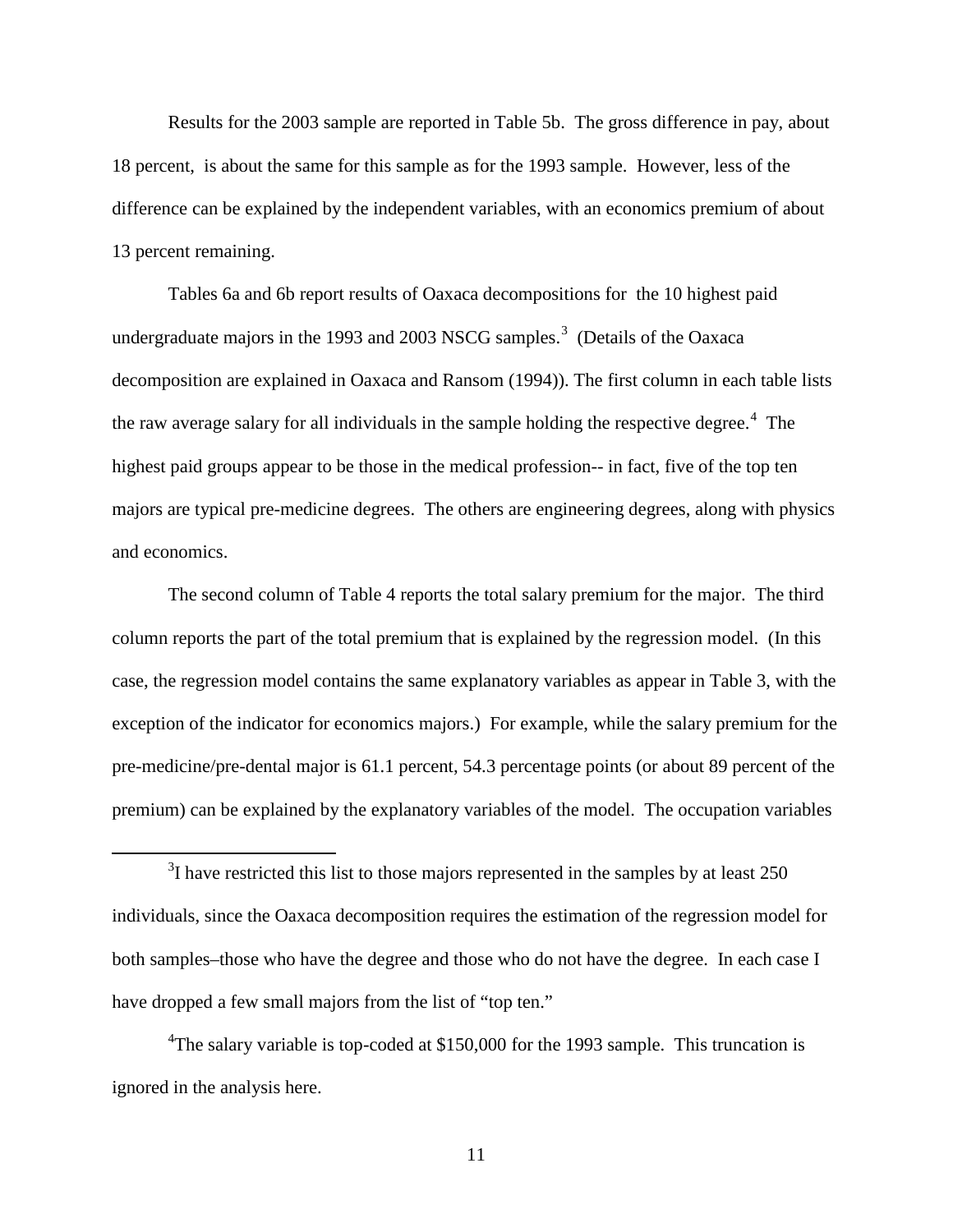alone explain 45.6 percentage points, or about 75 percent of the premium. This result simply reflects the fact that those who graduate with a pre-health professions degree end up working in occupations that are highly paid. For most of the majors listed in Table 6a, the occupational distribution and other factors explain most of the salary premium. The exceptions are economics, biochemistry, aerospace engineering, and chemical engineering.

The results for 2003, shown in Table 4b, are qualitatively similar. However, in this case, only for biochemistry is the "unexplained" premium more than half of the explained premium. (The model explains about 61 percent of the economics premium.) But the occupational distribution explains more than half of the premium for all majors except physics and economics.

# V. Conclusions

In this paper we have suggested two indices to describe the occupational distribution for undergraduate major fields. Occupational distinctiveness, D, measures the occupational segregation of individuals with a particular major. Occupational variety,  $O_v$ , measures the dispersion of individuals across occupations. Obviously, these measures are not independent, although we show that they are not deterministically linked.

The most significant finding is that occupational variety increased substantially for most majors during the past two decades. This suggests that within the occupations that are typical of a given major, the occupational distribution has become less concentrated.

We also examine the role of the occupational distribution in explaining the relative pay of major fields. In examining the highest paid undergraduate major fields, we find that the high pay of some fields can be explained largely by the occupations of individuals who hold degrees in those fields. This is particularly true of fields that are primarily pre-medicine. However, the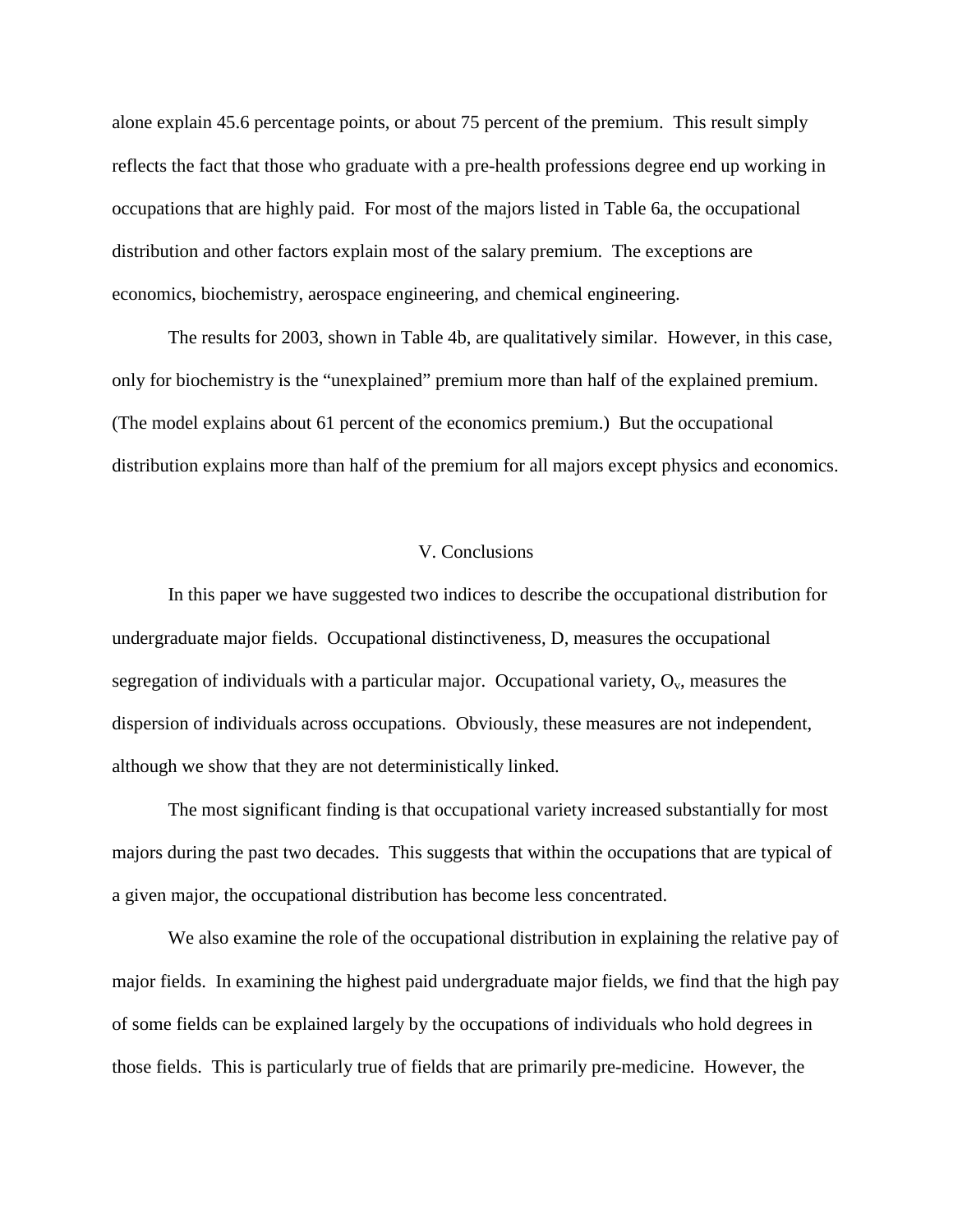engineering fields, physics, and economics show a somewhat different pattern. For these fields, the high pay cannot be explained primarily by the occupations that these individuals hold.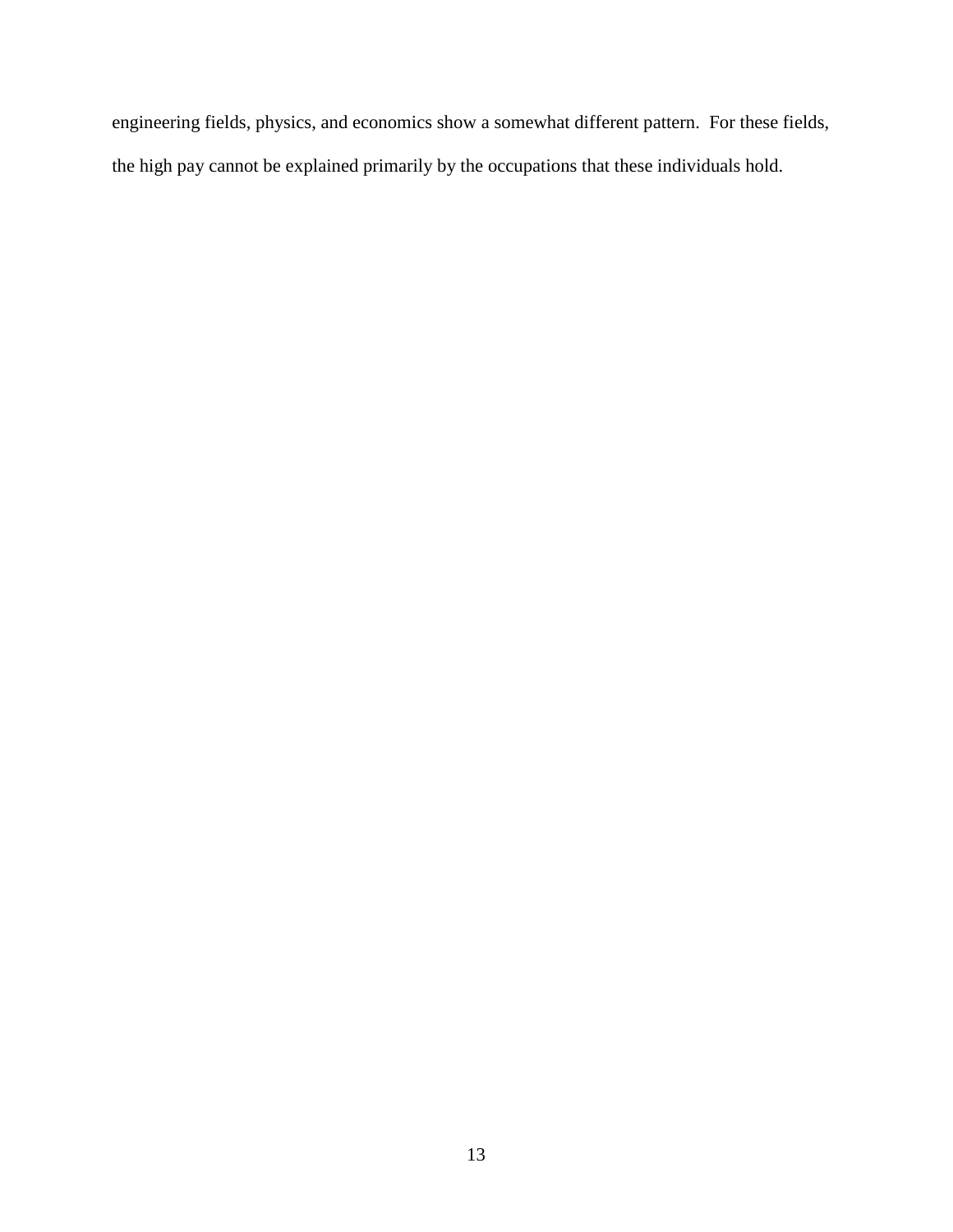#### References

- Albelda, Randy P. (1986). "Occupational Segregation by Race and Gender, 1958-1981." Industrial and Labor Relations Review. 39(3): 404-411.
- Arcidiacono, P. (2004). "Ability Sorting and the Returns to College Major." Journal of Econometrics **121**(1-2): 343-375.
- Craft, R. Kim and Joe G. Baker. "Do Economists Make Better Lawyers? Undergraduate Degree Field and Lawyer Earnings," Journal of Economic Education, Summer 2003, v. 34, No. 3, pp. 263-81.
- Freeman, J. A. and B. T. Hirsch (2008). "College Majors and the Knowledge Content of Jobs." Economics of Education Review **27**(5): 517-535.
- Hannah, L. and J. Kay (1977). *Concentration in Modern Industry: Theory, Measurement and the U. K. Experience*. London: Macmillan.
- Hansen, W. Lee (1986) "What Knowledge is Most Worth Knowing–For Economics Majors?" American Economic Review, Vol. 76, No. 2 (May), pp. 149-152.
- James, E., N. Alsalam, J. C. Conaty, and Duc-Le To. "College quality and future earnings: Where should you send your child to college?" American Economic Review, 79 (2): 247-52.
- Magurran, A. E. (1988) Ecological Diversity and its Measurement. Princeton University Press, Princeton, NJ.
- Montmarquette, C., K. Cannings, et al. (2002). "How Do Young People Choose College Majors?" Economics of Education Review **21**(6): 543-556.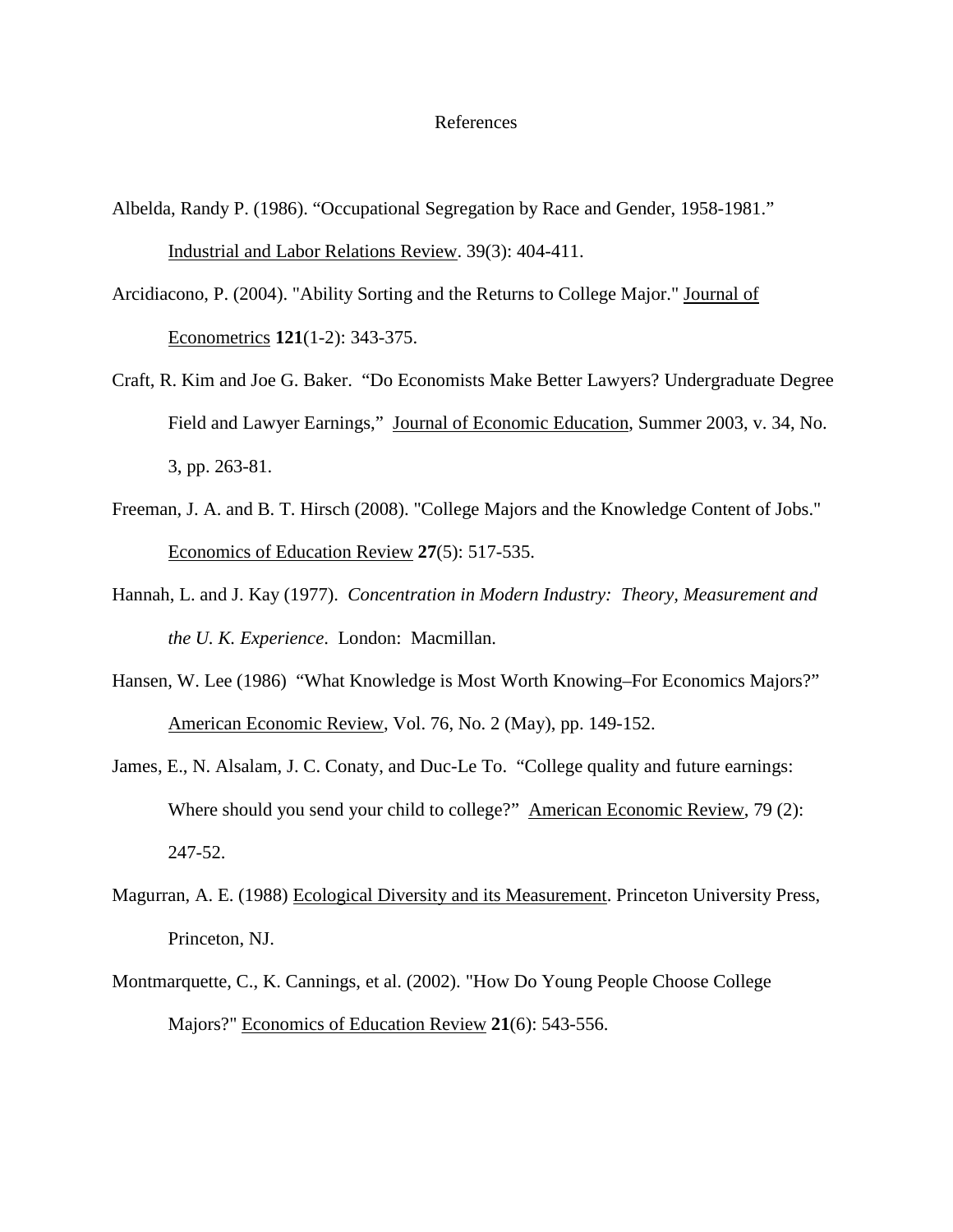National Science Foundation, National Survey of College Graduates, 1993 (Computer File). ICPSR Versions. Washing, DC: U. S. Dept. of Commerce, Bureau of the Census (producer), 1993. Ann Arbor, MI: Inter-university Consortium for Political and Social Research (distributor), 1997.

- Oaxaca, Ronald L. and Michael R Ransom (1994) "On Discrimination and the Decomposition of Wage Differentials," Journal of Econometrics, (1994), Vol. 61, pp. 5-21.
- Phipps, Aaron (2010) "Statistical Properties of Monopoly Indices," unpublished Honors Thesis, Brigham Young University, Provo, Utah.
- Ransom, Michael R (1990) "Gender Segregation by Field in Higher Education." Research in Higher Education, 31, 477-494.
- Ransom, Michael R (200) "Sampling Distributions of Segregation Indices," Sociological Methods & Research, Vol. 28, No. 4, pp. 454-475.
- Siegfried, John J. And Jennie E. Raymond (1985) "Economics Student and Faculty Attitudes on the Purpose of Undergraduate Education," Journal of Economic Education, Vol. 16, No. 1 (Winter), pp. 71-78.
- Solow, Robert M., D. Gale Johnson, Robert J. Lampman and Bernard Saffron (1982) "Panel Discussion," American Economic Review, Vol. 72, No. 2, (May), pp. 139-142.
- Willis, Rachel A. And Paul J. Pieper (1996) "The Economics Major: A Cross-Sectional View," Journal of Economics Education, Vol. 27, No. 4 (Autumn), pp. 337-349.
- Yamaguchi, S. (2010). "The effect of match quality and specific experience on career decisions and wage growth." Labour Economics **17**(2): 407-423.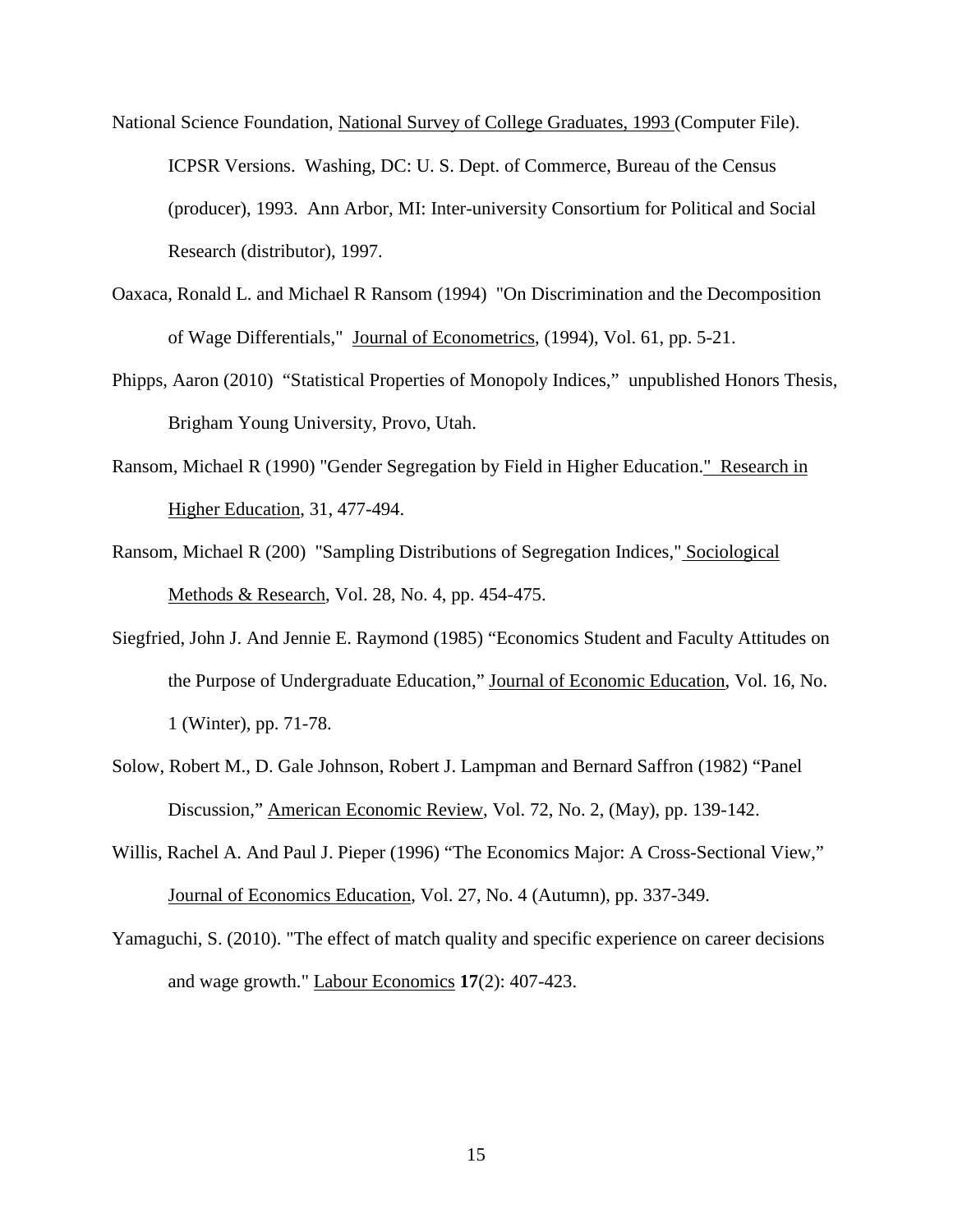| Table 1<br><b>Summary Demographic Statistics</b> |                      |          |  |       |          |  |       |          |  |  |  |
|--------------------------------------------------|----------------------|----------|--|-------|----------|--|-------|----------|--|--|--|
|                                                  |                      |          |  |       |          |  |       |          |  |  |  |
| Variable                                         | 2003<br>1993<br>2010 |          |  |       |          |  |       |          |  |  |  |
|                                                  |                      | Standard |  |       | Standard |  |       | Standard |  |  |  |
|                                                  | Mean                 | Error    |  | Mean  | Error    |  | Mean  | Error    |  |  |  |
| Age                                              | 44.64                | 11.97    |  | 46.86 | 11.82    |  | 46.59 | 13.34    |  |  |  |
| Highest Degree:                                  |                      |          |  |       |          |  |       |          |  |  |  |
| Bachelor                                         | 0.62                 | 0.49     |  | 0.55  | 0.50     |  | 0.54  | 0.50     |  |  |  |
| <b>Masters</b>                                   | 0.27                 | 0.44     |  | 0.31  | 0.46     |  | 0.34  | 0.47     |  |  |  |
| Doctorate                                        | 0.05                 | 0.22     |  | 0.08  | 0.28     |  | 0.06  | 0.24     |  |  |  |
| Professional                                     | 0.06                 | 0.23     |  | 0.06  | 0.24     |  | 0.06  | 0.23     |  |  |  |
|                                                  |                      |          |  |       |          |  |       |          |  |  |  |
| Female                                           | 0.41                 | 0.49     |  | 0.43  | 0.50     |  | 0.44  | 0.50     |  |  |  |
|                                                  |                      |          |  |       |          |  |       |          |  |  |  |
| Race:                                            |                      |          |  |       |          |  |       |          |  |  |  |
| Native American                                  | 0.009                | 0.094    |  | 0.006 | 0.079    |  | 0.015 | 0.121    |  |  |  |
| Asian/Pacific                                    | 0.093                | 0.290    |  | 0.117 | 0.322    |  | 0.174 | 0.382    |  |  |  |
| <b>Black</b>                                     | 0.088                | 0.284    |  | 0.075 | 0.264    |  | 0.105 | 0.307    |  |  |  |
| White                                            | 0.795                | 0.404    |  | 0.783 | 0.412    |  | 0.733 | 0.442    |  |  |  |
|                                                  |                      |          |  |       |          |  |       |          |  |  |  |
| Ethnicity:                                       |                      |          |  |       |          |  |       |          |  |  |  |
| Hispanic                                         | 0.059                | 0.236    |  | 0.068 | 0.252    |  | 0.097 | 0.296    |  |  |  |
|                                                  |                      |          |  |       |          |  |       |          |  |  |  |
| Sample Size                                      |                      | 144,218  |  |       | 97,608   |  |       | 74,549   |  |  |  |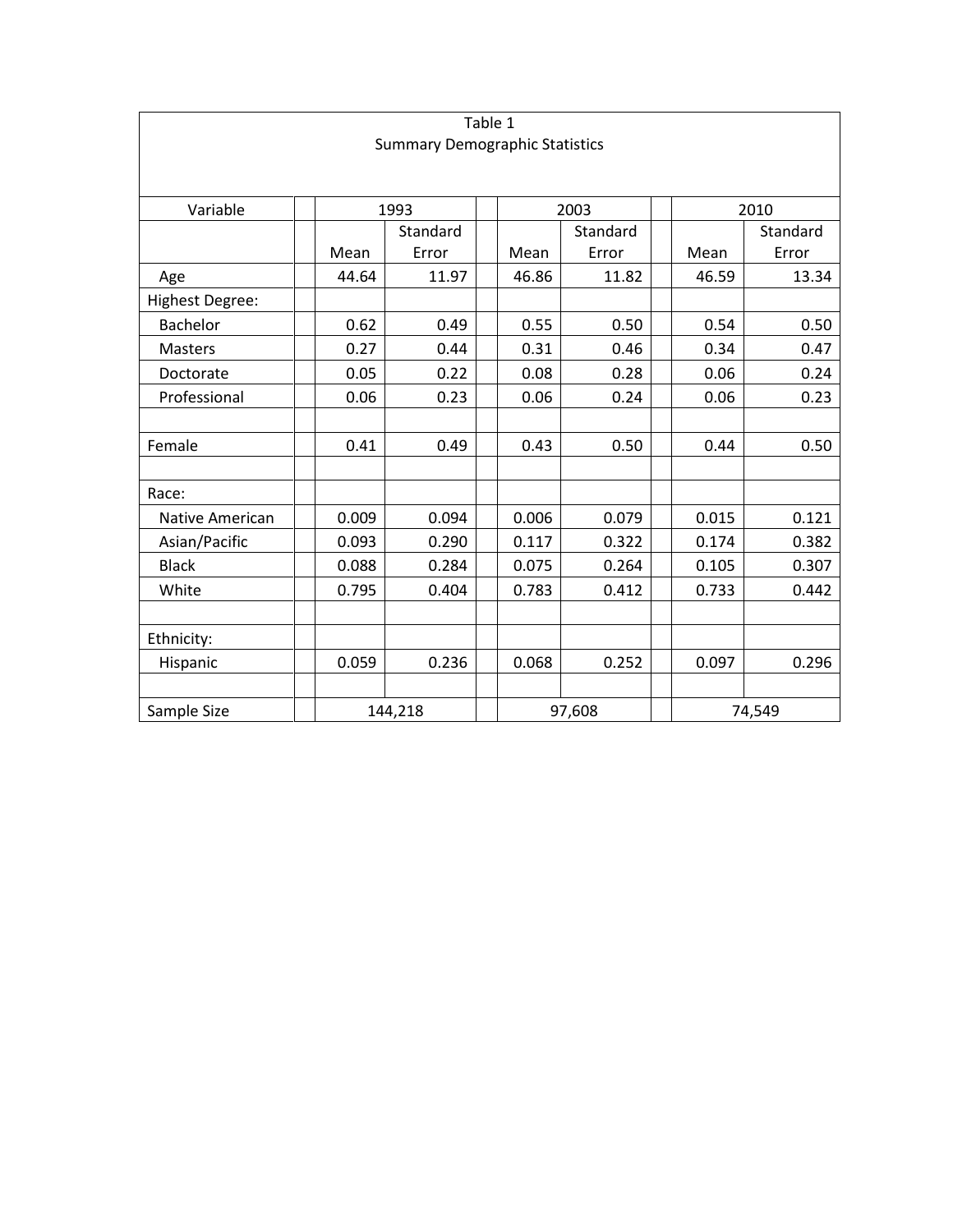| <b>Business</b>                                         | 1993<br>Value | 2003<br>Value | 2010<br>Value | Change<br>'93 to '03 | Change<br>'03 to '10 | Change<br>'93 to '10 |
|---------------------------------------------------------|---------------|---------------|---------------|----------------------|----------------------|----------------------|
| Accounting                                              | 3.69          | 4.86          | 7.67          | 1.16                 | 2.81                 | 3.98                 |
| <b>Business Administration and</b>                      |               |               |               |                      |                      |                      |
| Management<br><b>Business Marketing/ Marketing</b>      | 12.97         | 18.31         | 15.12         | 5.34                 | $-3.19$              | 2.15                 |
| Management                                              | 12.28         | 15.12         | 11.74         | 2.84                 | $-3.39$              | $-0.55$              |
| Business, General                                       | 17.93         | 22.76         | 20.19         | 4.83                 | $-2.57$              | 2.26                 |
| <b>STEM</b>                                             |               |               |               |                      |                      |                      |
| Aerospace and related Engineering                       | 4.80          | 5.67          | 8.46          | 0.87                 | 2.79                 | 3.66                 |
| <b>Biochemistry and Biophysics</b>                      | 8.58          | 13.06         | 19.22         | 4.48                 | 6.16                 | 10.64                |
| Biology, General                                        | 11.11         | 12.53         | 24.47         | 1.41                 | 11.95                | 13.36                |
| <b>Chemical Engineering</b>                             | 5.27          | 6.30          | 5.96          | 1.03                 | $-0.34$              | 0.69                 |
| Chemistry, except Biochemistry                          | 9.51          | 10.73         | 8.12          | 1.22                 | $-2.60$              | $-1.38$              |
| Civil Engineering                                       | 2.72          | 2.60          | 3.42          | $-0.12$              | 0.82                 | 0.70                 |
| Computer and Information Sciences,                      |               |               |               |                      |                      |                      |
| General                                                 | 6.52          | 6.26          | 7.76          | $-0.26$              | 1.51                 | 1.25                 |
| Computer and Systems Engineering                        | 5.08          | 4.59          | 8.72          | $-0.49$              | 4.13                 | 3.64                 |
| <b>Computer Science</b><br>Electrical, electronics, and | 5.99          | 5.37          | 7.71          | $-0.62$              | 2.34                 | 1.72                 |
| communication                                           | 3.78          | 5.23          | 5.87          | 1.44                 | 0.64                 | 2.08                 |
| Geology                                                 | 4.17          | 6.65          | 3.90          | 2.48                 | $-2.75$              | $-0.27$              |
| Industrial engineering                                  | 8.14          | 10.09         | 12.18         | 1.94                 | 2.09                 | 4.03                 |
| Mathematics, General                                    | 19.19         | 17.94         | 16.52         | $-1.25$              | $-1.42$              | $-2.67$              |
| Mechanical Engineering                                  | 3.79          | 4.96          | 4.93          | 1.16                 | $-0.03$              | 1.14                 |
| Microbiology                                            | 11.78         | 18.99         | 22.20         | 7.20                 | 3.21                 | 10.42                |
| Physics                                                 | 19.67         | 20.75         | 22.35         | 1.09                 | 1.60                 | 2.69                 |
| Zoology, General                                        | 8.69          | 11.21         | 21.79         | 2.52                 | 10.58                | 13.10                |
| Social Sciences                                         |               |               |               |                      |                      |                      |
| Anthropology and Archeology                             | 31.30         | 27.36         | 26.25         | $-3.95$              | $-1.11$              | $-5.06$              |
| Economics                                               | 16.88         | 21.34         | 14.77         | 4.46                 | $-6.57$              | $-2.11$              |
| <b>Elementary Teacher Education</b>                     | 4.26          | 5.68          | 8.55          | 1.42                 | 2.87                 | 4.29                 |
| General Psychology                                      | 19.25         | 19.07         | 24.94         | $-0.17$              | 5.87                 | 5.70                 |
| History, OTHER                                          | 24.40         | 26.37         | 23.69         | 1.97                 | $-2.68$              | $-0.72$              |
| Mathematics Teacher Education                           | 5.73          | 4.17          | 3.92          | $-1.55$              | $-0.25$              | $-1.81$              |
| <b>OTHER Social Sciences</b>                            | 18.99         | 26.72         | 25.04         | 7.73                 | $-1.68$              | 6.05                 |
| Political Science and Government                        | 13.27         | 14.27         | 12.66         | 0.99                 | $-1.60$              | $-0.61$              |
| <b>Secondary Teacher Education</b>                      | 15.72         | 15.05         | 17.86         | $-0.68$              | 2.81                 | 2.13                 |
| Social Work                                             | 3.51          | 4.90          | 6.21          | 1.39                 | 1.31                 | 2.71                 |
| Sociology                                               | 13.82         | 26.05         | 24.75         | 12.23                | $-1.30$              | 10.93                |

Table 2 Indexes of Occupational Variety for Selected Large Majors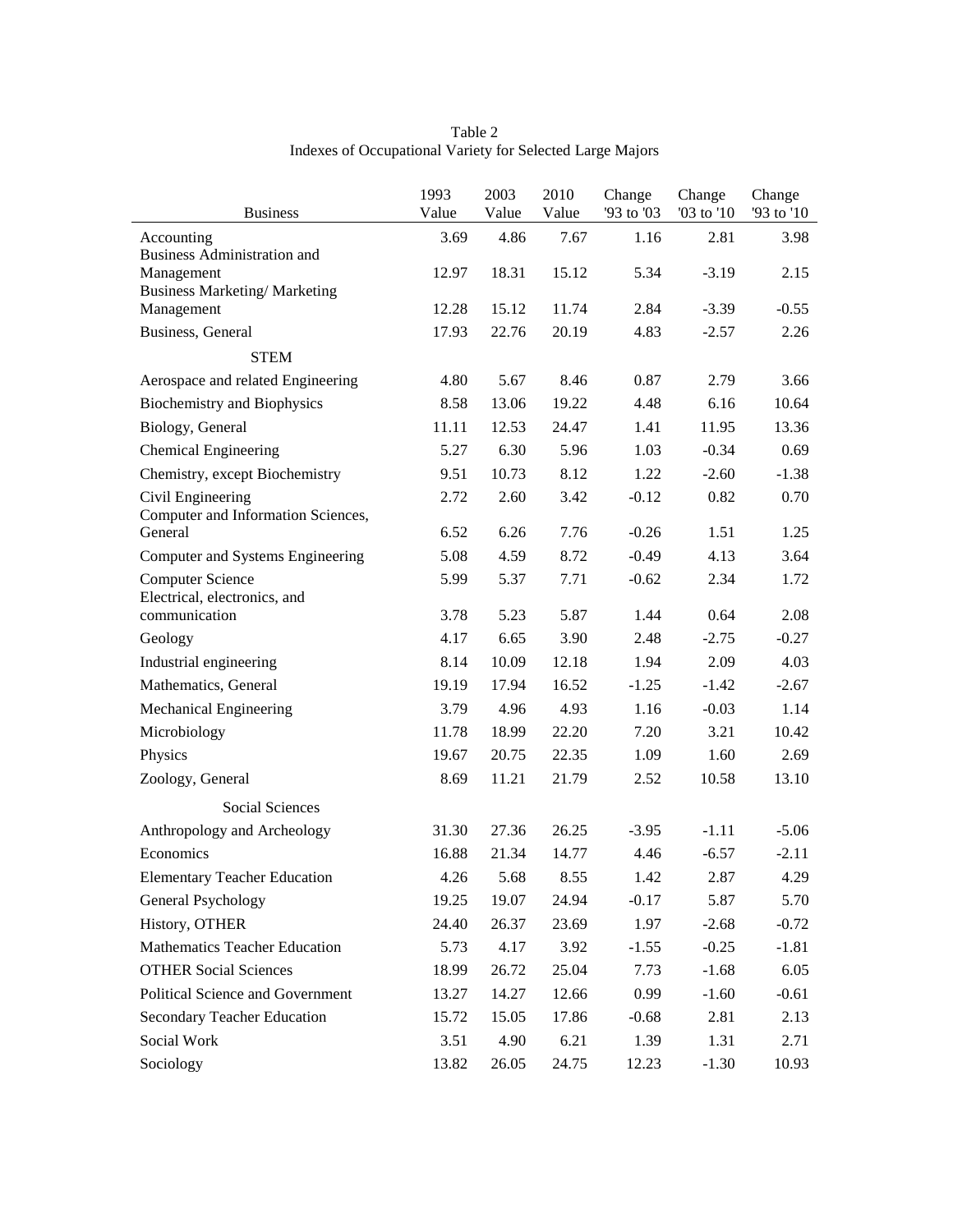# Table 2 (continued)

| <b>Humanities</b>                               |       |       |       |         |         |      |
|-------------------------------------------------|-------|-------|-------|---------|---------|------|
| Architecture/Environmental Design               | 2.74  | 4.27  | 7.37  | 1.52    | 3.10    | 4.63 |
| English Language, Literature, and Letter        | 22.00 | 21.97 | 23.66 | $-0.03$ | 1.70    | 1.67 |
| <b>OTHER Foreign Languages &amp; Literature</b> | 22.44 | 18.33 | 27.20 | $-4.11$ | 8.87    | 4.76 |
| Other                                           |       |       |       |         |         |      |
| Health/Medical Technologies [non-Phd]           | 2.43  | 3.59  | 6.12  | 1.16    | 2.53    | 3.69 |
| Liberal Arts and General Studies                | 28.79 | 34.05 | 29.53 | 5.26    | $-4.52$ | 0.74 |
| Nursing [4 or more years, non-PHD]              | 1.87  | 2.01  | 2.33  | 0.14    | 0.31    | 0.45 |
| <b>OTHER Health/Medical Sciences</b>            | 6.77  | 9.17  | 12.64 | 2.41    | 3.47    | 5.88 |
| Pharmacy [non-Phd]                              | 2.32  | 1.91  | 3.38  | $-0.41$ | 1.48    | 1.06 |
|                                                 |       |       |       |         |         |      |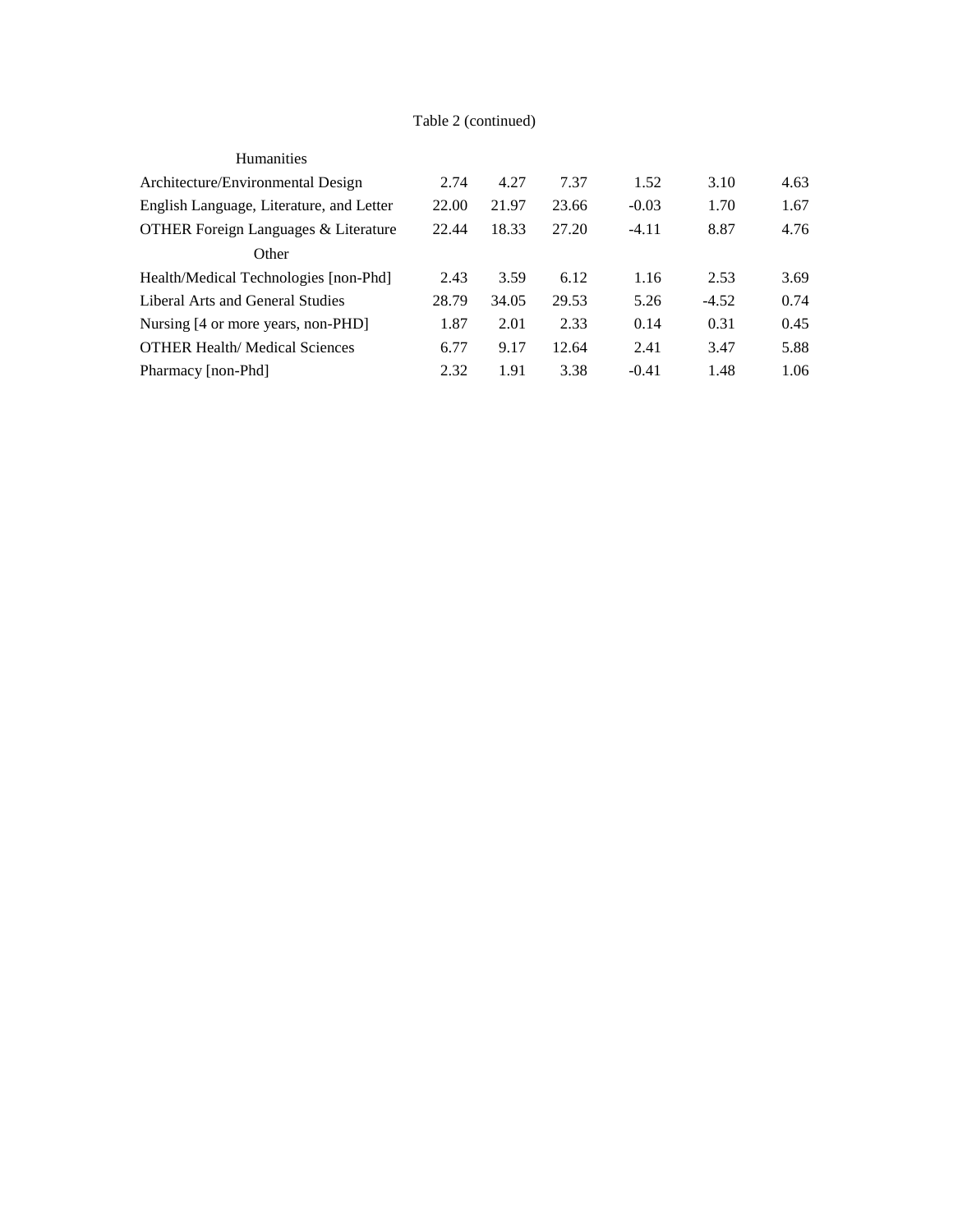| <b>Business</b>                                         | 1993  | 2003  | 2010  | Change<br>93 to 03 | Change<br>03 to 10 | Change<br>93 to 10 |
|---------------------------------------------------------|-------|-------|-------|--------------------|--------------------|--------------------|
| Accounting                                              | 0.570 | 0.535 | 0.475 | $-0.036$           | $-0.060$           | $-0.095$           |
| <b>Business Administration and</b><br>Management        | 0.432 | 0.424 | 0.363 | $-0.009$           | $-0.060$           | $-0.069$           |
| <b>Business Marketing/ Marketing</b><br>Management      | 0.474 | 0.468 | 0.424 | $-0.006$           | $-0.044$           | $-0.050$           |
| Business, General                                       | 0.387 | 0.384 | 0.363 | $-0.003$           | $-0.021$           | $-0.024$           |
| <b>STEM</b>                                             |       |       |       |                    |                    |                    |
| Aerospace and related Engineering                       | 0.600 | 0.560 | 0.512 | $-0.039$           | $-0.048$           | $-0.087$           |
| <b>Biochemistry and Biophysics</b>                      | 0.620 | 0.596 | 0.468 | $-0.024$           | $-0.128$           | $-0.152$           |
| Biology, General                                        | 0.539 | 0.540 | 0.414 | 0.000              | $-0.126$           | $-0.126$           |
| <b>Chemical Engineering</b>                             | 0.590 | 0.556 | 0.541 | $-0.034$           | $-0.015$           | $-0.050$           |
| Chemistry, except Biochemistry                          | 0.535 | 0.533 | 0.504 | $-0.002$           | $-0.029$           | $-0.030$           |
| Civil Engineering<br>Computer and Information Sciences, | 0.702 | 0.711 | 0.661 | 0.009              | $-0.050$           | $-0.041$           |
| General                                                 | 0.708 | 0.663 | 0.526 | $-0.044$           | $-0.137$           | $-0.181$           |
| Computer and Systems Engineering                        | 0.736 | 0.691 | 0.551 | $-0.046$           | $-0.139$           | $-0.185$           |
| <b>Computer Science</b><br>Electrical, electronics, and | 0.767 | 0.699 | 0.576 | $-0.069$           | $-0.123$           | $-0.192$           |
| communication                                           | 0.668 | 0.622 | 0.576 | $-0.046$           | $-0.046$           | $-0.092$           |
| Geology                                                 | 0.614 | 0.579 | 0.606 | $-0.035$           | 0.027              | $-0.008$           |
| Industrial engineering                                  | 0.513 | 0.485 | 0.466 | $-0.028$           | $-0.019$           | $-0.047$           |
| Mathematics, General                                    | 0.477 | 0.481 | 0.449 | 0.004              | $-0.032$           | $-0.028$           |
| Mechanical Engineering                                  | 0.641 | 0.603 | 0.575 | $-0.038$           | $-0.028$           | $-0.066$           |
| Microbiology                                            | 0.626 | 0.548 | 0.476 | $-0.078$           | $-0.072$           | $-0.150$           |
| Physics                                                 | 0.526 | 0.512 | 0.416 | $-0.014$           | $-0.095$           | $-0.109$           |
| Zoology, General                                        | 0.560 | 0.510 | 0.400 | $-0.050$           | $-0.110$           | $-0.159$           |
| <b>Social Sciences</b>                                  |       |       |       |                    |                    |                    |
| Anthropology and Archeology                             | 0.349 | 0.370 | 0.413 | 0.021              | 0.043              | 0.064              |
| Economics                                               | 0.403 | 0.393 | 0.451 | $-0.009$           | 0.058              | 0.048              |
| <b>Elementary Teacher Education</b>                     | 0.597 | 0.585 | 0.556 | $-0.012$           | $-0.029$           | $-0.041$           |
| General Psychology                                      | 0.333 | 0.371 | 0.404 | 0.038              | 0.033              | 0.072              |
| History, OTHER                                          | 0.318 | 0.346 | 0.385 | 0.029              | 0.039              | 0.068              |
| <b>Mathematics Teacher Education</b>                    | 0.530 | 0.572 | 0.663 | 0.042              | 0.091              | 0.132              |
| Other Social Sciences                                   | 0.346 | 0.363 | 0.411 | 0.017              | 0.049              | 0.065              |
| Political Science and Government                        | 0.393 | 0.421 | 0.446 | 0.027              | 0.025              | 0.052              |
| Secondary Teacher Education                             | 0.373 | 0.411 | 0.479 | 0.038              | 0.068              | 0.106              |

Social Work 0.580 0.578 0.558 -0.003 -0.020 -0.022 Sociology 0.375 0.364 0.403 -0.011 0.040 0.029

Table 3 Indexes of Occupation Distinctiveness for Selected Large Major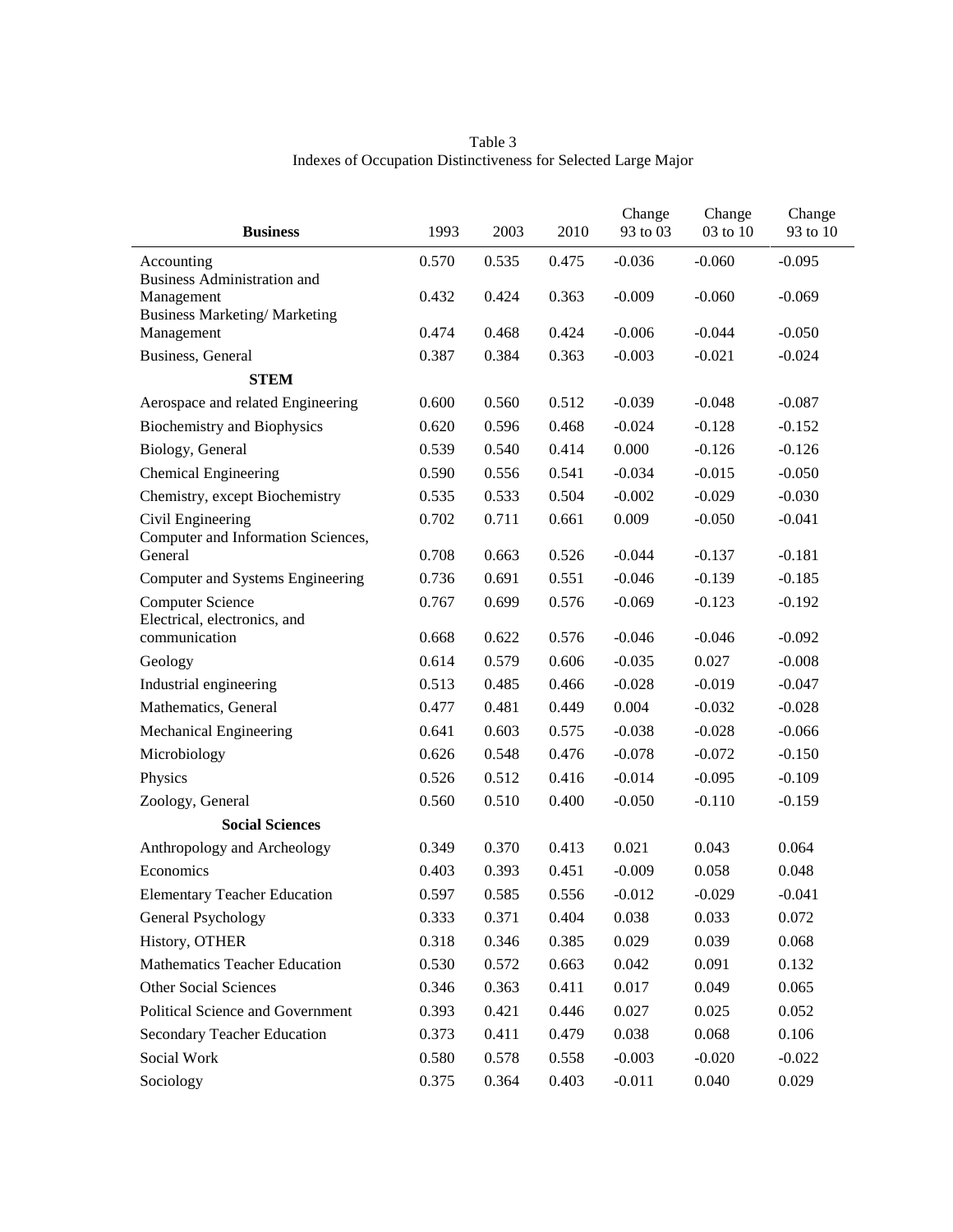# Table 3 (Continued)

| <b>Humanities</b> |
|-------------------|
|-------------------|

| Architecture/Environmental Design        | 0.656 | 0.594 | 0.516 | $-0.062$ | $-0.079$ | $-0.141$ |
|------------------------------------------|-------|-------|-------|----------|----------|----------|
| English Language, Literature, and Letter | 0.367 | 0.393 | 0.408 | 0.026    | 0.015    | 0.041    |
| Other Foreign Languages & Literature     | 0.342 | 0.399 | 0.411 | 0.057    | 0.012    | 0.069    |
| <b>Other</b>                             |       |       |       |          |          |          |
| Health/Medical Technologies              | 0.710 | 0.656 | 0.573 | $-0.054$ | $-0.083$ | $-0.137$ |
| Liberal Arts and General Studies         | 0.256 | 0.268 | 0.267 | 0.011    | $-0.001$ | 0.010    |
| Nursing (4 or more years)                | 0.780 | 0.765 | 0.712 | $-0.016$ | $-0.052$ | $-0.068$ |
| Other Health/ Medical Sciences           | 0.586 | 0.549 | 0.497 | $-0.036$ | $-0.052$ | $-0.088$ |
| Pharmacy                                 | 0.724 | 0.758 | 0.601 | 0.033    | $-0.157$ | $-0.123$ |
|                                          |       |       |       |          |          |          |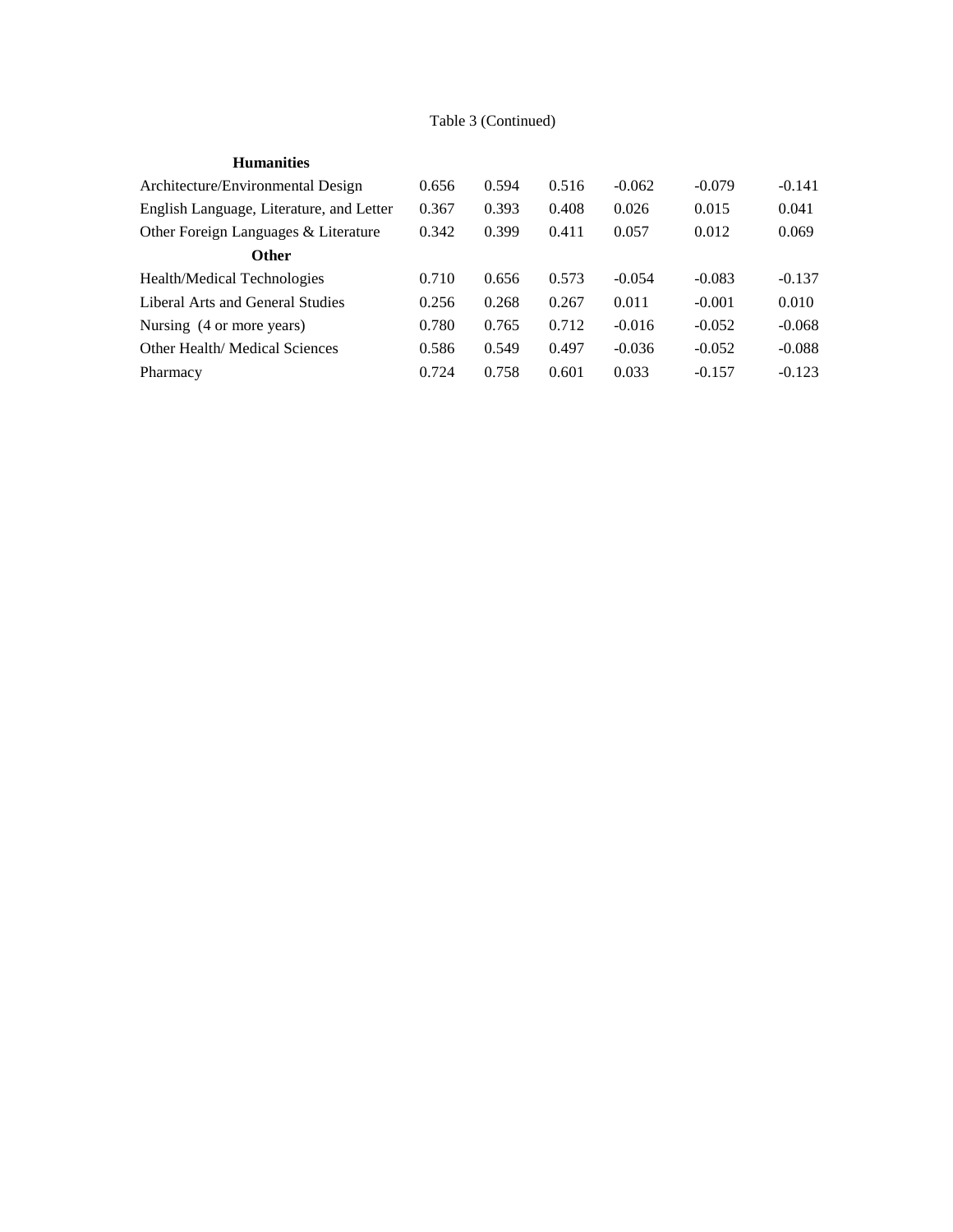# Table 4

# Occupational Variety Index Values All Majors an All Workers

|      | <b>NSCG RESULTS</b>  |      | <b>CENSUS RESULTS</b> |                      |  |
|------|----------------------|------|-----------------------|----------------------|--|
|      | All                  |      | All                   | All                  |  |
| Year | <b>College Grads</b> | Year | Workers               | <b>College Grads</b> |  |
| 1993 | 34.4747              | 1990 | 76.59                 | 36.63                |  |
| 2003 | 42.29902             | 2000 | 89.31                 | 46.51                |  |
| 2010 | 36.51126             | 2010 | 83.70                 | 45.42                |  |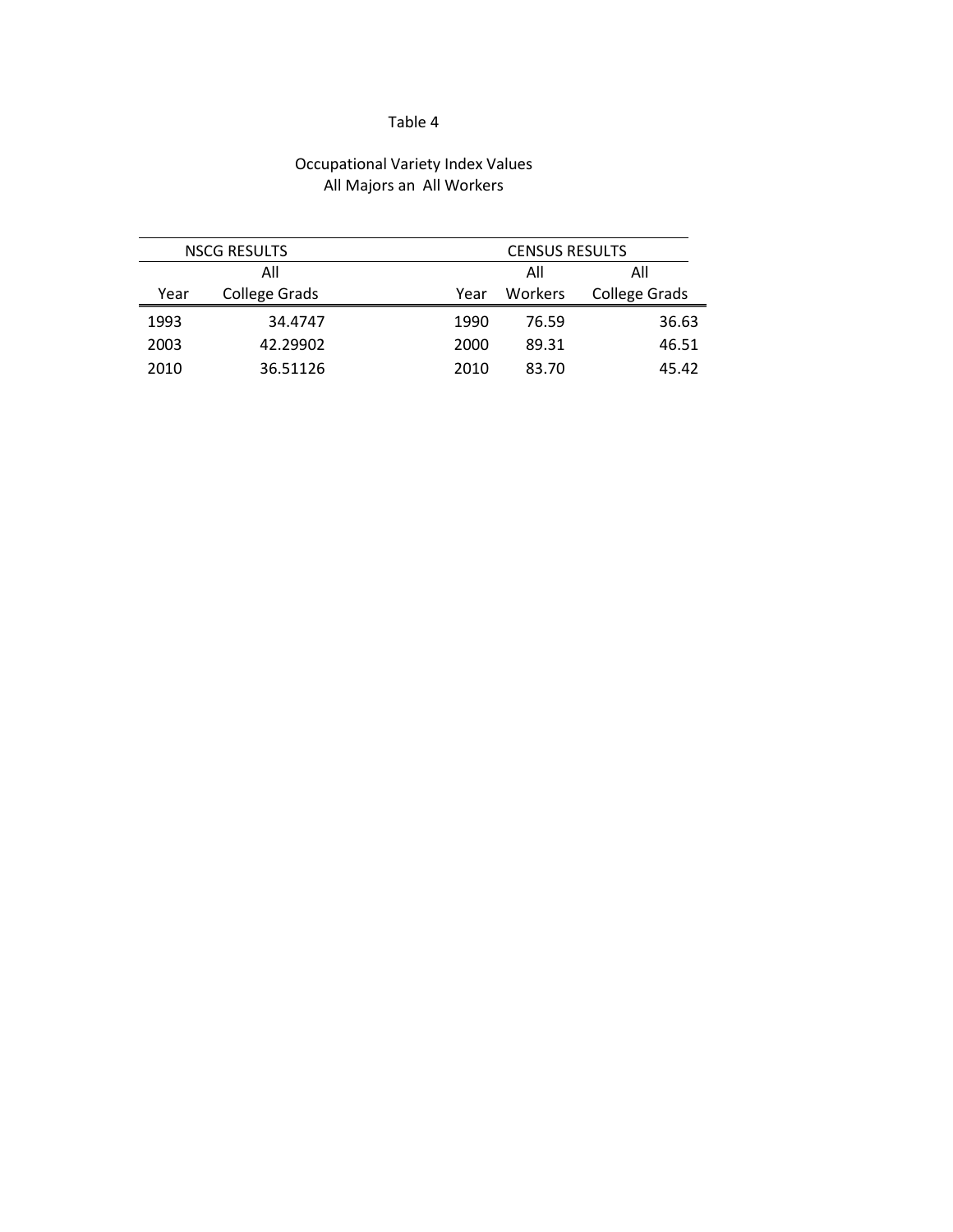## Table 5a Regression Estimates of Salary Model 1993 Sample Year Dependent Variable is Log of Annual Salary

|                            | Ī           |          |             | $\mathbf{\underline{H}}$ |             | $\mathbf{III}$ |  |  |
|----------------------------|-------------|----------|-------------|--------------------------|-------------|----------------|--|--|
|                            |             | Standard |             | Standard                 |             | Standard       |  |  |
| Variable                   | Coefficient | Error    | Coefficient | Error                    | Coefficient | Error          |  |  |
|                            |             |          |             |                          |             |                |  |  |
| <b>Economics Major</b>     | 0.16996     | 0.01333  | 0.10951     | 0.01222                  | 0.11120     | 0.01175        |  |  |
| Age                        |             |          | $-0.00484$  | 0.00026                  | $-0.00092$  | 0.00025        |  |  |
| Master's Degree            |             |          | 0.08739     | 0.00299                  | 0.11301     | 0.00291        |  |  |
| Doctoral Degree            |             |          | 0.55600     | 0.00694                  | 0.53101     | 0.00899        |  |  |
| <b>Professional Degree</b> |             |          | 0.16858     | 0.00598                  | 0.21755     | 0.00630        |  |  |
| <b>Work Experience</b>     |             |          | 0.03974     | 0.00057                  | 0.03589     | 0.00054        |  |  |
| <b>Experience Squared</b>  |             |          | $-0.00061$  | 0.00001                  | $-0.00059$  | 0.00001        |  |  |
| Female                     |             |          | $-0.21186$  | 0.00287                  | $-0.12928$  | 0.00301        |  |  |
| Asian                      |             |          | 0.02975     | 0.00467                  | $-0.00897$  | 0.00446        |  |  |
| Native American            |             |          | $-0.14993$  | 0.01489                  | $-0.10009$  | 0.01418        |  |  |
| <b>Black</b>               |             |          | $-0.12255$  | 0.00445                  | $-0.08077$  | 0.00424        |  |  |
| Hispanic                   |             |          | $-0.10640$  | 0.01710                  | $-0.08234$  | 0.01598        |  |  |
| Pacific Islander           |             |          | $-0.04112$  | 0.03353                  | $-0.01050$  | 0.03125        |  |  |
| Other Race                 |             |          | $-0.06889$  | 0.01213                  | $-0.02148$  | 0.01157        |  |  |
| Intercept                  | 10.66534    | 0.00157  | 10.45975    | 0.00854                  | 10.34972    | 0.03388        |  |  |
| Indicators for 20 Broad    |             |          |             |                          |             |                |  |  |
| <b>Occupation Groups</b>   | No          |          |             | No                       | Yes         |                |  |  |
| $R^2$                      | 0.0017      |          |             | 0.2426                   | 0.4197      |                |  |  |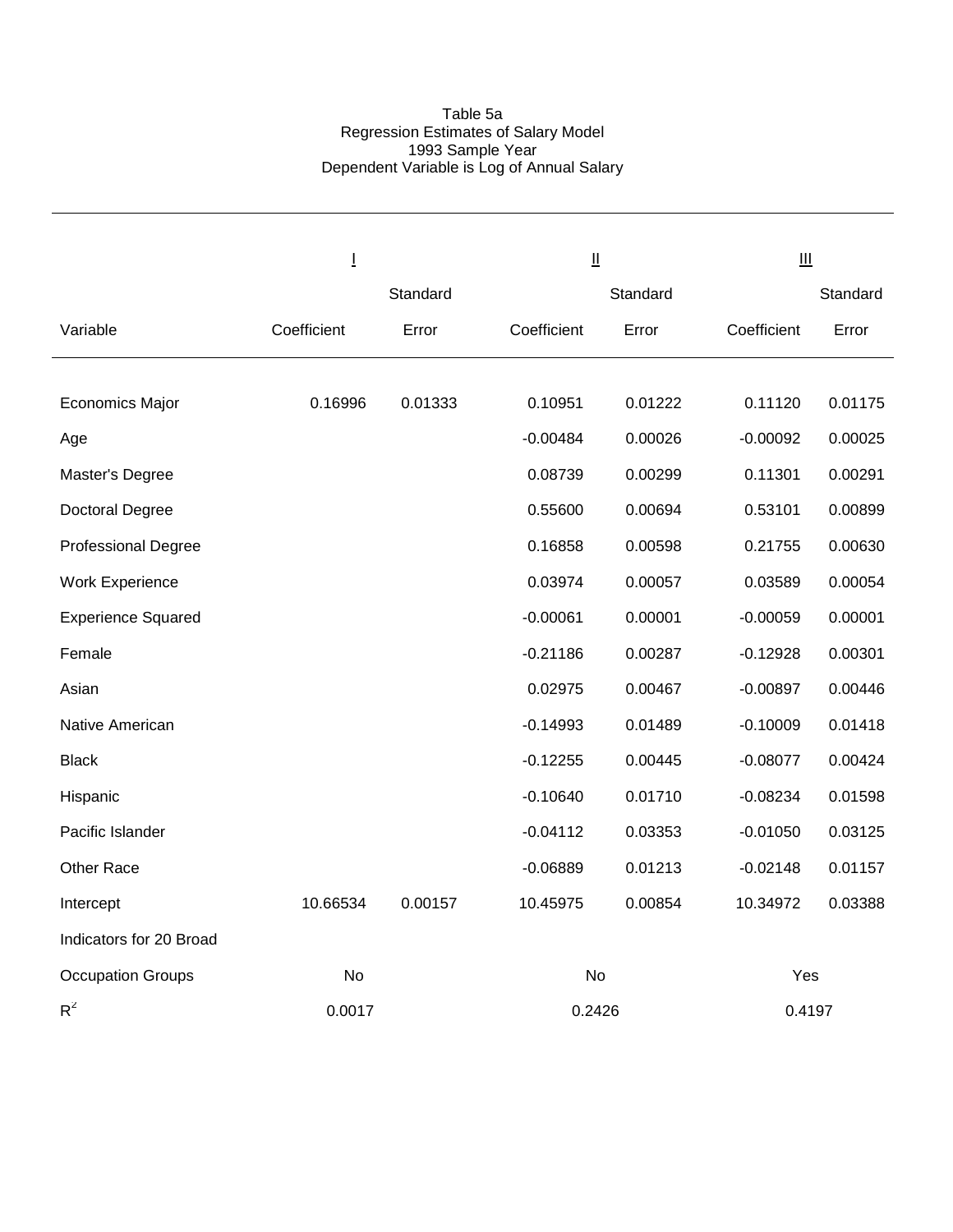## Table 5b Regression Estimates of Salary Model 2003 Sample Year Dependent Variable is Log of Annual Salary

|                            | Ţ           |          | Ш           |         |             |          |
|----------------------------|-------------|----------|-------------|---------|-------------|----------|
|                            |             | Standard |             | Standar |             | Standard |
| Variable                   | Coefficient | Error    | Coefficient | d Error | Coefficient | Error    |
|                            |             |          |             |         |             |          |
| <b>Economics Major</b>     | 0.1849261   | 0.03235  | 0.12563     | 0.02333 | 0.13130     | 0.02191  |
| Age                        |             |          | $-0.00795$  | 0.00053 | $-0.00480$  | 0.00050  |
| Master's Degree            |             |          | 0.16299     | 0.00736 | 0.18119     | 0.00720  |
| Doctoral Degree            |             |          | 0.34746     | 0.00993 | 0.47511     | 0.01174  |
| <b>Professional Degree</b> |             |          | 0.66346     | 0.01233 | 0.67482     | 0.01683  |
| <b>Work Experience</b>     |             |          | 0.04124     | 0.00117 | 0.03662     | 0.00111  |
| <b>Experience Squared</b>  |             |          | $-0.00084$  | 0.00003 | $-0.00075$  | 0.00003  |
| Female                     |             |          | $-0.44690$  | 0.00624 | $-0.31316$  | 0.00637  |
| Asian                      |             |          | 0.04774     | 0.00913 | $-0.03095$  | 0.00881  |
| Native American            |             |          | $-0.02219$  | 0.03463 | 0.01620     | 0.03204  |
| <b>Black</b>               |             |          | $-0.04389$  | 0.01113 | $-0.01281$  | 0.01067  |
| Hispanic                   |             |          | $-0.07375$  | 0.01069 | $-0.04301$  | 0.01012  |
| Pacific Islander           |             |          | $-0.08291$  | 0.04875 | $-0.07660$  | 0.04567  |
| Other Race                 |             |          | $-0.06275$  | 0.02404 | $-0.03932$  | 0.02286  |
| Intercept                  | 11.37208    | 0.00442  | 10.90081    | 0.01862 | 10.34972    | 0.03388  |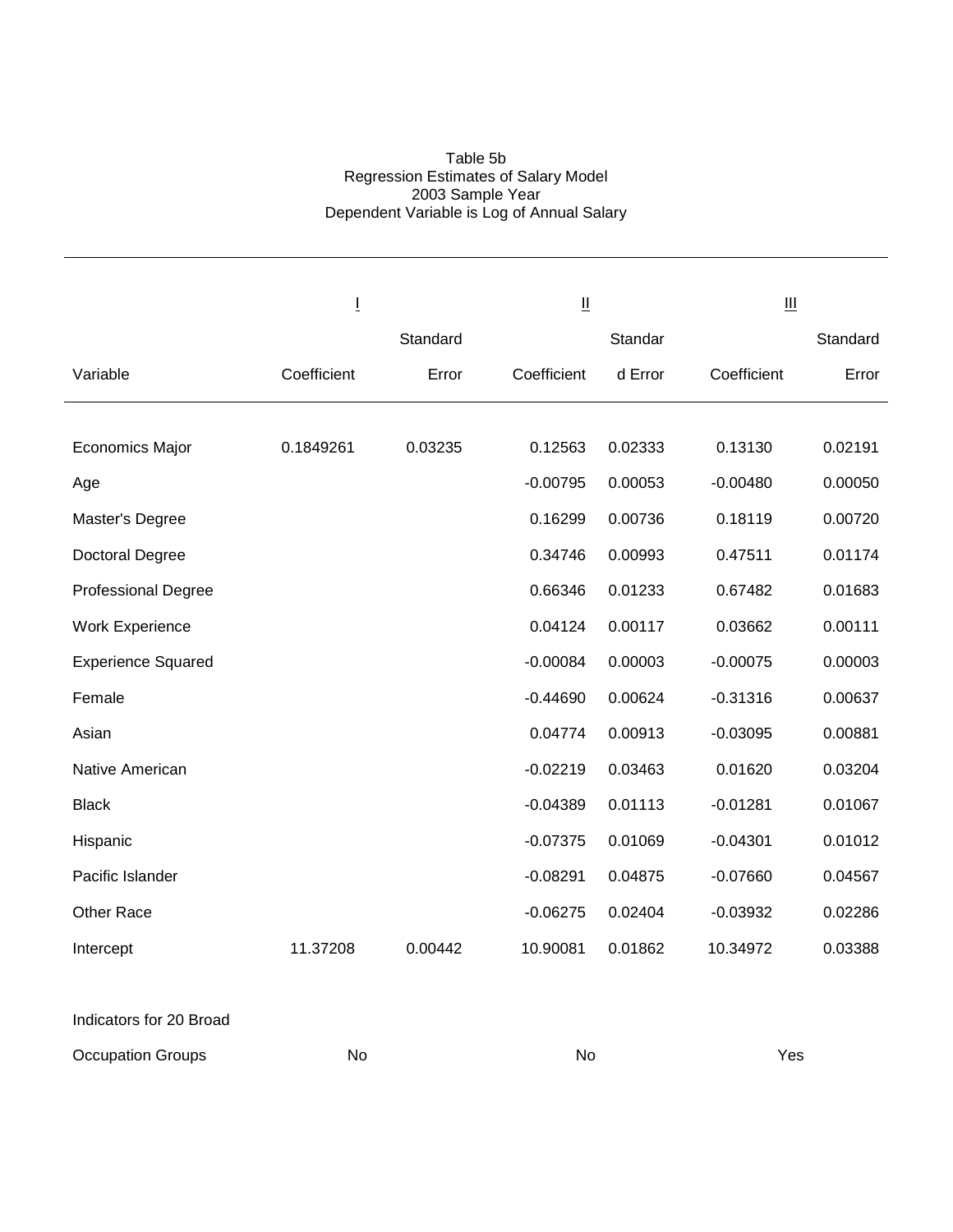|                                   | <b>Explained by Model</b> |                             |                  |                                  |             |                                 |                                               |  |  |
|-----------------------------------|---------------------------|-----------------------------|------------------|----------------------------------|-------------|---------------------------------|-----------------------------------------------|--|--|
| Undergraduate Major               | Average<br>Salary         | Salary<br>Premium<br>$(\%)$ | All<br>Variables | Occupation<br>Variables<br>Alone | Unexplained | Fraction<br>Explained<br>by All | Fraction<br><b>Explained by</b><br>Occupation |  |  |
|                                   |                           |                             |                  |                                  |             |                                 |                                               |  |  |
| Pre-Medicine/Pre-Dentistry & Etc. | 92,405                    | 61.1                        | 54.3             | 45.6                             | 6.8         | 0.889                           | 0.747                                         |  |  |
| Medicine/Dentistry & Etc.         | 79,138                    | 43.7                        | 52.2             | 41.7                             | $-8.6$      | 1.197                           | 0.956                                         |  |  |
| Zoology                           | 63,756                    | 20.6                        | 22.9             | 19.6                             | $-2.3$      | 1.110                           | 0.949                                         |  |  |
| <b>Chemical Engineering</b>       | 62,103                    | 28.7                        | 7.9              | 5.9                              | 20.9        | 0.274                           | 0.205                                         |  |  |
| $R^2$<br>Chemistry                | 61,019                    | 0.0003<br>21.5              | 13.5             | 0.1212<br>10.2                   | 0.8         | 0.2131<br>0.630                 | 0.472                                         |  |  |
| Aerospace Engineering             | 61,010                    | 25.7                        | 10.3             | 5.1                              | 15.4        | 0.401                           | 0.198                                         |  |  |
| Physics                           | 60,780                    | 24.7                        | 17.5             | 10.2                             | 7.2         | 0.708                           | 0.414                                         |  |  |
| Biochemistry                      | 60,729                    | 16.8                        | 6.4              | 14.5                             | 10.5        | 0.377                           | 0.859                                         |  |  |
| Engineering, general              | 59,506                    | 22.8                        | 14.9             | 11.0                             | 7.9         | 0.654                           | 0.484                                         |  |  |
| Economics                         | 58,979                    | 17.0                        | 7.9              | 8.0                              | 9.1         | 0.464                           | 0.471                                         |  |  |

| Table 6a                                                               |
|------------------------------------------------------------------------|
| Decomposition of Salary Premium for Highest Paid Undergraduate Majors* |
| 1993 Sample Year                                                       |

\*Only majors represented by at least 250 individuals in the sample are included here. Variables used in the decomposition are age, work experience, square of work experience, sex, race and advanced degrees held, along with twenty broad occupational categories. Dependent variable is logarithm of salary. For each major, the coefficients used to explain differences are estimated from the "all other majors" group.

Source: Author's calculations from the National Survey of College Graduates, 1993.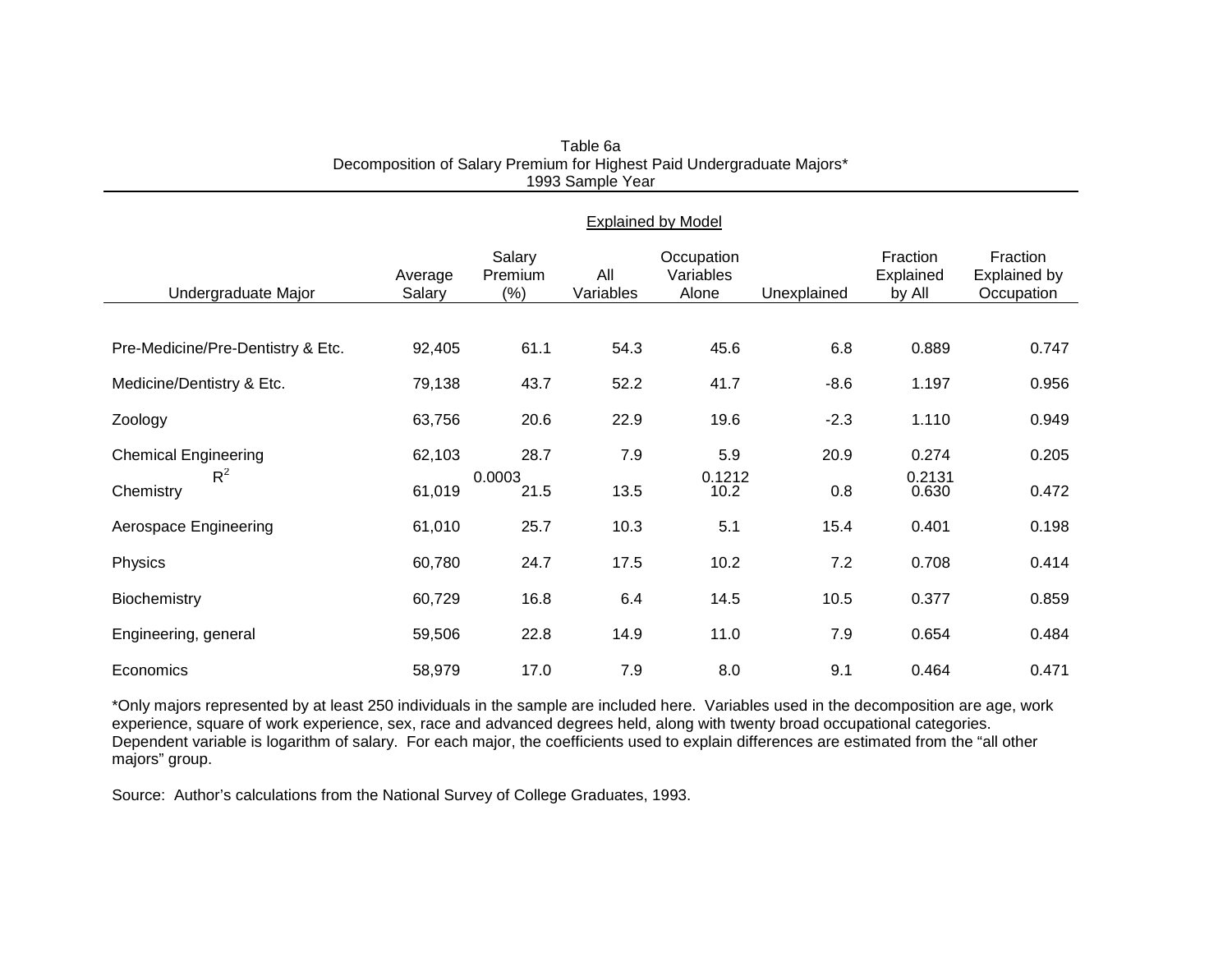|                                                 | Explained by Model (%) |                          |                  |                                  |                        |                                 |                                        |  |  |
|-------------------------------------------------|------------------------|--------------------------|------------------|----------------------------------|------------------------|---------------------------------|----------------------------------------|--|--|
| Undergraduate Major                             | Average<br>Salary      | Salary<br>Premiu<br>m(%) | All<br>Variables | Occupation<br>Variables<br>Alone | Unexplained<br>$(\% )$ | Fraction<br>Explained<br>by All | Fraction<br>Explained by<br>Occupation |  |  |
|                                                 |                        |                          |                  |                                  |                        |                                 |                                        |  |  |
| Pre-medicine, Dental, Etc.                      | 141,488                | 62.3                     | 47.5             | 40.1                             | 14.8                   | 0.762                           | 0.643                                  |  |  |
| Medicine, dental & etc.                         | 99,028                 | 25.5                     | 37.4             | 32.8                             | $-12.0$                | 1.470                           | 1.289                                  |  |  |
| Zoology                                         | 97,085                 | 25.0                     | 19.9             | 17.2                             | 5.0                    | 0.798                           | 0.691                                  |  |  |
| Biochemistry                                    | 94,359                 | 30.2                     | 12.7             | 15.8                             | 17.5                   | 0.420                           | 0.522                                  |  |  |
| <b>Computer &amp; Systems Engineering</b>       | 87,236                 | 35.2                     | 29.2             | 20.0                             | 6.1                    | 0.828                           | 0.568                                  |  |  |
| Economics                                       | 86,833                 | 21.4                     | 13.0             | 9.9                              | 8.4                    | 0.608                           | 0.461                                  |  |  |
| Physics                                         | 86,399                 | 33.5                     | 18.7             | 15.5                             | 14.8                   | 0.559                           | 0.463                                  |  |  |
| <b>Electrical &amp; Electronics Engineering</b> | 86,200                 | 38.5                     | 26.9             | 20.4                             | 11.6                   | 0.699                           | 0.530                                  |  |  |
| Biology (general)                               | 84,165                 | 12.7                     | 11.2             | 13.0                             | 1.5                    | 0.883                           | 1.024                                  |  |  |
| Chemistry                                       | 83,784                 | 21.6                     | 14.9             | 13.6                             | 6.7                    | 0.690                           | 0.632                                  |  |  |

Table 6b Decomposition of Salary Premium for Highest Paid Undergraduate Majors\* 2003 Sample Year

\*Only majors represented by at least 250 individuals in the sample are included here. Variables used in the decomposition are age, work experience, square of work experience, sex, race and advanced degrees held, along with twenty broad occupational categories. Dependent variable is logarithm of salary. For each major, the coefficients used to explain differences are estimated from the "all other majors" group.

Source: Author's calculations from the National Survey of College Graduates, 2003.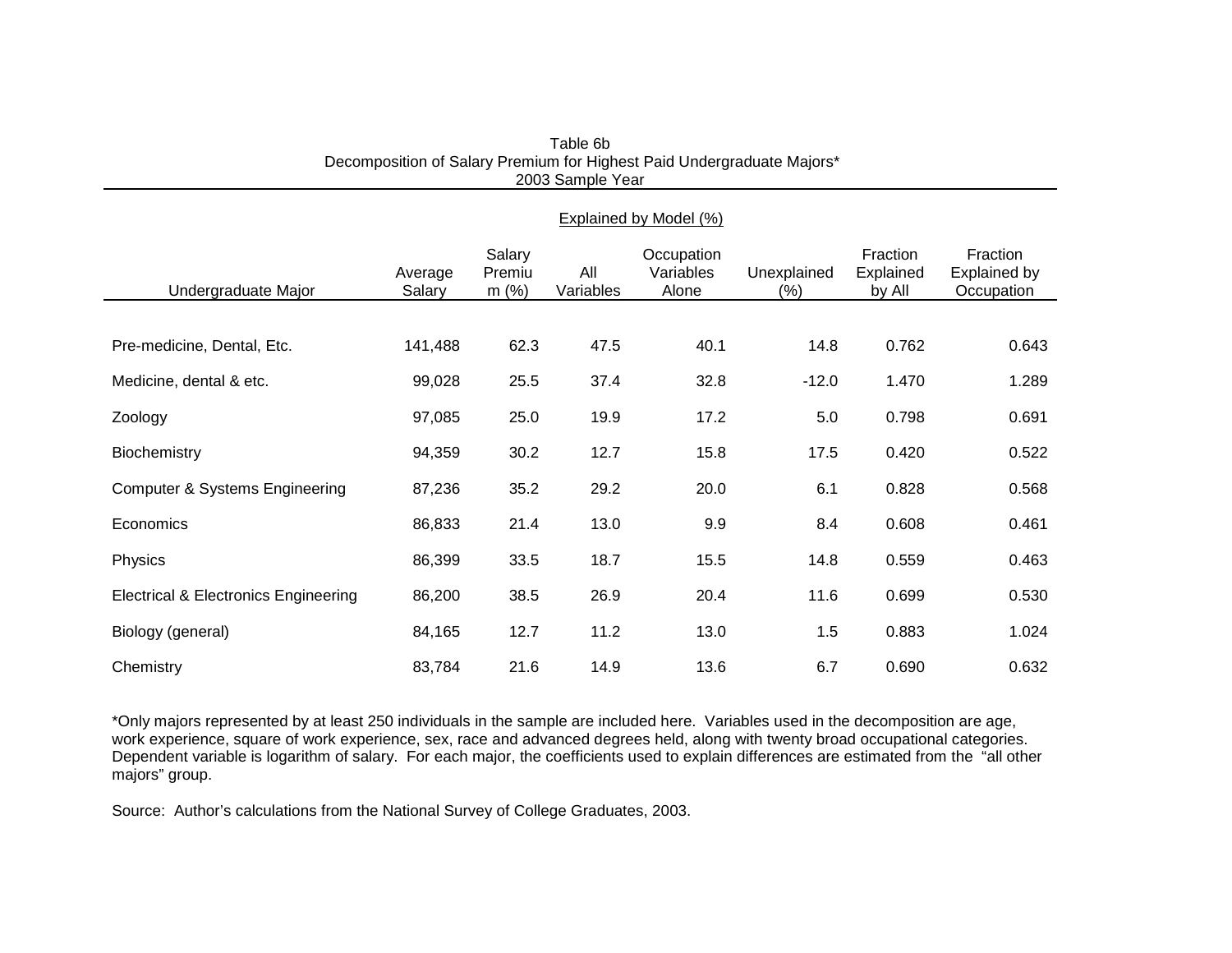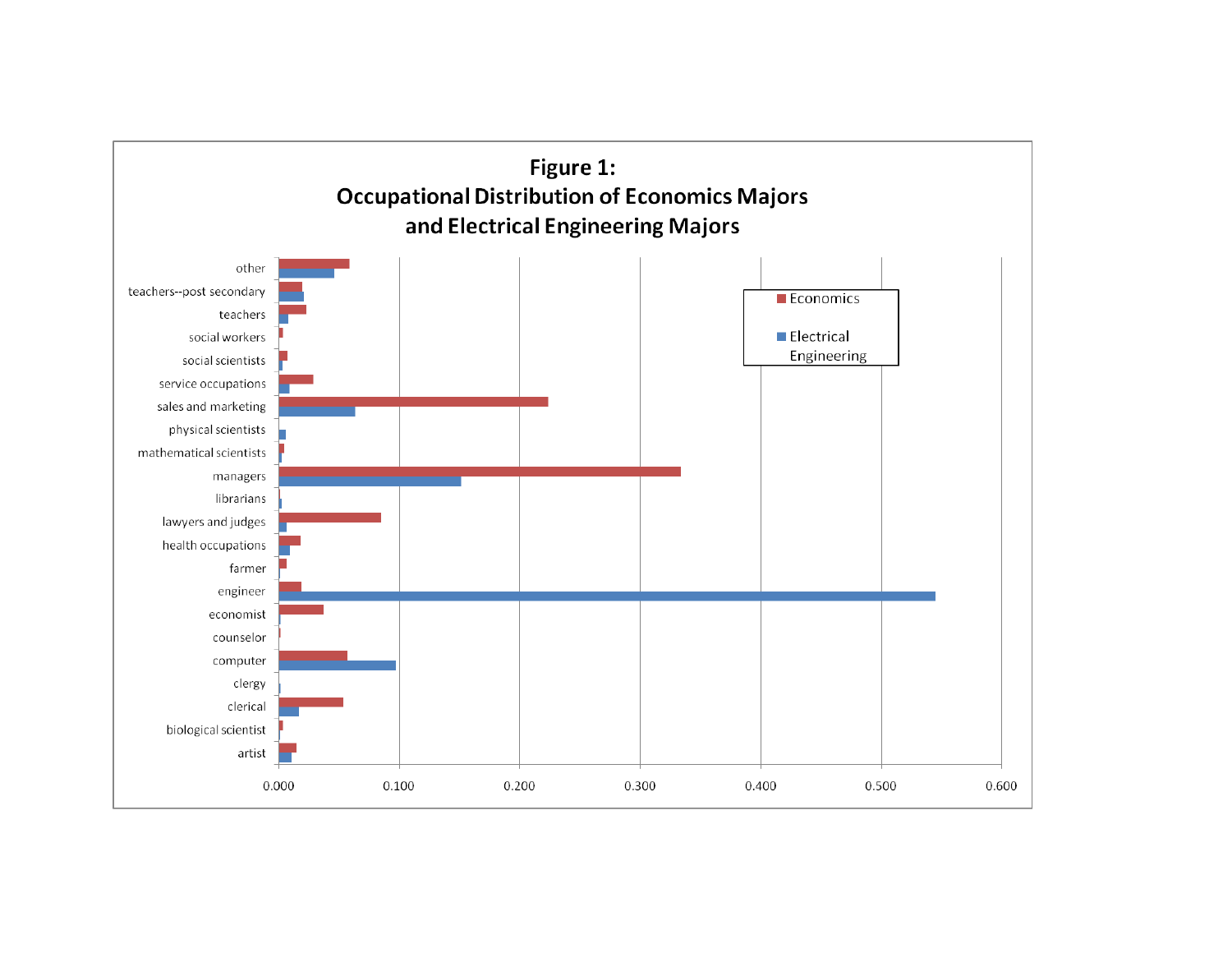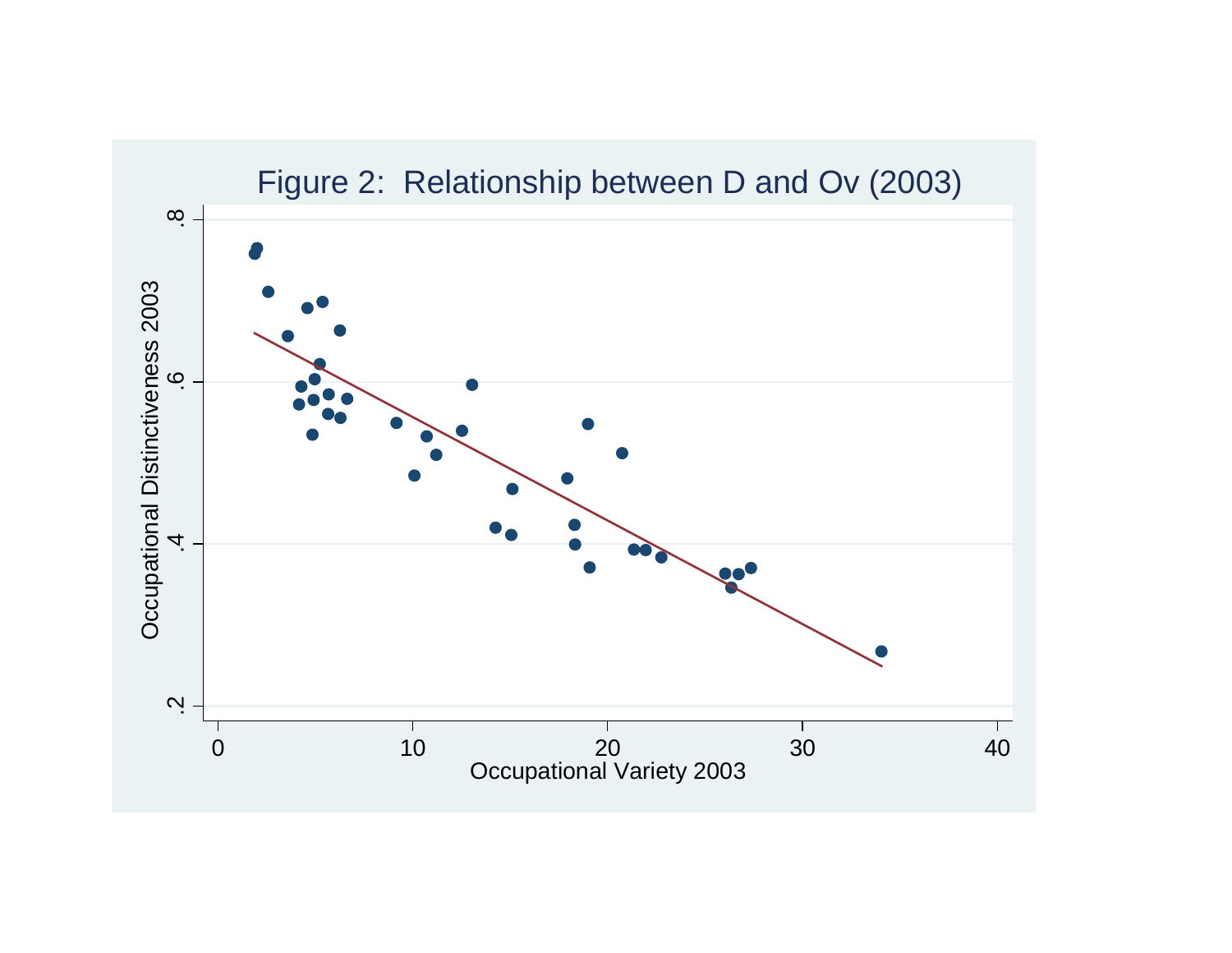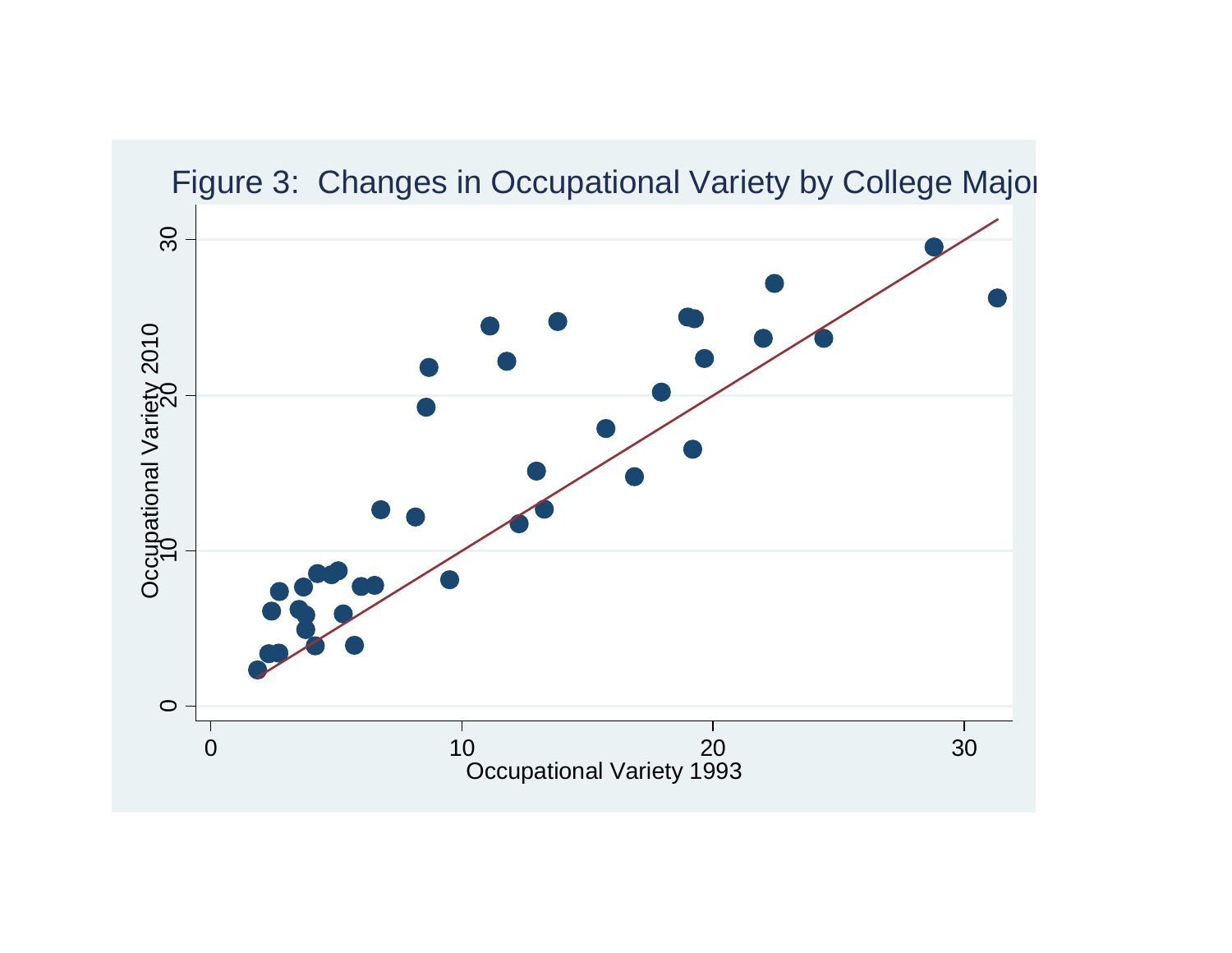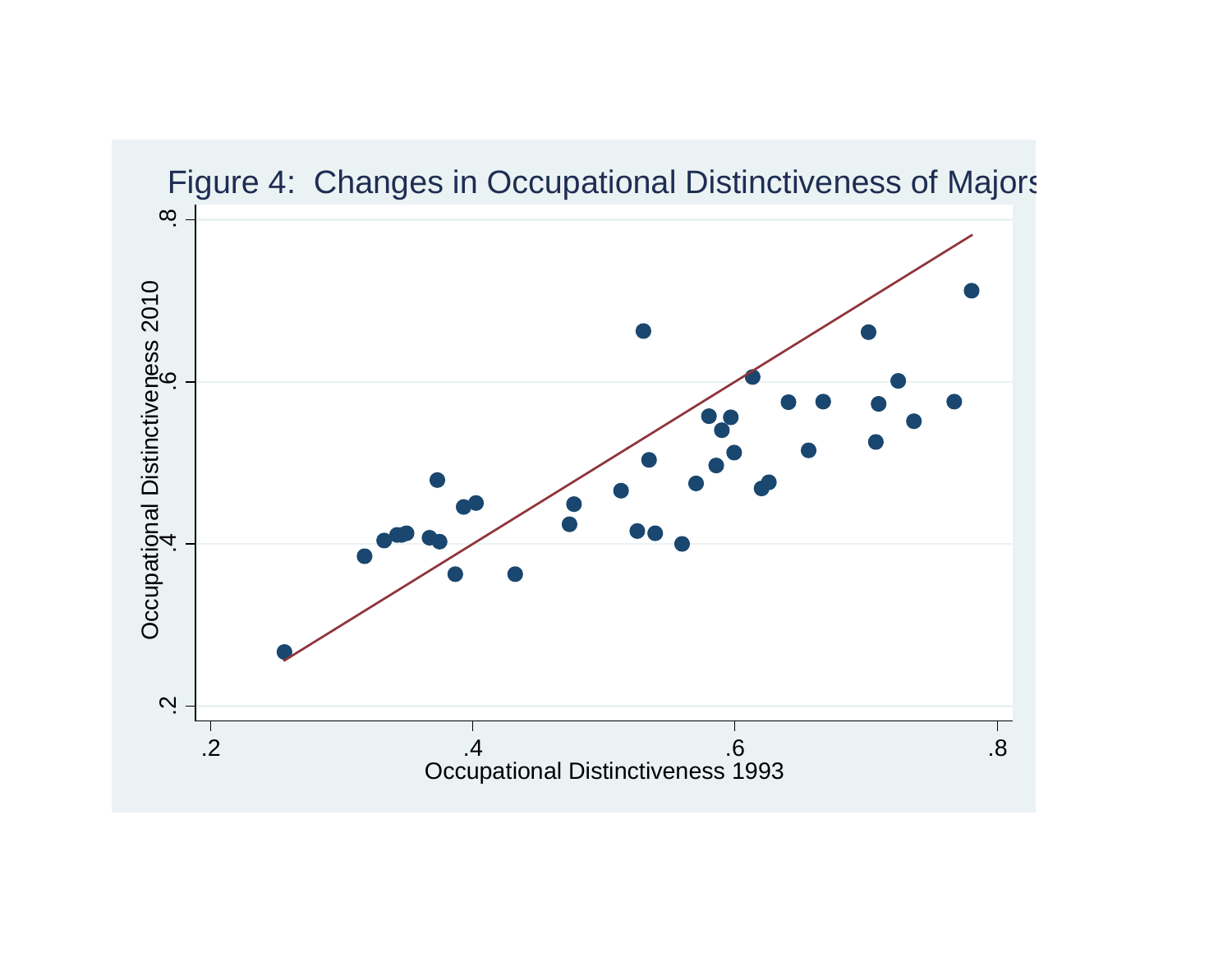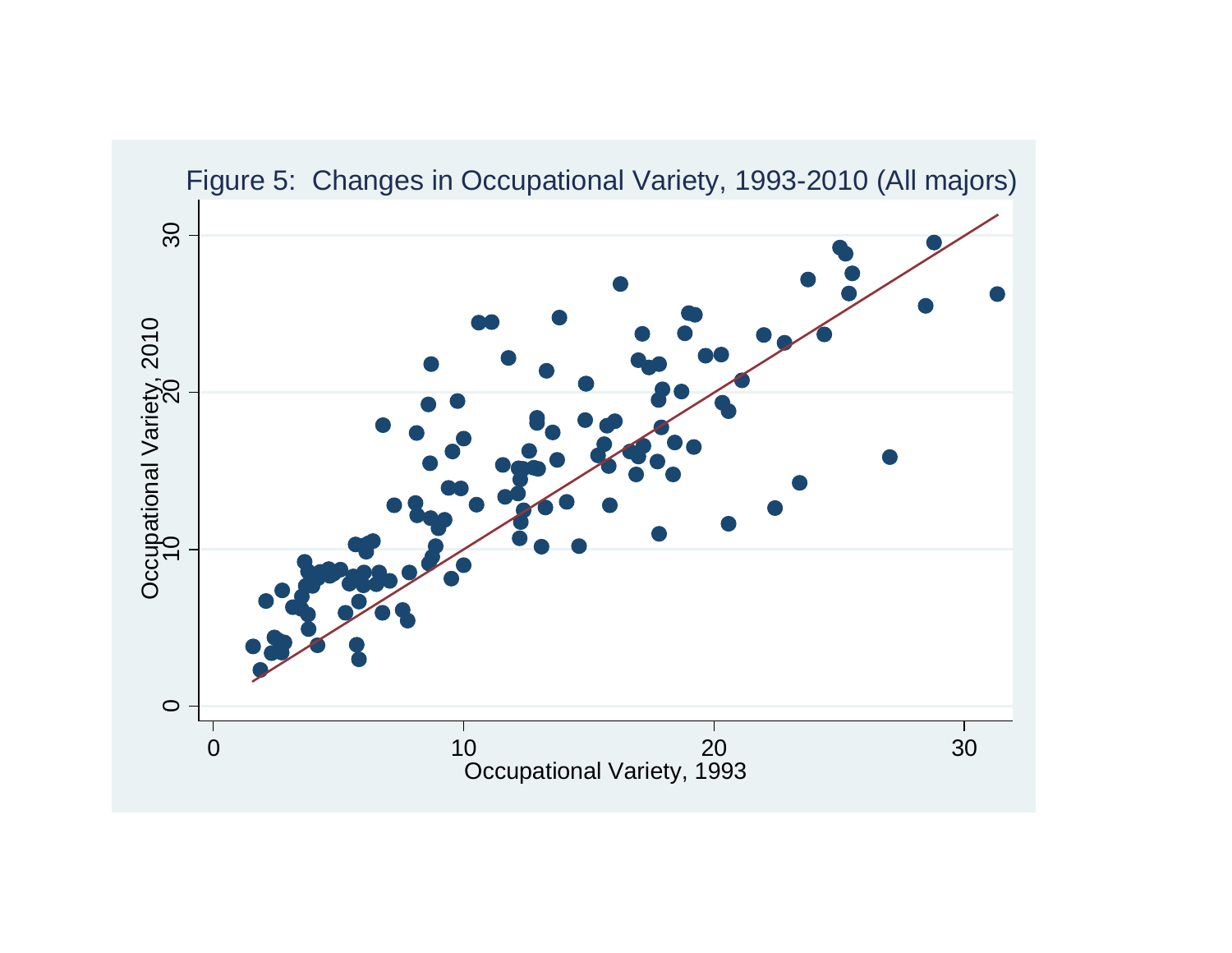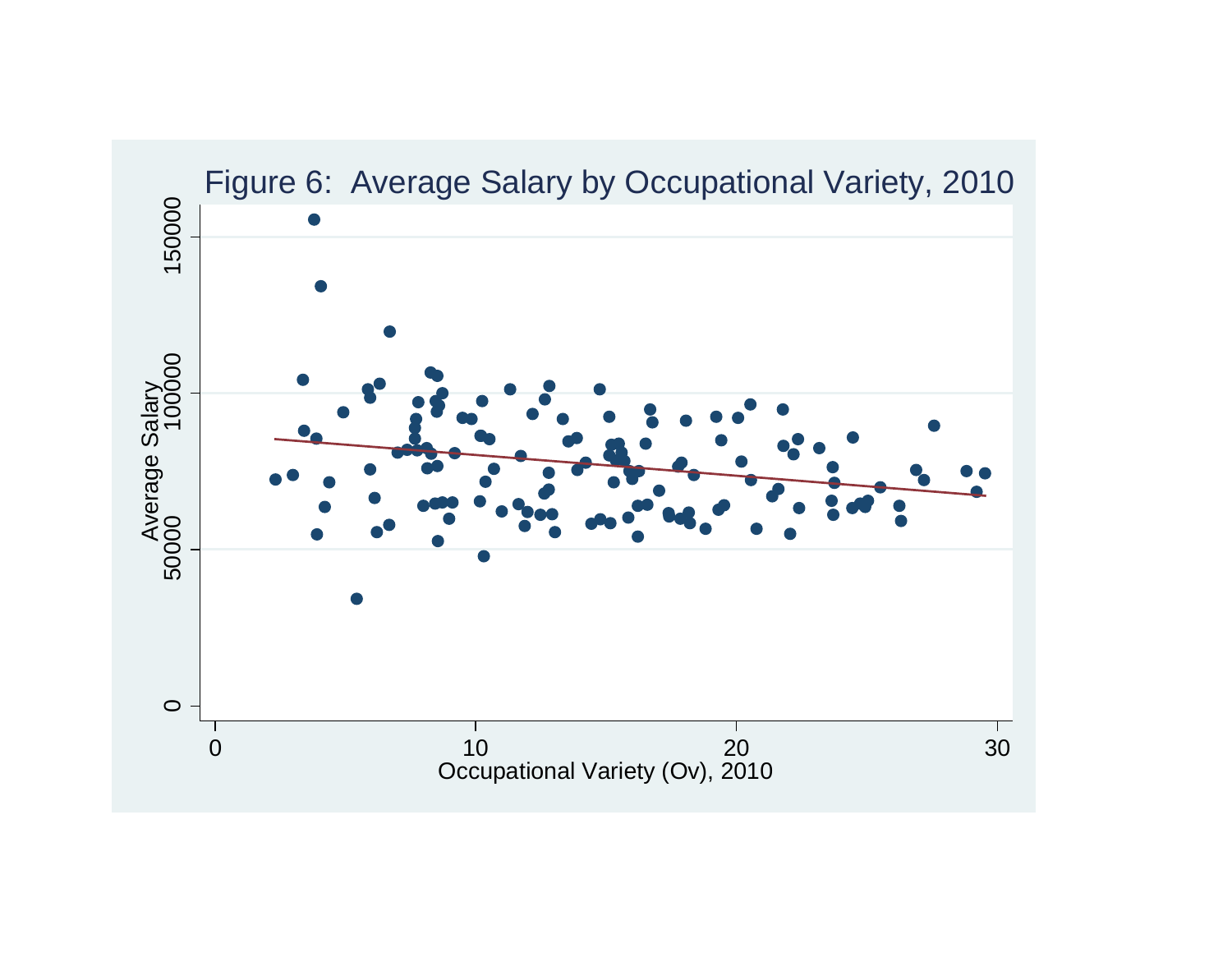| Appendix Table 1                                    |       |       |               |           |       |               |      |       |               |  |  |  |
|-----------------------------------------------------|-------|-------|---------------|-----------|-------|---------------|------|-------|---------------|--|--|--|
| <b>Estimated Values for Occupational Variety</b>    |       |       |               |           |       |               |      |       |               |  |  |  |
|                                                     |       |       | All Majors    |           |       |               |      |       |               |  |  |  |
|                                                     |       | 1993  |               |           | 2003  |               |      | 2010  |               |  |  |  |
| Major                                               | N     | $O_v$ | Std.<br>Error | ${\bf N}$ | $O_v$ | Std.<br>Error | N    | $O_v$ | Std.<br>Error |  |  |  |
| Accounting                                          | 5,163 | 3.69  | 0.001         | 3093      | 4.86  | 0.003         | 642  | 7.67  | 0.023         |  |  |  |
|                                                     |       |       |               |           |       |               |      |       |               |  |  |  |
| <b>Actuarial Science</b><br>Aerospace and related   | 28    | 5.60  | 0.308         | 33        | 4.76  | 0.253         | 55   | 8.29  | 0.245         |  |  |  |
| Engineering                                         | 866   | 4.80  | 0.010         | 503       | 5.67  | 0.023         | 469  | 8.46  | 0.038         |  |  |  |
| <b>Agricultural Economics</b>                       | 309   | 17.74 | 0.112         | 177       | 17.22 | 0.146         | 196  | 15.59 | 0.104         |  |  |  |
| <b>Agricultural Engineering</b>                     | 189   | 12.62 | 0.108         | 138       | 16.14 | 0.187         | 152  | 16.27 | 0.168         |  |  |  |
| <b>Animal Sciences</b>                              | 514   | 17.39 | 0.062         | 282       | 23.54 | 0.137         | 400  | 21.60 | 0.090         |  |  |  |
| Anthropology and Archeology                         | 533   | 31.30 | 0.098         | 413       | 27.36 | 0.115         | 619  | 26.25 | 0.076         |  |  |  |
| <b>Applied Mathematics</b>                          | 448   | 18.70 | 0.066         | 479       | 16.61 | 0.053         | 330  | 20.06 | 0.097         |  |  |  |
| Architectural Engineering                           | 410   | 3.65  | 0.014         | 152       | 6.71  | 0.065         | 130  | 9.20  | 0.099         |  |  |  |
| Architecture and                                    |       |       |               |           |       |               |      |       |               |  |  |  |
| <b>Environmental Design</b>                         | 1,212 | 2.74  | 0.003         | 728       | 4.27  | 0.011         | 695  | 7.37  | 0.021         |  |  |  |
| Area and Ethnic Studies                             | 264   | 28.45 | 0.156         | 249       | 28.17 | 0.177         | 499  | 25.52 | 0.072         |  |  |  |
| Astronomy and Astrophysics                          | 33    | 9.99  | 0.379         | 34        | 18.06 | 0.561         | 56   | 17.04 | 0.452         |  |  |  |
| Atmospheric Sciences and<br>Meteorology             | 87    | 5.81  | 0.136         | 87        | 5.12  | 0.112         | 146  | 3.00  | 0.033         |  |  |  |
| Audiology and Speech<br>Pathology [non-Phd]         | 442   | 5.81  | 0.023         | 321       | 6.28  | 0.040         | 423  | 6.69  | 0.030         |  |  |  |
| <b>Biochemistry and Biophysics</b>                  | 570   | 8.58  | 0.032         | 577       | 13.06 | 0.043         | 621  | 19.22 | 0.051         |  |  |  |
| Bioengineering and<br><b>Biomedical Engineering</b> | 68    | 8.66  | 0.192         | 84        | 13.47 | 0.255         | 195  | 15.50 | 0.143         |  |  |  |
| Biology, General                                    | 4,969 | 11.11 | 0.005         | 3654      | 12.53 | 0.008         | 4017 | 24.47 | 0.010         |  |  |  |
| <b>Botany</b>                                       | 169   | 27.02 | 0.241         | 146       | 19.03 | 0.221         | 150  | 15.87 | 0.214         |  |  |  |
| Business Administration and<br>Management           | 7,804 | 12.97 | 0.003         | 5336      | 18.31 | 0.006         | 1326 | 15.12 | 0.025         |  |  |  |
| <b>Business and Managerial</b>                      |       |       |               |           |       |               |      |       |               |  |  |  |
| Economics<br><b>Business Marketing/</b>             | 810   | 12.36 | 0.030         | 463       | 18.34 | 0.064         | 163  | 15.12 | 0.142         |  |  |  |
| <b>Marketing Management</b>                         | 2,328 | 12.28 | 0.008         | 1495      | 15.12 | 0.016         | 490  | 11.74 | 0.042         |  |  |  |
| Business, General                                   | 2,000 | 17.93 | 0.015         | 1384      | 22.76 | 0.024         | 528  | 20.19 | 0.068         |  |  |  |
| Cell and Molecular Biology                          | 114   | 11.56 | 0.151         | 167       | 11.19 | 0.129         | 226  | 15.38 | 0.084         |  |  |  |
| <b>Chemical Engineering</b>                         | 1,833 | 5.27  | 0.006         | 1283      | 6.30  | 0.010         | 1644 | 5.96  | 0.007         |  |  |  |
| Chemistry, except                                   |       |       |               |           |       |               |      |       |               |  |  |  |
| Biochemistry                                        | 3,728 | 9.51  | 0.005         | 2579      | 10.73 | 0.009         | 2715 | 8.12  | 0.007         |  |  |  |
| Civil Engineering                                   | 3,230 | 2.72  | 0.001         | 2313      | 2.60  | 0.002         | 2262 | 3.42  | 0.002         |  |  |  |
| <b>Clinical Psychology</b>                          | 405   | 9.39  | 0.044         | 376       | 8.25  | 0.045         | 379  | 13.91 | 0.062         |  |  |  |
| Communications, General                             | 1,021 | 17.14 | 0.029         | 928       | 20.16 | 0.034         | 379  | 23.72 | 0.101         |  |  |  |
| Computer and Information<br>Sciences, Gener         | 603   | 6.52  | 0.014         | 505       | 6.26  | 0.015         | 585  | 7.76  | 0.025         |  |  |  |
| <b>Computer and Systems</b><br>Engineering          | 416   | 5.08  | 0.021         | 694       | 4.59  | 0.011         | 658  | 8.72  | 0.020         |  |  |  |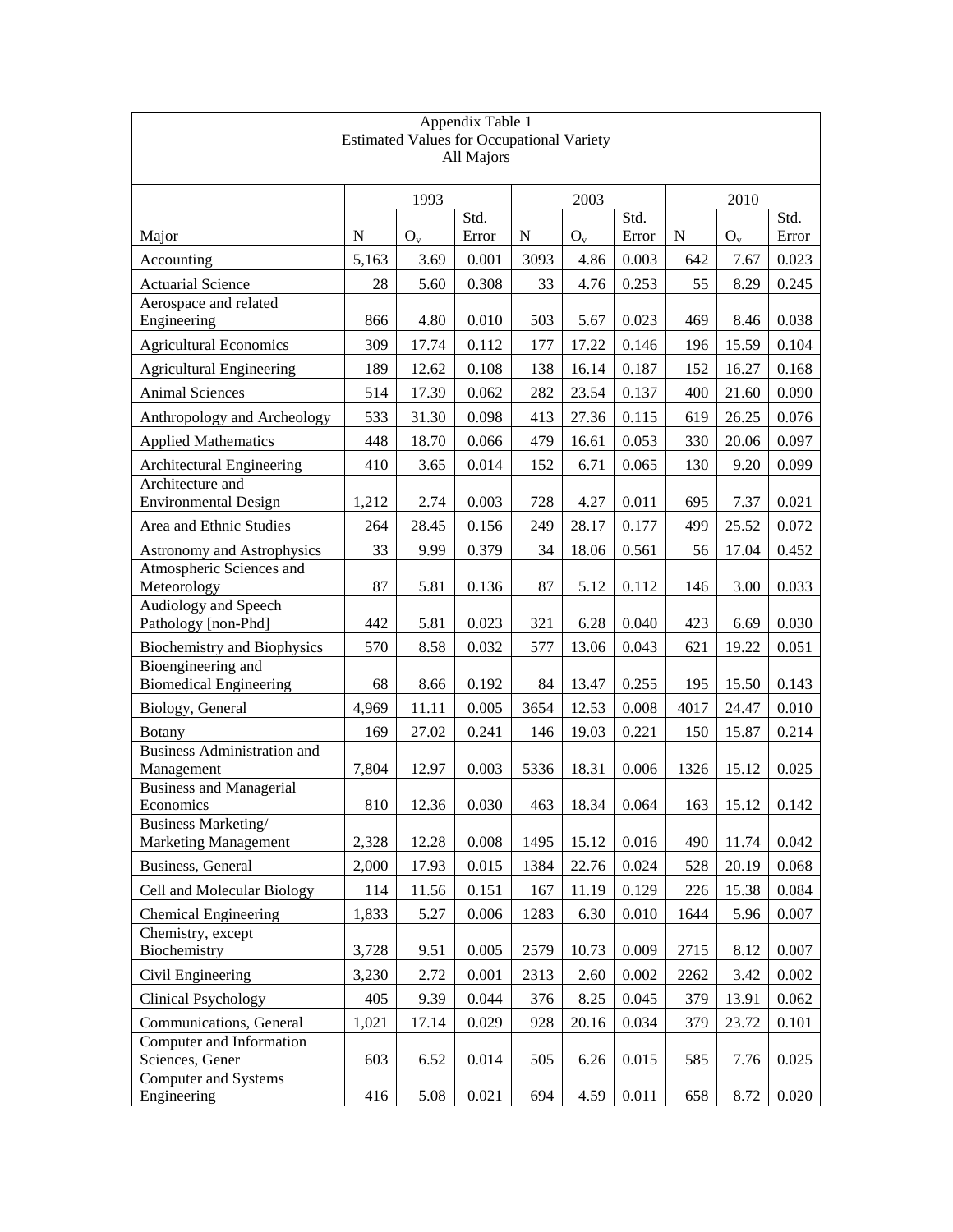|                                             |       | Appendix Table 1 (continued) |       |      |       |       |      |       |       |
|---------------------------------------------|-------|------------------------------|-------|------|-------|-------|------|-------|-------|
| <b>Computer Programming</b>                 | 304   | 4.65                         | 0.025 | 231  | 6.58  | 0.033 | 194  | 8.30  | 0.078 |
| <b>Computer Science</b>                     | 2,027 | 5.99                         | 0.003 | 2298 | 5.37  | 0.003 | 2140 | 7.71  | 0.006 |
| <b>Computer Systems Analysis</b>            | 211   | 3.96                         | 0.030 | 103  | 4.81  | 0.066 | 91   | 7.67  | 0.128 |
| <b>Computer Teacher Education</b>           | 18    | 7.04                         | 0.481 | 30   | 8.82  | 0.270 | 20   | 8.00  | 0.328 |
| Counseling Psychology                       | 377   | 12.19                        | 0.050 | 311  | 11.95 | 0.071 | 316  | 15.16 | 0.082 |
| <b>Counselor Education and</b>              |       |                              |       |      |       |       |      |       |       |
| Guidance<br>Criminal Justice and Protective | 79    | 7.75                         | 0.180 | 44   | 8.88  | 0.364 | 14   | 5.44  | 0.337 |
| Services                                    | 925   | 8.68                         | 0.016 | 601  | 10.04 | 0.033 | 212  | 12.00 | 0.107 |
| Criminology                                 | 187   | 9.23                         | 0.083 | 134  | 12.59 | 0.160 | 204  | 11.89 | 0.099 |
| Data Processing Technology                  | 69    | 5.43                         | 0.106 | 37   | 7.73  | 0.208 | 22   | 7.81  | 0.406 |
| Dramatic Arts                               | 515   | 16.04                        | 0.063 | 344  | 17.89 | 0.093 | 81   | 18.17 | 0.374 |
| Earth Sciences                              | 119   | 15.79                        | 0.347 | 79   | 17.38 | 0.314 | 170  | 15.29 | 0.173 |
| Ecology                                     | 101   | 13.09                        | 0.286 | 150  | 12.54 | 0.183 | 219  | 10.18 | 0.098 |
| Economics                                   | 2,291 | 16.88                        | 0.014 | 1710 | 21.34 | 0.019 | 2675 | 14.77 | 0.009 |
| <b>Education Administration</b>             | 88    | 6.20                         | 0.145 | 134  | 16.24 | 0.198 | 33   | 10.37 | 0.551 |
| <b>Educational Psychology</b>               | 207   | 16.64                        | 0.136 | 186  | 20.82 | 0.165 | 194  | 16.22 | 0.119 |
| <b>Electrical and Electronics</b>           |       |                              |       |      |       |       |      |       |       |
| Technologies                                | 868   | 6.37                         | 0.015 | 353  | 10.03 | 0.053 | 348  | 10.53 | 0.048 |
| Electrical, electronics, and<br>communicati | 5,981 | 3.78                         | 0.001 | 4659 | 5.23  | 0.002 | 4222 | 5.87  | 0.003 |
| <b>Elementary Teacher Education</b>         | 7,629 | 4.26                         | 0.001 | 3961 | 5.68  | 0.003 | 773  | 8.55  | 0.025 |
| Engineering Sciences,                       |       |                              |       |      |       |       |      |       |       |
| Mechanical and Phy                          | 394   | 14.87                        | 0.062 | 221  | 17.46 | 0.118 | 195  | 20.54 | 0.170 |
| Engineering, General                        | 320   | 15.61                        | 0.088 | 225  | 22.57 | 0.152 | 203  | 16.70 | 0.135 |
| English Language, Literature,<br>and Letter | 4,980 | 22.00                        | 0.007 | 3215 | 21.97 | 0.011 | 783  | 23.66 | 0.057 |
| <b>Environmental Engineering</b>            | 88    | 4.17                         | 0.084 | 114  | 5.25  | 0.078 | 121  | 8.16  | 0.104 |
| <b>Environmental Science Studies</b>        | 219   | 20.30                        | 0.174 | 246  | 27.63 | 0.184 | 483  | 22.41 | 0.087 |
| <b>Experimental Psychology</b>              | 226   | 22.82                        | 0.162 | 186  | 25.48 | 0.217 | 199  | 23.17 | 0.207 |
| <b>Financial Management</b>                 | 1,433 | 8.74                         | 0.010 | 1070 | 10.94 | 0.019 | 319  | 9.51  | 0.060 |
| Fine Arts, All Fields                       | 2,260 | 16.96                        | 0.017 | 1229 | 17.96 | 0.028 | 363  | 22.06 | 0.105 |
| Food Sciences and Technology                | 149   | 8.88                         | 0.116 | 118  | 12.11 | 0.224 | 154  | 10.20 | 0.126 |
| <b>Forestry Services</b>                    | 369   | 8.62                         | 0.045 | 279  | 8.88  | 0.066 | 300  | 9.11  | 0.055 |
| General Psychology                          | 3,879 | 19.25                        | 0.009 | 2811 | 19.07 | 0.013 | 3908 | 24.94 | 0.009 |
| Genetics, Animal and Plant                  | 42    | 12.78                        | 0.373 | 65   | 16.31 | 0.335 | 74   | 15.21 | 0.295 |
| Geography                                   | 386   | 25.02                        | 0.123 | 339  | 36.13 | 0.158 | 403  | 29.22 | 0.153 |
| Geological Sciences, Other                  | 73    | 6.75                         | 0.194 | 61   | 8.84  | 0.305 | 95   | 5.96  | 0.133 |
| Geology                                     | 1,036 | 4.17                         | 0.008 | 629  | 6.65  | 0.024 | 778  | 3.90  | 0.009 |
| Geophysical Engineering                     | 24    | 6.00                         | 0.364 | 50   | 9.06  | 0.201 | 50   | 10.25 | 0.289 |
| Health & Medical Assistants                 |       |                              |       |      |       |       |      |       |       |
| [non-Phd]                                   | 41    | 7.21                         | 0.207 | 223  | 9.58  | 0.058 | 278  | 12.82 | 0.078 |
| Health & Medical<br>Technologies [non-Phd]  | 1,017 | 2.43                         | 0.003 | 18   | 4.76  | 0.372 | 45   | 4.39  | 0.168 |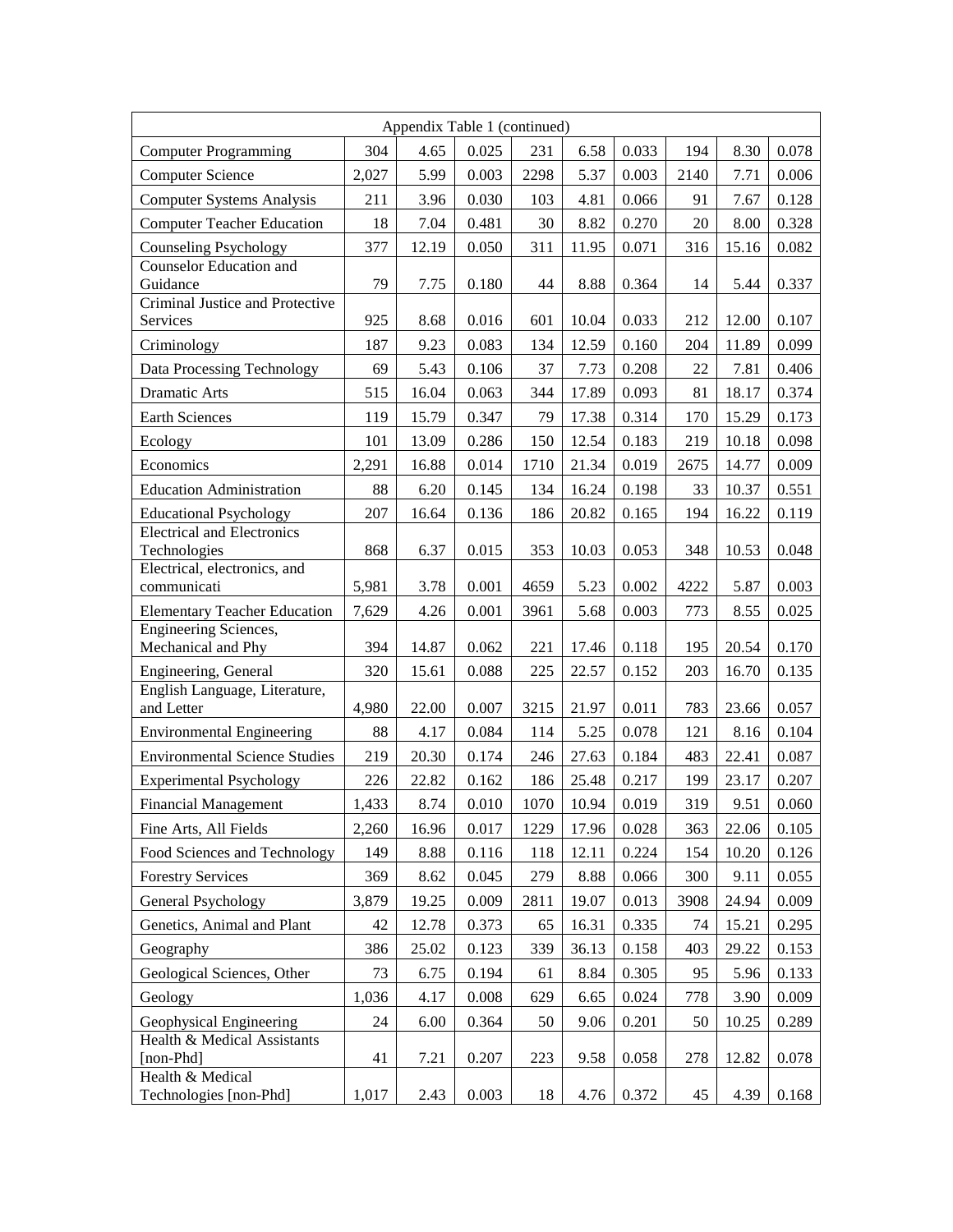|                                                     | Appendix Table 1 (continued) |       |       |      |       |       |      |       |       |
|-----------------------------------------------------|------------------------------|-------|-------|------|-------|-------|------|-------|-------|
| <b>Health Services Administration</b><br>[non-Phd]  | 211                          | 7.56  | 0.056 | 505  | 3.59  | 0.012 | 415  | 6.12  | 0.030 |
| <b>History of Science</b>                           | 49                           | 17.79 | 0.404 | 73   | 22.68 | 0.376 | 50   | 19.53 | 0.536 |
| History, OTHER                                      | 3,450                        | 24.40 | 0.013 | 2167 | 26.37 | 0.020 | 633  | 23.69 | 0.072 |
| Home Economics                                      | 1,733                        | 21.10 | 0.018 | 777  | 25.14 | 0.054 | 211  | 20.78 | 0.152 |
| Industrial engineering                              | 914                          | 8.14  | 0.017 | 693  | 10.09 | 0.030 | 855  | 12.18 | 0.026 |
| <b>Industrial Production</b><br>Technologies        | 535                          | 17.89 | 0.059 | 327  | 17.04 | 0.100 | 298  | 17.77 | 0.113 |
| Industrial/Organizational<br>Psychology             | 182                          | 13.72 | 0.153 | 98   | 22.03 | 0.304 | 122  | 15.70 | 0.197 |
| <b>Information Services and</b><br>Systems          | 322                          | 6.02  | 0.021 | 489  | 7.05  | 0.018 | 660  | 8.54  | 0.023 |
| <b>International Relations</b>                      | 271                          | 12.93 | 0.095 | 264  | 20.61 | 0.132 | 486  | 18.06 | 0.061 |
| Journalism                                          | 1,076                        | 8.11  | 0.015 | 679  | 13.13 | 0.042 | 202  | 17.41 | 0.161 |
| Law, Prelaw, Legal Studies                          | 423                          | 7.84  | 0.038 | 287  | 11.98 | 0.087 | 165  | 8.51  | 0.102 |
| Liberal Arts and General<br>Studies                 | 1,598                        | 28.79 | 0.028 | 905  | 34.05 | 0.056 | 583  | 29.53 | 0.102 |
| Library Science                                     | 87                           | 3.53  | 0.070 | 41   | 3.92  | 0.170 | 7    | 7.00  | 0.000 |
| Linguistics                                         | 200                          | 25.38 | 0.197 | 85   | 24.49 | 0.310 | 127  | 26.31 | 0.254 |
| Marketing Research                                  | 335                          | 14.11 | 0.064 | 197  | 15.14 | 0.126 | 37   | 13.04 | 0.495 |
| <b>Materials Engineering</b>                        | 157                          | 9.88  | 0.109 | 184  | 10.06 | 0.123 | 175  | 13.88 | 0.152 |
| <b>Mathematics Teacher</b><br>Education             | 525                          | 5.73  | 0.022 | 441  | 4.17  | 0.018 | 459  | 3.92  | 0.015 |
| Mathematics, General                                | 2,995                        | 19.19 | 0.009 | 2065 | 17.94 | 0.013 | 2311 | 16.52 | 0.013 |
| Mechanical Engineering                              | 4,583                        | 3.79  | 0.001 | 3526 | 4.96  | 0.003 | 3587 | 4.93  | 0.003 |
| Mechanical Engineering-<br><b>Related Technolog</b> | 651                          | 6.10  | 0.019 | 205  | 8.92  | 0.098 | 195  | 9.85  | 0.107 |
| <b>Medical Preparatory Programs</b><br>[non-Phd]    | 1,246                        | 1.60  | 0.001 | 554  | 2.05  | 0.005 | 300  | 3.82  | 0.023 |
| Medicine [non-Phd]                                  | 424                          | 2.10  | 0.006 | 396  | 3.06  | 0.012 | 281  | 6.71  | 0.045 |
| Metallurgical Engineering                           | 258                          | 3.17  | 0.020 | 160  | 3.90  | 0.043 | 106  | 6.32  | 0.114 |
| Microbiology                                        | 578                          | 11.78 | 0.034 | 467  | 18.99 | 0.058 | 469  | 22.20 | 0.065 |
| Mining and Minerals<br>Engineering                  | 93                           | 6.61  | 0.119 | 63   | 7.07  | 0.178 | 48   | 8.53  | 0.292 |
| Music, All Fields                                   | 1,417                        | 18.37 | 0.020 | 839  | 14.35 | 0.028 | 200  | 14.78 | 0.165 |
| Naval Architecture and Marine<br>Engineerin         | 191                          | 8.99  | 0.076 | 118  | 7.03  | 0.126 | 89   | 11.33 | 0.209 |
| Nuclear Engineering                                 | 95                           | 3.77  | 0.068 | 75   | 4.84  | 0.119 | 48   | 8.60  | 0.354 |
| Nursing [4 Years Or Longer<br>Program; non-         | 2,628                        | 1.87  | 0.001 | 1954 | 2.01  | 0.001 | 2233 | 2.33  | 0.001 |
| <b>Nutritional Science</b>                          | 298                          | 4.61  | 0.028 | 108  | 8.90  | 0.169 | 170  | 8.73  | 0.115 |
| Oceanography                                        | 39                           | 15.36 | 0.525 | 35   | 16.33 | 0.807 | 40   | 16.00 | 0.568 |
| <b>Operations Research</b>                          | 101                          | 12.16 | 0.188 | 49   | 13.88 | 0.418 | 58   | 13.56 | 0.362 |
| <b>OTHER Agricultural Business</b><br>and Producti  | 273                          | 20.57 | 0.117 | 246  | 20.56 | 0.155 | 63   | 11.64 | 0.316 |
| <b>OTHER Agricultural Sciences</b>                  | 313                          | 20.33 | 0.126 | 180  | 33.33 | 0.261 | 182  | 19.33 | 0.223 |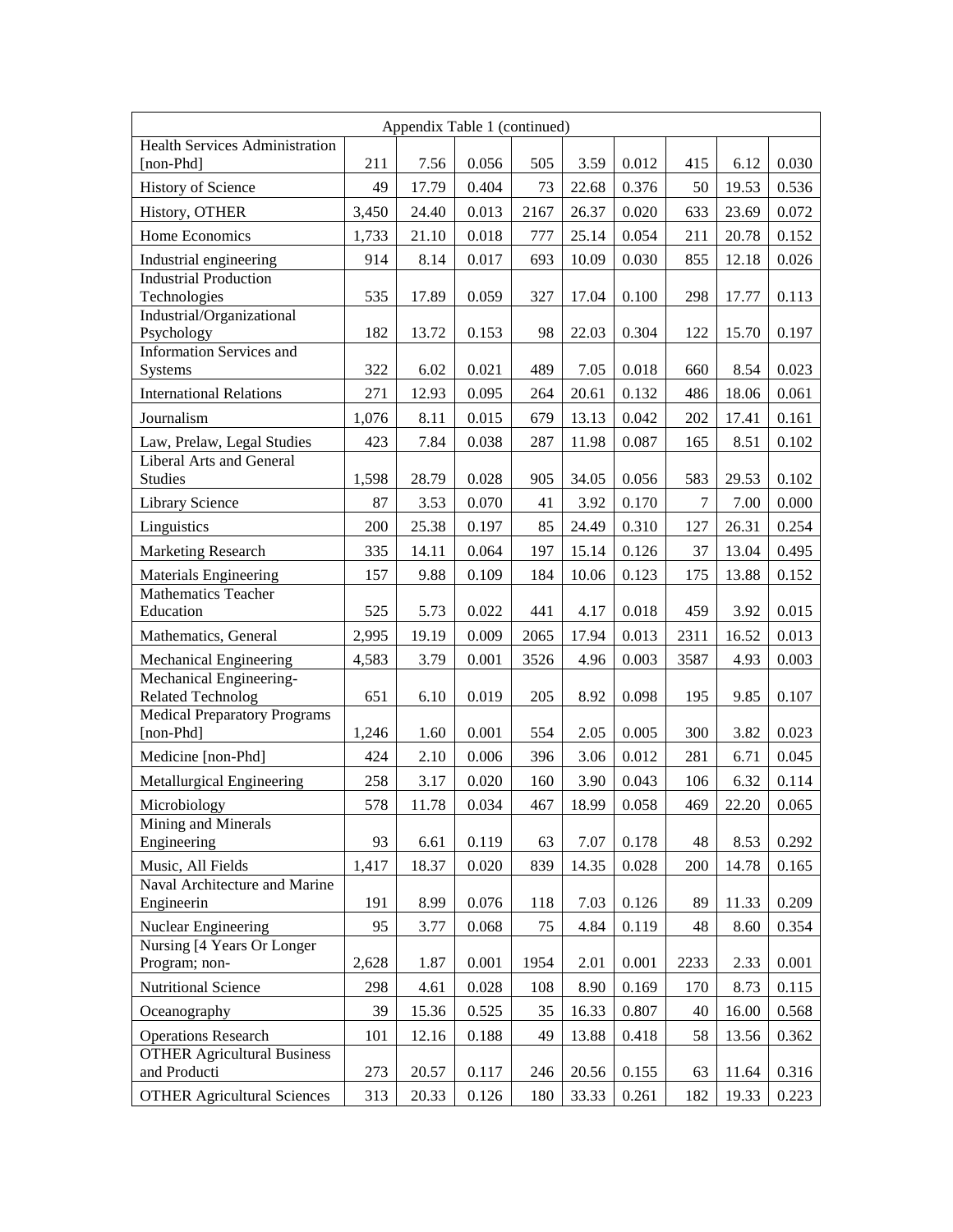|                                                  |       | Appendix Table 1 (continued) |       |      |       |       |      |       |       |
|--------------------------------------------------|-------|------------------------------|-------|------|-------|-------|------|-------|-------|
| <b>OTHER Biological Sciences</b>                 | 508   | 14.89                        | 0.064 | 282  | 13.82 | 0.096 | 332  | 20.56 | 0.095 |
| <b>OTHER Business</b>                            |       |                              |       |      |       |       |      |       |       |
| Management/ Administrativ                        | 1,426 | 16.98                        | 0.023 | 945  | 22.08 | 0.037 | 340  | 15.91 | 0.093 |
| <b>OTHER Communications</b>                      | 866   | 17.18                        | 0.034 | 549  | 19.49 | 0.060 | 174  | 16.58 | 0.159 |
| <b>OTHER Computer and</b>                        |       |                              |       |      |       |       |      |       |       |
| <b>Information Sciences</b>                      | 66    | 8.07                         | 0.151 | 97   | 12.50 | 0.173 | 144  | 12.94 | 0.178 |
| <b>OTHER Conservation/</b>                       |       |                              |       |      |       |       |      |       |       |
| Renewable Natural Re                             | 273   | 14.84                        | 0.086 | 2100 | 13.92 | 0.014 | 393  | 18.22 | 0.087 |
| <b>OTHER Education</b>                           | 3,183 | 18.43                        | 0.011 | 241  | 21.99 | 0.159 | 221  | 16.79 | 0.143 |
| <b>OTHER Engineering</b>                         | 423   | 17.81                        | 0.076 | 250  | 23.89 | 0.139 | 219  | 21.81 | 0.201 |
| <b>OTHER Engineering-Related</b>                 |       |                              |       |      |       |       |      |       |       |
| Technologies                                     | 357   | 18.83                        | 0.104 | 451  | 27.50 | 0.121 | 152  | 23.77 | 0.331 |
| <b>OTHER Fields [Not Listed]</b>                 | 690   | 23.75                        | 0.062 | 1278 | 18.33 | 0.028 | 454  | 27.20 | 0.097 |
| OTHER Foreign Languages &                        |       |                              |       |      |       |       |      |       |       |
| Literature                                       | 1,961 | 22.44                        | 0.021 | 448  | 9.17  | 0.037 | 413  | 12.64 | 0.060 |
| <b>OTHER Health/ Medical</b>                     |       |                              |       |      |       |       |      |       |       |
| Sciences                                         | 606   | 6.77                         | 0.020 | 99   | 13.90 | 0.229 | 55   | 17.90 | 0.381 |
| <b>OTHER Mathematical</b>                        |       |                              |       |      |       |       |      |       |       |
| Sciences<br><b>OTHER Philosophy, Religion,</b>   | 321   | 17.81                        | 0.085 | 185  | 13.45 | 0.137 | 113  | 11.00 | 0.161 |
| Theology                                         | 1,665 | 10.61                        | 0.015 | 1053 | 14.58 | 0.033 | 306  | 24.45 | 0.147 |
| <b>OTHER Physical and Related</b>                |       |                              |       |      |       |       |      |       |       |
| Sciences                                         | 328   | 25.25                        | 0.161 | 155  | 26.49 | 0.300 | 160  | 28.83 | 0.321 |
| <b>OTHER Psychology</b>                          | 743   | 16.25                        | 0.039 | 318  | 19.70 | 0.105 | 340  | 26.90 | 0.117 |
|                                                  |       |                              |       |      |       |       |      |       |       |
| <b>OTHER Public Affairs</b>                      | 25    | 12.25                        | 0.396 | 64   | 13.84 | 0.321 | 38   | 14.44 | 0.493 |
| <b>OTHER Social Sciences</b>                     | 945   | 18.99                        | 0.036 | 414  | 26.72 | 0.111 | 684  | 25.04 | 0.060 |
| OTHER Visual & Performing                        |       |                              |       |      |       |       |      |       |       |
| Arts<br>Parks, Recreation, Leisure, and          | 637   | 9.54                         | 0.034 | 630  | 9.93  | 0.037 | 218  | 16.22 | 0.149 |
| Fitness                                          | 645   | 20.58                        | 0.052 | 371  | 23.79 | 0.094 | 155  | 18.81 | 0.217 |
|                                                  |       |                              |       |      |       |       |      |       |       |
| Petroleum Engineering<br>Pharmacology, Human and | 209   | 2.84                         | 0.021 | 98   | 3.86  | 0.069 | 80   | 4.08  | 0.079 |
| Animal                                           | 34    | 10.51                        | 0.535 | 49   | 5.32  | 0.213 | 41   | 12.83 | 0.319 |
| Pharmacy [non-Phd]                               | 695   | 2.32                         | 0.005 | 738  | 1.91  | 0.003 | 410  | 3.38  | 0.014 |
|                                                  |       |                              |       |      |       |       |      |       |       |
| Philosophy of Science<br>Physical Education &    | 159   | 25.51                        | 0.226 | 112  | 22.40 | 0.283 | 80   | 27.59 | 0.370 |
| Coaching                                         | 1,972 | 13.56                        | 0.013 | 1019 | 12.45 | 0.025 | 271  | 17.43 | 0.129 |
| Physical Therapy & other                         |       |                              |       |      |       |       |      |       |       |
| rehab [non-Phd]                                  | 464   | 2.58                         | 0.008 | 403  | 3.11  | 0.013 | 517  | 4.22  | 0.015 |
| Physics                                          | 1,786 | 19.67                        | 0.021 | 1346 | 20.75 | 0.025 | 1276 | 22.35 | 0.034 |
| Physiology, Human and                            |       |                              |       |      |       |       |      |       |       |
| Animal                                           | 123   | 9.75                         | 0.172 | 126  | 13.83 | 0.216 | 150  | 19.43 | 0.189 |
| <b>Plant Sciences</b>                            | 393   | 15.83                        | 0.083 | 264  | 17.90 | 0.152 | 381  | 12.82 | 0.070 |
| Political Science and                            |       |                              |       |      |       |       |      |       |       |
| Government                                       | 3,018 | 13.27                        | 0.009 | 2240 | 14.27 | 0.014 | 3251 | 12.66 | 0.008 |
| Pre-Elementary Teacher                           |       |                              |       |      |       |       |      |       |       |
| Education                                        | 344   | 5.67                         | 0.030 | 347  | 6.36  | 0.030 | 108  | 10.32 | 0.143 |
| Public Administration                            | 209   | 12.23                        | 0.103 | 151  | 14.35 | 0.186 | 45   | 10.71 | 0.329 |
| Public Health/Env. Health                        | 151   | 12.92                        | 0.142 | 144  | 22.01 | 0.268 | 202  | 18.36 | 0.161 |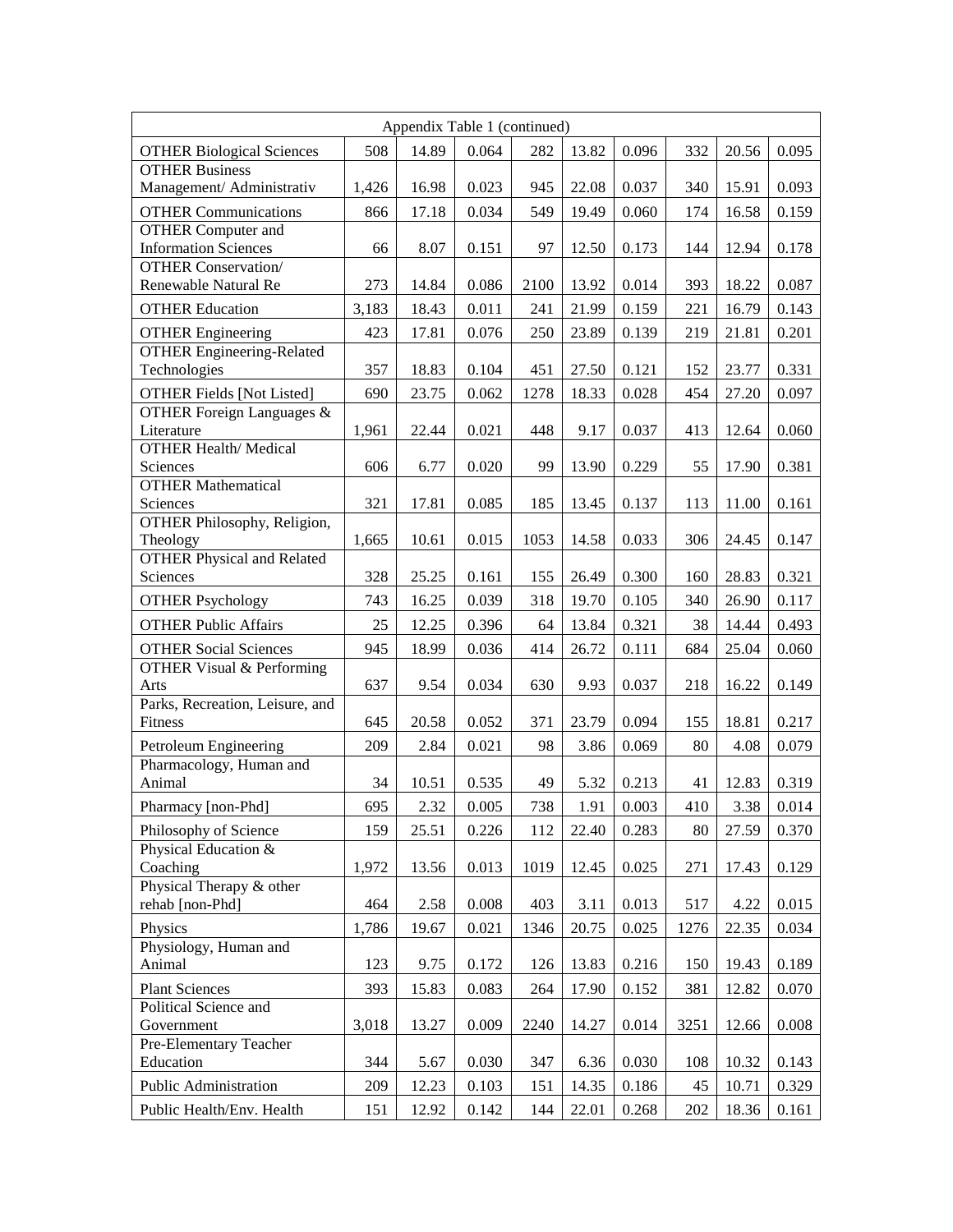| Appendix Table 1 (continued)        |       |       |       |      |       |       |      |       |       |  |  |  |
|-------------------------------------|-------|-------|-------|------|-------|-------|------|-------|-------|--|--|--|
| <b>Public Policy Studies</b>        | 19    | 11.65 | 0.556 | 38   | 8.02  | 0.372 | 78   | 13.34 | 0.320 |  |  |  |
| <b>Science Teacher Education</b>    | 396   | 9.99  | 0.056 | 311  | 9.50  | 0.073 | 311  | 8.99  | 0.068 |  |  |  |
| Science, Unclassified               | 246   | 23.42 | 0.176 | 55   | 26.30 | 0.480 | 22   | 14.24 | 0.604 |  |  |  |
| <b>Secondary Teacher Education</b>  | 2.499 | 15.72 | 0.014 | 1402 | 15.05 | 0.024 | 516  | 17.86 | 0.072 |  |  |  |
| Social Psychology                   | 181   | 13.31 | 0.137 | 144  | 22.59 | 0.239 | 251  | 21.38 | 0.133 |  |  |  |
| Social Science Teacher<br>Education | 489   | 12.40 | 0.045 | 363  | 9.38  | 0.054 | 335  | 12.50 | 0.073 |  |  |  |
| Social Work                         | 1,666 | 3.51  | 0.004 | 929  | 4.90  | 0.010 | 401  | 6.21  | 0.032 |  |  |  |
| Sociology                           | 3,396 | 13.82 | 0.009 | 1793 | 26.05 | 0.027 | 2431 | 24.75 | 0.017 |  |  |  |
| Special Education                   | 866   | 3.84  | 0.008 | 547  | 4.28  | 0.014 | 161  | 8.44  | 0.105 |  |  |  |
| <b>Statistics</b>                   | 158   | 14.62 | 0.163 | 147  | 14.34 | 0.117 | 166  | 10.21 | 0.110 |  |  |  |
| Zoology, General                    | 856   | 8.69  | 0.023 | 523  | 11.21 | 0.050 | 460  | 21.79 | 0.076 |  |  |  |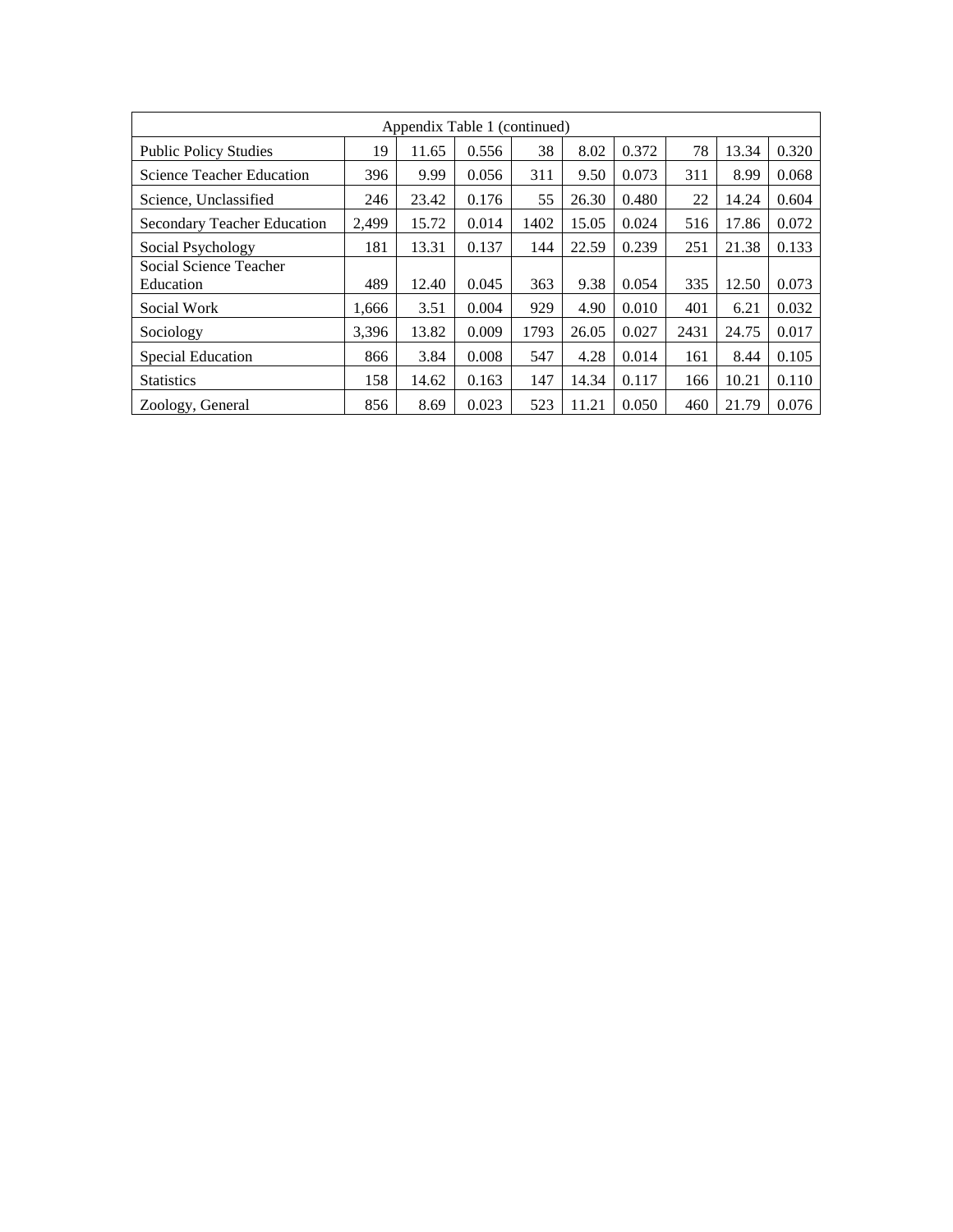# Appendix Table 2 Estimated Values of Occupational Distinctiveness (D)

|                                 | 1993        |       |                                  | 2003        |       | 2010    |      |            |           |
|---------------------------------|-------------|-------|----------------------------------|-------------|-------|---------|------|------------|-----------|
|                                 |             |       | St.                              |             |       | St.     |      |            |           |
| Major                           | $\mathbf N$ | D     | Error                            | $\mathbf N$ | D     | Error   | N    | D          | St. Error |
| Accounting                      | 5,163       | 0.570 | 0.00002                          | 3093        | 0.535 | 0.00002 | 642  | 0.475      | 0.00005   |
| <b>Actuarial Science</b>        | 28          | 0.665 | 0.00013                          | 33          | 0.694 | 0.00020 | 55   | 0.629      | 0.00001   |
| Aerospace and related           |             |       |                                  |             |       |         |      |            |           |
| Engineering                     | 866         | 0.600 | 0.00004                          | 503         | 0.560 | 0.00006 | 469  | 0.512      | 0.00008   |
| <b>Agricultural Economics</b>   | 309         | 0.442 | 0.00006                          | 177         | 0.521 | 0.00008 | 196  | 0.566      | 0.00008   |
| <b>Agricultural Engineering</b> | 189         | 0.604 | 0.00009                          | 138         | 0.571 | 0.00010 | 152  | 0.508      | 0.00013   |
| <b>Animal Sciences</b>          | 514         | 0.459 | 0.00005                          | 282         | 0.467 | 0.00008 | 400  | 0.443      | 0.00007   |
| Anthropology and                |             |       |                                  |             |       |         |      |            |           |
| Archeology                      | 533         | 0.349 | 0.00006                          | 413         | 0.370 | 0.00007 | 619  | 0.413      | 0.00007   |
| <b>Applied Mathematics</b>      | 448         | 0.509 | 0.00006                          | 479         | 0.513 | 0.00007 | 330  | 0.429      | 0.00008   |
| Architectural                   |             |       |                                  |             |       |         |      |            |           |
| Engineering                     | 410         | 0.698 | 0.00006                          | 152         | 0.661 | 0.00009 | 130  | 0.604      | 0.00009   |
| Architecture and                |             |       |                                  |             |       |         |      |            |           |
| <b>Environmental Design</b>     | 1,212       | 0.656 | 0.00003                          | 728         | 0.594 | 0.00005 | 695  | 0.516      | 0.00005   |
| Area and Ethnic Studies         | 264         | 0.343 | 0.00007                          | 249         | 0.374 | 0.00009 | 499  | 0.462      | 0.00006   |
| Astronomy and                   |             |       |                                  |             |       |         |      |            |           |
| Astrophysics                    | 33          | 0.784 | 0.00011                          | 34          | 0.699 | 0.00016 | 56   | 0.567      | 0.00019   |
| <b>Atmospheric Sciences</b>     |             |       |                                  |             |       |         |      |            |           |
| and Meteorology                 | 87          | 0.681 | 0.00010                          | 87          | 0.686 | 0.00011 | 146  | 0.705      | 0.00011   |
| Audiology and Speech            |             |       |                                  |             |       |         |      |            |           |
| Pathology                       | 442         | 0.577 | 0.00005                          | 321         | 0.559 | 0.00008 | 423  | 0.614      | 0.00008   |
| Biochemistry and                |             |       |                                  |             |       |         |      |            |           |
| <b>Biophysics</b>               | 570         | 0.620 | 0.00005                          | 577         | 0.596 | 0.00006 | 621  | 0.468      | 0.00007   |
| Bioengineering and              |             |       |                                  |             |       |         |      |            |           |
| <b>Biomedical Engineering</b>   | 68          | 0.685 | 0.00010                          | 84          | 0.610 | 0.00013 | 195  | 0.479      | 0.00012   |
| Biology, General                | 4,969       | 0.539 | 0.00002                          | 3654        | 0.540 | 0.00002 | 4017 | 0.414      | 0.00003   |
| <b>Botany</b>                   | 169         | 0.509 | 0.00009                          | 146         | 0.532 | 0.00012 | 150  | 0.561      | 0.00013   |
| <b>Business Administration</b>  |             |       |                                  |             |       |         |      |            |           |
| and Management                  | 7,804       |       | 0.432 0.00001 5336 0.424 0.00002 |             |       |         |      | 1326 0.363 | 0.00004   |
| <b>Business and Managerial</b>  |             |       |                                  |             |       |         |      |            |           |
| Economics                       | 810         | 0.431 | 0.00003                          | 463         | 0.408 | 0.00005 | 163  | 0.516      | 0.00009   |
| Business Marketing/             |             |       |                                  |             |       |         |      |            |           |
| <b>Marketing Management</b>     | 2,328       | 0.474 | 0.00002                          | 1495        | 0.468 | 0.00003 | 490  | 0.424      | 0.00006   |
| Business, General               | 2,000       | 0.387 | 0.00002                          | 1384        | 0.384 | 0.00003 | 528  | 0.363      | 0.00006   |
| Cell and Molecular              |             |       |                                  |             |       |         |      |            |           |
| <b>Biology</b>                  | 114         | 0.647 | 0.00010                          | 167         | 0.649 | 0.00010 | 226  | 0.612      | 0.00010   |
| <b>Chemical Engineering</b>     | 1,833       | 0.590 | 0.00003                          | 1283        | 0.556 | 0.00004 | 1644 | 0.541      | 0.00004   |
| Chemistry, not Biochem          | 3,728       | 0.535 | 0.00002                          | 2579        | 0.533 | 0.00003 | 2715 | 0.504      | 0.00003   |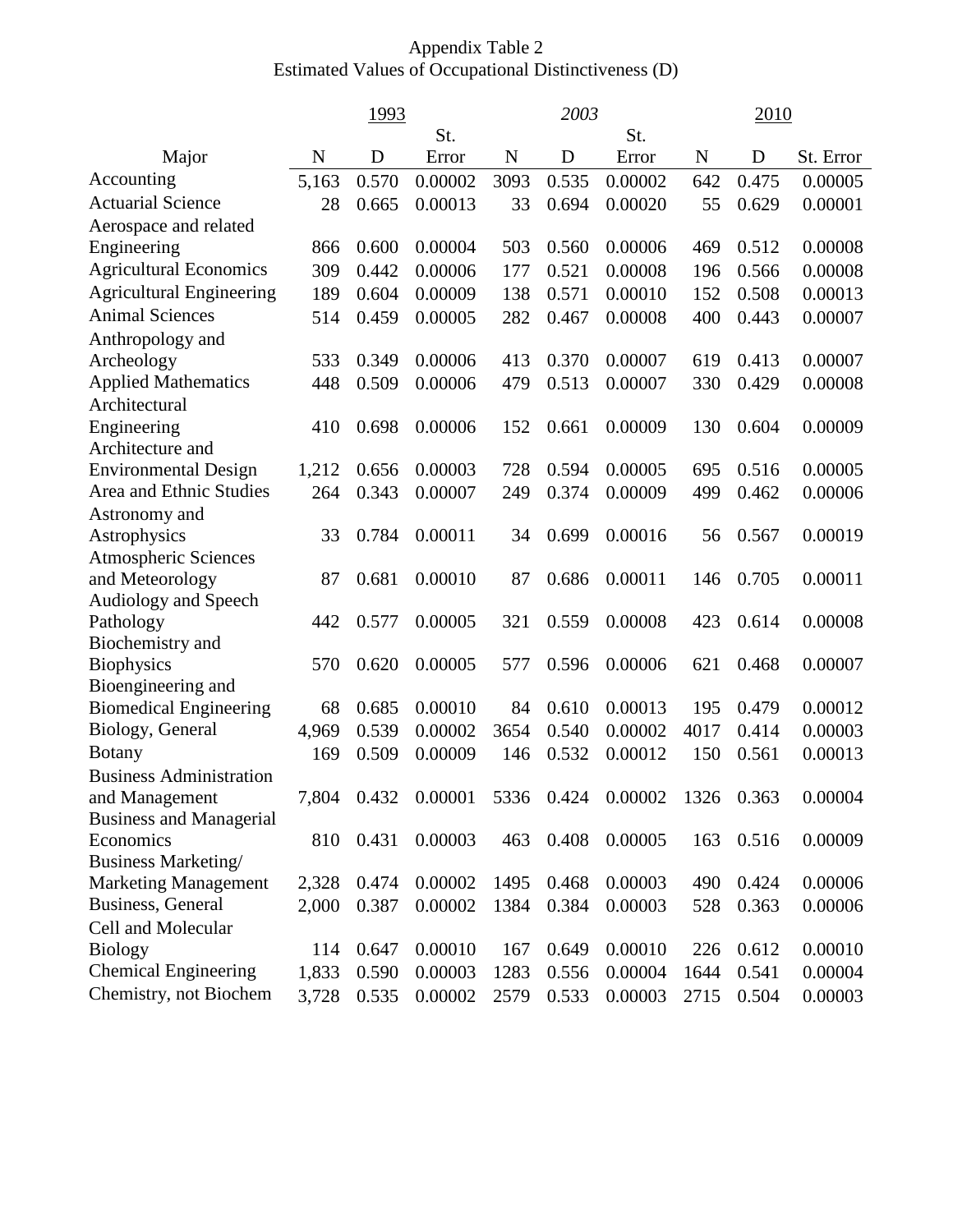Appendix Table 2 (continued)

| Civil Engineering                 | 3,230 | 0.702 | 0.00002 | 2313 | 0.711 | 0.00003           | 2262 | 0.661     | 0.00003 |
|-----------------------------------|-------|-------|---------|------|-------|-------------------|------|-----------|---------|
| <b>Clinical Psychology</b>        | 405   | 0.446 | 0.00006 | 376  | 0.513 | 0.00008           | 379  | 0.448     | 0.00009 |
| Communications,                   |       |       |         |      |       |                   |      |           |         |
| General                           | 1,021 | 0.419 | 0.00003 | 928  | 0.373 | 0.00004           | 379  | 0.375     | 0.00008 |
| Computer and                      |       |       |         |      |       |                   |      |           |         |
| <b>Information Sciences,</b>      |       |       |         |      |       |                   |      |           |         |
| General                           | 603   | 0.708 | 0.00004 | 505  | 0.663 | 0.00006           | 585  | 0.526     | 0.00006 |
| <b>Computer and Systems</b>       |       |       |         |      |       |                   |      |           |         |
| Engineering                       | 416   | 0.736 | 0.00005 | 694  | 0.691 | 0.00004           | 658  | 0.551     | 0.00006 |
| <b>Computer Programming</b>       | 304   | 0.690 | 0.00006 | 231  | 0.696 | 0.00008           | 194  | 0.607     | 0.00011 |
| <b>Computer Science</b>           | 2,027 | 0.767 | 0.00002 | 2298 | 0.699 | 0.00003           | 2140 | 0.576     | 0.00004 |
| <b>Computer Systems</b>           |       |       |         |      |       |                   |      |           |         |
| Analysis                          | 211   | 0.735 | 0.00007 | 103  | 0.730 | 0.00009           | 91   | 0.577     | 0.00015 |
| <b>Computer Teacher</b>           |       |       |         |      |       |                   |      |           |         |
| Education                         | 18    | 0.767 | 0.00000 | 30   | 0.739 | 0.00000           | 20   | 0.766     | 0.00018 |
| <b>Counseling Psychology</b>      | 377   | 0.484 | 0.00006 | 311  | 0.486 | 0.00008           | 316  | 0.487     | 0.00009 |
| <b>Counselor Education and</b>    |       |       |         |      |       |                   |      |           |         |
| Guidance                          | 79    | 0.610 | 0.00009 | 44   | 0.694 | 0.00010           | 14   | 0.846     | 0.00000 |
| Criminal Justice and              |       |       |         |      |       |                   |      |           |         |
| <b>Protective Services</b>        | 925   | 0.513 | 0.00003 | 601  | 0.516 | 0.00006           | 212  | 0.518     | 0.00009 |
| Criminology                       | 187   | 0.513 | 0.00008 | 134  | 0.519 | 0.00010           | 204  | 0.531     | 0.00008 |
| Data Processing                   |       |       |         |      |       |                   |      |           |         |
| Technology                        | 69    | 0.731 | 0.00010 | 37   | 0.647 | 0.00012           | 22   | 0.708     | 0.00001 |
| <b>Dramatic Arts</b>              | 515   | 0.436 | 0.00005 | 344  | 0.443 | 0.00007           | 81   | 0.567     | 0.00013 |
| <b>Earth Sciences</b>             | 119   | 0.513 | 0.00011 | 79   | 0.627 | 0.00013           | 170  | 0.493     | 0.00011 |
| Ecology                           | 101   | 0.546 | 0.00010 | 150  | 0.543 | 0.00010           | 219  | 0.561     | 0.00011 |
| Economics                         | 2,291 | 0.403 | 0.00002 | 1710 | 0.393 | 0.00003           | 2675 | 0.451     | 0.00003 |
| Education                         |       |       |         |      |       |                   |      |           |         |
| Administration                    | 88    | 0.552 | 0.00008 | 134  | 0.481 | 0.00010           | 33   | 0.644     | 0.00015 |
| <b>Educational Psychology</b>     | 207   | 0.402 | 0.00008 | 186  | 0.474 | 0.00011           | 194  | 0.546     | 0.00012 |
| <b>Electrical and Electronics</b> |       |       |         |      |       |                   |      |           |         |
| Technologies                      | 868   | 0.623 | 0.00004 |      |       | 353 0.598 0.00007 |      | 348 0.551 | 0.00009 |
| Electrical, electronics,          |       |       |         |      |       |                   |      |           |         |
| and communication                 | 5,981 | 0.668 | 0.00001 | 4659 | 0.622 | 0.00002           | 4222 | 0.576     | 0.00002 |
| <b>Elementary Teacher</b>         |       |       |         |      |       |                   |      |           |         |
| Education                         | 7,629 | 0.597 | 0.00001 | 3961 | 0.585 | 0.00002           | 773  | 0.556     | 0.00006 |
| <b>Engineering Sciences,</b>      |       |       |         |      |       |                   |      |           |         |
| Mechanical and Physical           | 394   | 0.535 | 0.00005 | 221  | 0.543 | 0.00007           | 195  | 0.430     | 0.00009 |
| Engineering, General              | 320   | 0.479 | 0.00005 | 225  | 0.478 | 0.00009           | 203  | 0.469     | 0.00009 |
| English Language,                 |       |       |         |      |       |                   |      |           |         |
| Literature, and Letter            | 4,980 | 0.367 | 0.00002 | 3215 | 0.393 | 0.00003           | 783  | 0.408     | 0.00006 |
| Environmental                     |       |       |         |      |       |                   |      |           |         |
| Engineering                       | 88    | 0.671 | 0.00010 | 114  | 0.656 | 0.00010           | 121  | 0.583     | 0.00009 |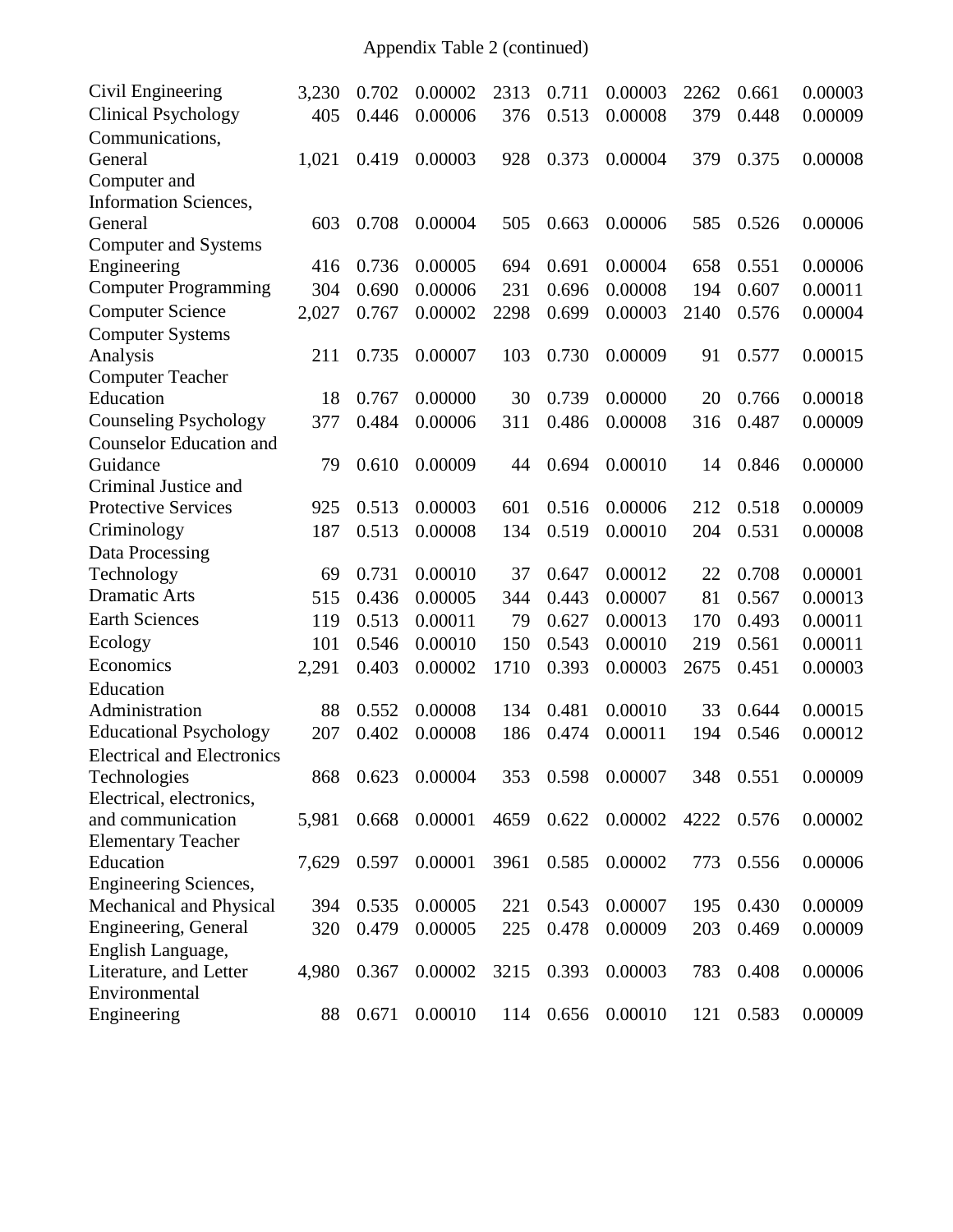| 219   | 0.493                                                         | 0.00007                                                                                | 246                                                                                                        | 0.491                                                   | 0.00009                                                                                | 483                                                                                                        | 0.433                                                   | 0.00007                                                                       |
|-------|---------------------------------------------------------------|----------------------------------------------------------------------------------------|------------------------------------------------------------------------------------------------------------|---------------------------------------------------------|----------------------------------------------------------------------------------------|------------------------------------------------------------------------------------------------------------|---------------------------------------------------------|-------------------------------------------------------------------------------|
|       |                                                               |                                                                                        |                                                                                                            |                                                         |                                                                                        |                                                                                                            |                                                         |                                                                               |
| 226   | 0.398                                                         | 0.00006                                                                                | 186                                                                                                        | 0.398                                                   | 0.00009                                                                                | 199                                                                                                        | 0.393                                                   | 0.00010                                                                       |
| 1,433 | 0.494                                                         | 0.00003                                                                                | 1070                                                                                                       | 0.450                                                   | 0.00004                                                                                | 319                                                                                                        | 0.456                                                   | 0.00007                                                                       |
| 2,260 | 0.426                                                         | 0.00003                                                                                | 1229                                                                                                       | 0.443                                                   | 0.00004                                                                                | 363                                                                                                        | 0.453                                                   | 0.00009                                                                       |
|       |                                                               |                                                                                        |                                                                                                            |                                                         |                                                                                        |                                                                                                            |                                                         |                                                                               |
| 149   | 0.532                                                         | 0.00007                                                                                | 118                                                                                                        | 0.560                                                   | 0.00011                                                                                | 154                                                                                                        | 0.460                                                   | 0.00010                                                                       |
| 369   | 0.562                                                         | 0.00006                                                                                | 279                                                                                                        | 0.617                                                   | 0.00008                                                                                | 300                                                                                                        | 0.529                                                   | 0.00008                                                                       |
| 3,879 | 0.333                                                         | 0.00002                                                                                | 2811                                                                                                       | 0.371                                                   | 0.00003                                                                                | 3908                                                                                                       | 0.404                                                   | 0.00003                                                                       |
|       |                                                               |                                                                                        |                                                                                                            |                                                         |                                                                                        |                                                                                                            |                                                         |                                                                               |
| 42    | 0.724                                                         | 0.00014                                                                                | 65                                                                                                         | 0.676                                                   | 0.00013                                                                                | 74                                                                                                         | 0.551                                                   | 0.00016                                                                       |
| 386   | 0.386                                                         | 0.00005                                                                                | 339                                                                                                        | 0.365                                                   | 0.00008                                                                                | 403                                                                                                        | 0.367                                                   | 0.00008                                                                       |
|       |                                                               |                                                                                        |                                                                                                            |                                                         |                                                                                        |                                                                                                            |                                                         |                                                                               |
| 73    | 0.697                                                         | 0.00011                                                                                | 61                                                                                                         | 0.736                                                   | 0.00010                                                                                | 95                                                                                                         | 0.678                                                   | 0.00014                                                                       |
| 1,036 | 0.614                                                         | 0.00004                                                                                | 629                                                                                                        | 0.579                                                   | 0.00006                                                                                | 778                                                                                                        | 0.606                                                   | 0.00006                                                                       |
| 24    | 0.785                                                         | 0.00000                                                                                | 50                                                                                                         | 0.791                                                   | 0.00014                                                                                | 50                                                                                                         | 0.722                                                   | 0.00014                                                                       |
|       |                                                               |                                                                                        |                                                                                                            |                                                         |                                                                                        |                                                                                                            |                                                         |                                                                               |
| 41    | 0.765                                                         | 0.00011                                                                                | 223                                                                                                        | 0.575                                                   | 0.00008                                                                                | 278                                                                                                        | 0.457                                                   | 0.00007                                                                       |
|       |                                                               |                                                                                        |                                                                                                            |                                                         |                                                                                        |                                                                                                            |                                                         |                                                                               |
|       |                                                               |                                                                                        |                                                                                                            |                                                         |                                                                                        |                                                                                                            |                                                         | 0.00021                                                                       |
|       |                                                               |                                                                                        |                                                                                                            |                                                         |                                                                                        |                                                                                                            |                                                         |                                                                               |
|       |                                                               |                                                                                        |                                                                                                            |                                                         |                                                                                        |                                                                                                            |                                                         | 0.00008                                                                       |
|       |                                                               |                                                                                        |                                                                                                            |                                                         |                                                                                        |                                                                                                            |                                                         | 0.00021                                                                       |
| 3,450 | 0.318                                                         | 0.00002                                                                                | 2167                                                                                                       | 0.346                                                   | 0.00003                                                                                | 633                                                                                                        | 0.385                                                   | 0.00007                                                                       |
| 1,733 | 0.437                                                         | 0.00003                                                                                | 777                                                                                                        | 0.398                                                   | 0.00005                                                                                | 211                                                                                                        | 0.464                                                   | 0.00011                                                                       |
| 914   | 0.513                                                         | 0.00004                                                                                | 693                                                                                                        | 0.485                                                   | 0.00005                                                                                | 855                                                                                                        | 0.466                                                   | 0.00005                                                                       |
|       |                                                               |                                                                                        |                                                                                                            |                                                         |                                                                                        |                                                                                                            |                                                         |                                                                               |
| 535   | 0.458                                                         | 0.00004                                                                                | 327                                                                                                        | 0.452                                                   | 0.00008                                                                                | 298                                                                                                        | 0.428                                                   | 0.00009                                                                       |
|       |                                                               |                                                                                        |                                                                                                            |                                                         |                                                                                        |                                                                                                            |                                                         |                                                                               |
|       |                                                               |                                                                                        |                                                                                                            |                                                         |                                                                                        |                                                                                                            |                                                         | 0.00012                                                                       |
|       |                                                               |                                                                                        |                                                                                                            |                                                         |                                                                                        |                                                                                                            |                                                         |                                                                               |
|       |                                                               |                                                                                        |                                                                                                            |                                                         |                                                                                        |                                                                                                            |                                                         | 0.00006                                                                       |
|       |                                                               |                                                                                        |                                                                                                            |                                                         |                                                                                        |                                                                                                            |                                                         | 0.00006                                                                       |
| 1,076 | 0.463                                                         | 0.00003                                                                                | 679                                                                                                        | 0.419                                                   | 0.00006                                                                                | 202                                                                                                        | 0.463                                                   | 0.00011                                                                       |
|       |                                                               |                                                                                        |                                                                                                            |                                                         |                                                                                        |                                                                                                            |                                                         |                                                                               |
|       |                                                               |                                                                                        |                                                                                                            |                                                         |                                                                                        |                                                                                                            |                                                         | 0.00010                                                                       |
|       |                                                               |                                                                                        |                                                                                                            |                                                         |                                                                                        |                                                                                                            |                                                         |                                                                               |
|       |                                                               |                                                                                        |                                                                                                            |                                                         |                                                                                        |                                                                                                            |                                                         | 0.00006                                                                       |
|       |                                                               |                                                                                        |                                                                                                            |                                                         |                                                                                        |                                                                                                            |                                                         | 0.00000                                                                       |
| 200   |                                                               |                                                                                        | 85                                                                                                         |                                                         |                                                                                        | 127                                                                                                        | 0.497                                                   | 0.00015                                                                       |
| 335   | 0.455                                                         | 0.00004                                                                                | 197                                                                                                        | 0.485                                                   | 0.00009                                                                                | 37                                                                                                         | 0.636                                                   | 0.00014                                                                       |
|       | 1,017<br>211<br>49<br>182<br>322<br>271<br>423<br>1,598<br>87 | 0.710<br>0.532<br>0.488<br>0.458<br>0.721<br>0.445<br>0.479<br>0.256<br>0.699<br>0.425 | 0.00004<br>0.00008<br>0.00007<br>0.00006<br>0.00005<br>0.00007<br>0.00006<br>0.00003<br>0.00008<br>0.00009 | 18<br>505<br>73<br>98<br>489<br>264<br>287<br>905<br>41 | 0.859<br>0.656<br>0.450<br>0.450<br>0.624<br>0.411<br>0.456<br>0.268<br>0.722<br>0.502 | 0.00000<br>0.00006<br>0.00016<br>0.00011<br>0.00005<br>0.00008<br>0.00009<br>0.00005<br>0.00015<br>0.00014 | 45<br>415<br>50<br>122<br>660<br>486<br>165<br>583<br>7 | 0.653<br>0.573<br>0.542<br>0.455<br>0.511<br>0.453<br>0.515<br>0.267<br>0.891 |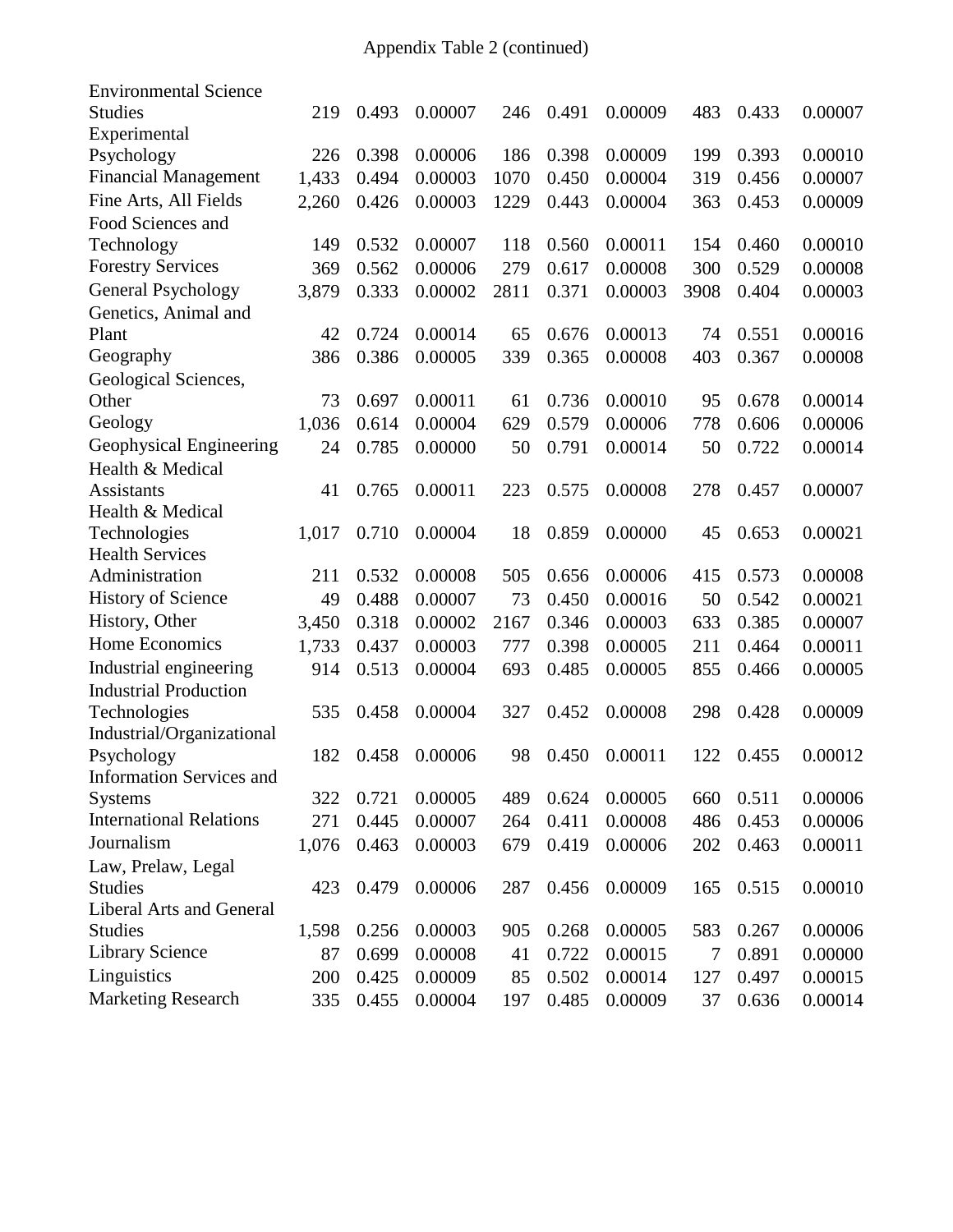# Appendix Table 2 (continued)

| <b>Materials Engineering</b>   | 157   | 0.613 | 0.00007             | 184  | 0.572 | 0.00009           | 175  | 0.490     | 0.00010 |
|--------------------------------|-------|-------|---------------------|------|-------|-------------------|------|-----------|---------|
| <b>Mathematics Teacher</b>     |       |       |                     |      |       |                   |      |           |         |
| Education                      | 525   | 0.530 | 0.00005             | 441  | 0.572 | 0.00007           | 459  | 0.663     | 0.00007 |
| Mathematics, General           | 2,995 | 0.477 | 0.00002             | 2065 | 0.481 | 0.00003           | 2311 | 0.449     | 0.00004 |
| <b>Mechanical Engineering</b>  | 4,583 | 0.641 | 0.00002             | 3526 | 0.603 | 0.00002           | 3587 | 0.575     | 0.00003 |
| Mechanical Engineering-        |       |       |                     |      |       |                   |      |           |         |
| <b>Related Technology</b>      | 651   | 0.588 | 0.00004             | 205  | 0.534 | 0.00009           | 195  | 0.542     | 0.00012 |
| <b>Medical Preparatory</b>     |       |       |                     |      |       |                   |      |           |         |
| Programs                       | 1,246 | 0.799 | 0.00003             | 554  | 0.741 | 0.00005           | 300  | 0.612     | 0.00009 |
| Medicine                       | 424   | 0.787 | 0.00004             | 396  | 0.735 | 0.00006           | 281  | 0.660     | 0.00009 |
| Metallurgical                  |       |       |                     |      |       |                   |      |           |         |
| Engineering                    | 258   | 0.668 | 0.00007             | 160  | 0.656 | 0.00009           | 106  | 0.599     | 0.00014 |
| Microbiology                   | 578   | 0.626 | 0.00005             | 467  | 0.548 | 0.00007           | 469  | 0.476     | 0.00008 |
| Mining and Minerals            |       |       |                     |      |       |                   |      |           |         |
| Engineering                    | 93    | 0.681 | 0.00008             | 63   | 0.708 | 0.00012           | 48   | 0.597     | 0.00020 |
| Music, All Fields              | 1,417 | 0.427 | 0.00003             | 839  | 0.495 | 0.00005           | 200  | 0.437     | 0.00012 |
| Naval Architecture and         |       |       |                     |      |       |                   |      |           |         |
| Marine Engineering             | 191   | 0.614 | 0.00007             | 118  | 0.603 | 0.00012           | 89   | 0.588     | 0.00013 |
| <b>Nuclear Engineering</b>     | 95    | 0.712 | 0.00010             | 75   | 0.689 | 0.00011           | 48   | 0.608     | 0.00021 |
| Nursing $(4/4 + \text{years})$ | 2,628 | 0.780 | 0.00002             | 1954 | 0.765 | 0.00003           | 2233 | 0.712     | 0.00003 |
| <b>Nutritional Science</b>     | 298   | 0.547 | 0.00006             | 108  | 0.507 | 0.00012           | 170  | 0.511     | 0.00012 |
| Oceanography                   | 39    | 0.654 | 0.00009             | 35   | 0.577 | 0.00015           | 40   | 0.659     | 0.00013 |
| <b>Operations Research</b>     | 101   | 0.588 | 0.00010             | 49   | 0.583 | 0.00011           | 58   | 0.567     | 0.00015 |
| Other Agricultural             |       |       |                     |      |       |                   |      |           |         |
| <b>Business and Producti</b>   | 273   | 0.477 | 0.00007             | 246  | 0.494 | 0.00008           | 63   | 0.632     | 0.00011 |
| Other Agricultural             |       |       |                     |      |       |                   |      |           |         |
| Sciences                       | 313   | 0.513 | 0.00007             | 180  | 0.495 | 0.00011           | 182  | 0.516     | 0.00012 |
| Other Biological               |       |       |                     |      |       |                   |      |           |         |
| Sciences                       | 508   | 0.507 | 0.00005             | 282  | 0.575 | 0.00007           | 332  | 0.492     | 0.00009 |
| <b>Other Business</b>          |       |       |                     |      |       |                   |      |           |         |
| Management/                    |       |       |                     |      |       |                   |      |           |         |
| Administrative                 |       |       | 1,426 0.386 0.00002 |      |       | 945 0.389 0.00004 |      | 340 0.396 | 0.00008 |
| <b>Other Communications</b>    | 866   | 0.403 | 0.00004             | 549  | 0.404 | 0.00006           | 174  | 0.435     | 0.00011 |
| Other Computer and             |       |       |                     |      |       |                   |      |           |         |
| <b>Information Sciences</b>    | 66    | 0.623 | 0.00011             | 97   | 0.499 | 0.00009           | 144  | 0.501     | 0.00013 |
| Other Conservation/            |       |       |                     |      |       |                   |      |           |         |
| <b>Renewable Natural Re</b>    | 273   | 0.561 | 0.00007             | 2100 | 0.439 | 0.00003           | 393  | 0.510     | 0.00008 |
| <b>Other Education</b>         | 3,183 | 0.367 | 0.00002             | 241  | 0.475 | 0.00010           | 221  | 0.437     | 0.00010 |
| Other Engineering              | 423   | 0.488 | 0.00005             | 250  | 0.454 | 0.00007           | 219  | 0.416     | 0.00010 |
| Other Engineering-             |       |       |                     |      |       |                   |      |           |         |
| <b>Related Technologies</b>    | 357   | 0.477 | 0.00006             | 451  | 0.338 | 0.00007           | 152  | 0.374     | 0.00013 |
|                                |       |       |                     |      |       |                   |      |           |         |

Appendix Table 2 (continued)

| Other Fields [Not Listed] 690 0.298 0.00005 1278 0.399 0.00004 454 0.411 0.00008 |  |  |  |  |  |  |  |  |  |
|----------------------------------------------------------------------------------|--|--|--|--|--|--|--|--|--|
|----------------------------------------------------------------------------------|--|--|--|--|--|--|--|--|--|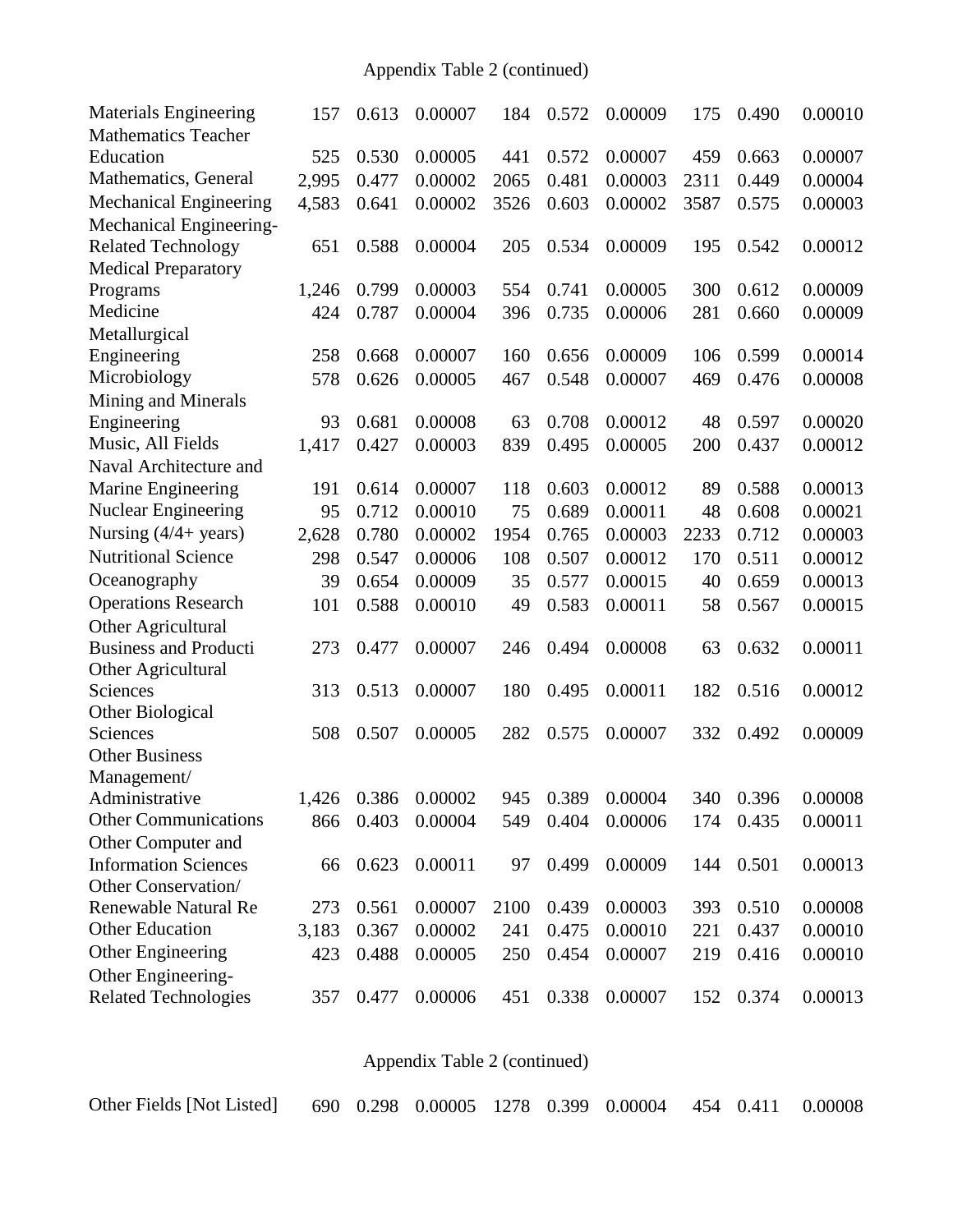| <b>Other Foreign Languages</b> |       |       |         |      |       |         |      |       |         |
|--------------------------------|-------|-------|---------|------|-------|---------|------|-------|---------|
| & Literature                   | 1,961 | 0.342 | 0.00003 | 448  | 0.549 | 0.00007 | 413  | 0.497 | 0.00008 |
| Other Health/Medical           |       |       |         |      |       |         |      |       |         |
| Sciences                       | 606   | 0.586 | 0.00005 | 99   | 0.594 | 0.00012 | 55   | 0.526 | 0.00019 |
| <b>Other Mathematical</b>      |       |       |         |      |       |         |      |       |         |
| Sciences                       | 321   | 0.507 | 0.00007 | 185  | 0.608 | 0.00010 | 113  | 0.627 | 0.00014 |
| Other Philosophy,              |       |       |         |      |       |         |      |       |         |
| Religion, Theology             | 1,665 | 0.398 | 0.00003 | 1053 | 0.400 | 0.00005 | 306  | 0.393 | 0.00009 |
| Other Physical and             |       |       |         |      |       |         |      |       |         |
| <b>Related Sciences</b>        | 328   | 0.330 | 0.00007 | 155  | 0.364 | 0.00012 | 160  | 0.295 | 0.00014 |
| Other Psychology               | 743   | 0.385 | 0.00005 | 318  | 0.431 | 0.00008 | 340  | 0.389 | 0.00009 |
| <b>Other Public Affairs</b>    | 25    | 0.643 | 0.00000 | 64   | 0.580 | 0.00016 | 38   | 0.646 | 0.00020 |
| <b>Other Social Sciences</b>   | 945   | 0.346 | 0.00004 | 414  | 0.363 | 0.00006 | 684  | 0.411 | 0.00004 |
| Other Visual &                 |       |       |         |      |       |         |      |       |         |
| Performing Arts                | 637   | 0.509 | 0.00004 | 630  | 0.486 | 0.00006 | 218  | 0.478 | 0.00011 |
| Parks, Recreation,             |       |       |         |      |       |         |      |       |         |
| Leisure, and Fitness           | 645   | 0.361 | 0.00003 | 371  | 0.400 | 0.00007 | 155  | 0.462 | 0.00010 |
| Petroleum Engineering          | 209   | 0.714 | 0.00008 | 98   | 0.662 | 0.00011 | 80   | 0.668 | 0.00014 |
| Pharmacology, Human            |       |       |         |      |       |         |      |       |         |
| and Animal                     | 34    | 0.738 | 0.00011 | 49   | 0.694 | 0.00014 | 41   | 0.620 | 0.00012 |
| Pharmacy [non-Phd]             | 695   | 0.724 | 0.00004 | 738  | 0.758 | 0.00004 | 410  | 0.601 | 0.00008 |
| Philosophy of Science          | 159   | 0.416 | 0.00009 | 112  | 0.456 | 0.00010 | 80   | 0.466 | 0.00016 |
| Physical Education &           |       |       |         |      |       |         |      |       |         |
| Coaching                       | 1,972 | 0.425 | 0.00002 | 1019 | 0.483 | 0.00004 | 271  | 0.465 | 0.00009 |
| Physical Therapy &             |       |       |         |      |       |         |      |       |         |
| Other rehab [non-Phd]          | 464   | 0.646 | 0.00005 | 403  | 0.646 | 0.00007 | 517  | 0.565 | 0.00007 |
| Physics                        | 1,786 | 0.526 | 0.00003 | 1346 | 0.512 | 0.00004 | 1276 | 0.416 | 0.00005 |
| Physiology, Human and          |       |       |         |      |       |         |      |       |         |
| Animal                         | 123   | 0.532 | 0.00011 | 126  | 0.537 | 0.00011 | 150  | 0.497 | 0.00013 |
| <b>Plant Sciences</b>          | 393   | 0.532 | 0.00006 | 264  | 0.542 | 0.00009 | 381  | 0.537 | 0.00009 |
| <b>Political Science and</b>   |       |       |         |      |       |         |      |       |         |
| Government                     | 3,018 | 0.393 | 0.00002 | 2240 | 0.421 | 0.00003 | 3251 | 0.446 | 0.00002 |
| <b>Pre-Elementary Teacher</b>  |       |       |         |      |       |         |      |       |         |
| Education                      | 344   | 0.573 | 0.00006 | 347  | 0.619 | 0.00007 | 108  | 0.616 | 0.00015 |
| <b>Public Administration</b>   | 209   | 0.460 | 0.00006 | 151  | 0.459 | 0.00010 | 45   | 0.617 | 0.00008 |
| Public Health, inc.            |       |       |         |      |       |         |      |       |         |
| Environment [non-Phd           | 151   | 0.528 | 0.00009 | 144  | 0.429 | 0.00012 | 202  | 0.413 | 0.00010 |
| <b>Public Policy Studies</b>   | 19    | 0.673 | 0.00000 | 38   | 0.648 | 0.00000 | 78   | 0.573 | 0.00013 |
| <b>Science Teacher</b>         |       |       |         |      |       |         |      |       |         |
| Education                      | 396   | 0.406 | 0.00006 | 311  | 0.459 | 0.00008 | 311  | 0.494 | 0.00010 |
| Science, Unclassified          | 246   | 0.350 | 0.00008 | 55   | 0.470 | 0.00017 | 22   | 0.673 | 0.00001 |

Appendix Table 2 (continued)